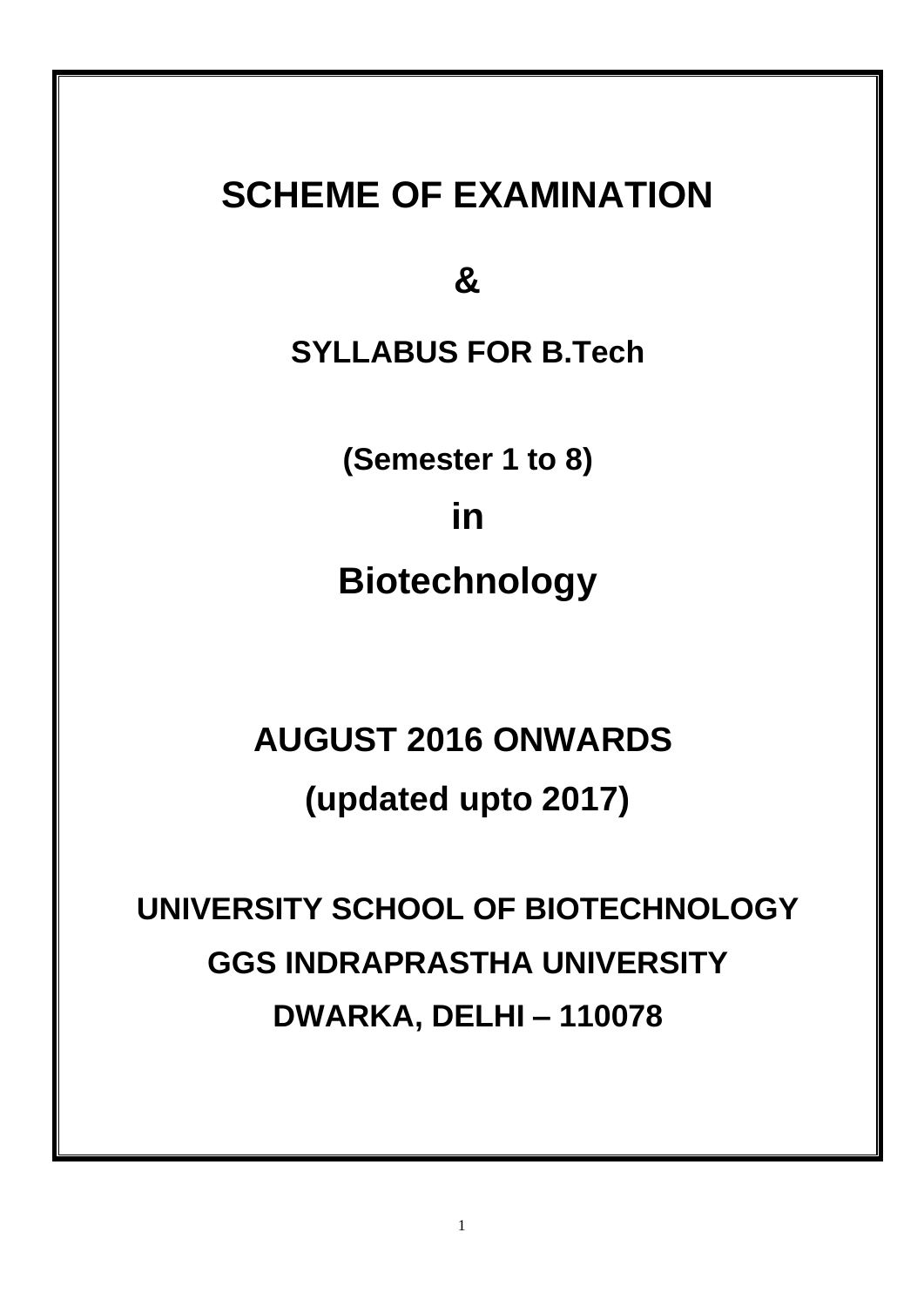|    | п | e<br>œ | Credits   Hours |  |
|----|---|--------|-----------------|--|
| IJ |   |        |                 |  |

| Code No.             |                                                      |                | T/P            | <b>Credits</b> |
|----------------------|------------------------------------------------------|----------------|----------------|----------------|
| <b>THEORY PAPERS</b> |                                                      |                |                |                |
| $IT-105$             | Introduction to Computers                            | 3              | $\Omega$       | 3              |
| <b>BA-131</b>        | <b>Essential of Mathematics - I</b>                  | 3              |                | 4              |
| <b>BT-133</b>        | Foundation course in Biology                         | 3              |                | 4              |
| <b>BA-135</b>        | Foundation course in Physico-Inorganic Chemistry - I | $\overline{2}$ |                | 3              |
| <b>BA-137</b>        | Foundation course in Physics-I                       | $\overline{2}$ | 1              | 3              |
|                      |                                                      |                |                |                |
| <b>PRACTICALS</b>    |                                                      |                |                |                |
| $IT -155$            | <b>Computer Lab</b>                                  | 0              | $\overline{2}$ | 4              |
| IT-157               | <b>Engineering Graphics - I Lab</b>                  | 0              | $\overline{2}$ |                |
| <b>BT-181</b>        | Foundation course in Biology - Lab                   | 0              | 3              | $\overline{2}$ |
| <b>BA-183</b>        | Chemistry - I Lab                                    | 0              | $\overline{2}$ |                |
| <b>BA-185</b>        | Physics - I Lab                                      | 0              | 2              |                |
|                      |                                                      |                |                |                |
|                      | <b>TOTAL</b>                                         | 13             | 4/11           | 23             |

### **SECOND SEMESTER EXAMINATION**

|    |  | edits | lours |
|----|--|-------|-------|
| ч. |  |       |       |

| Code No.             |                                             |                | T/P            | <b>Credits</b> |
|----------------------|---------------------------------------------|----------------|----------------|----------------|
| <b>THEORY PAPERS</b> |                                             |                |                |                |
| <b>BT-116</b>        | Introduction to Biotechnology               | 3              |                | 4              |
| $IT -120$            | <b>Electrical Science</b>                   | 3              |                | 4              |
| <b>BT-124</b>        | <b>Techniques in Biotechnology</b>          | 3              |                | $\overline{4}$ |
| <b>BA-132</b>        | Foundation Course in Physics - II           | $\overline{2}$ |                | 3              |
| <b>BA-136</b>        | <b>Essential of Mathematics - II</b>        | 3              |                | 4              |
| <b>BA-138</b>        | Foundation Course in Organic Chemistry - II | $\overline{2}$ |                | 3              |
|                      |                                             |                |                |                |
| <b>PRACTICALS</b>    |                                             |                |                |                |
| <b>BT-164</b>        | Techniques in Biotechnology - Lab           | 0              | 3              | $\overline{2}$ |
| IT-166               | Electrical Science - Lab                    | 0              | $\overline{2}$ |                |
| <b>BA-184</b>        | Chemistry - II Lab                          | $\Omega$       | $\overline{2}$ |                |
| <b>BA-186</b>        | Physics - II Lab                            | 0              | $\overline{2}$ |                |
|                      |                                             |                |                |                |
|                      | <b>TOTAL</b>                                | 16             | 6/09           | 27             |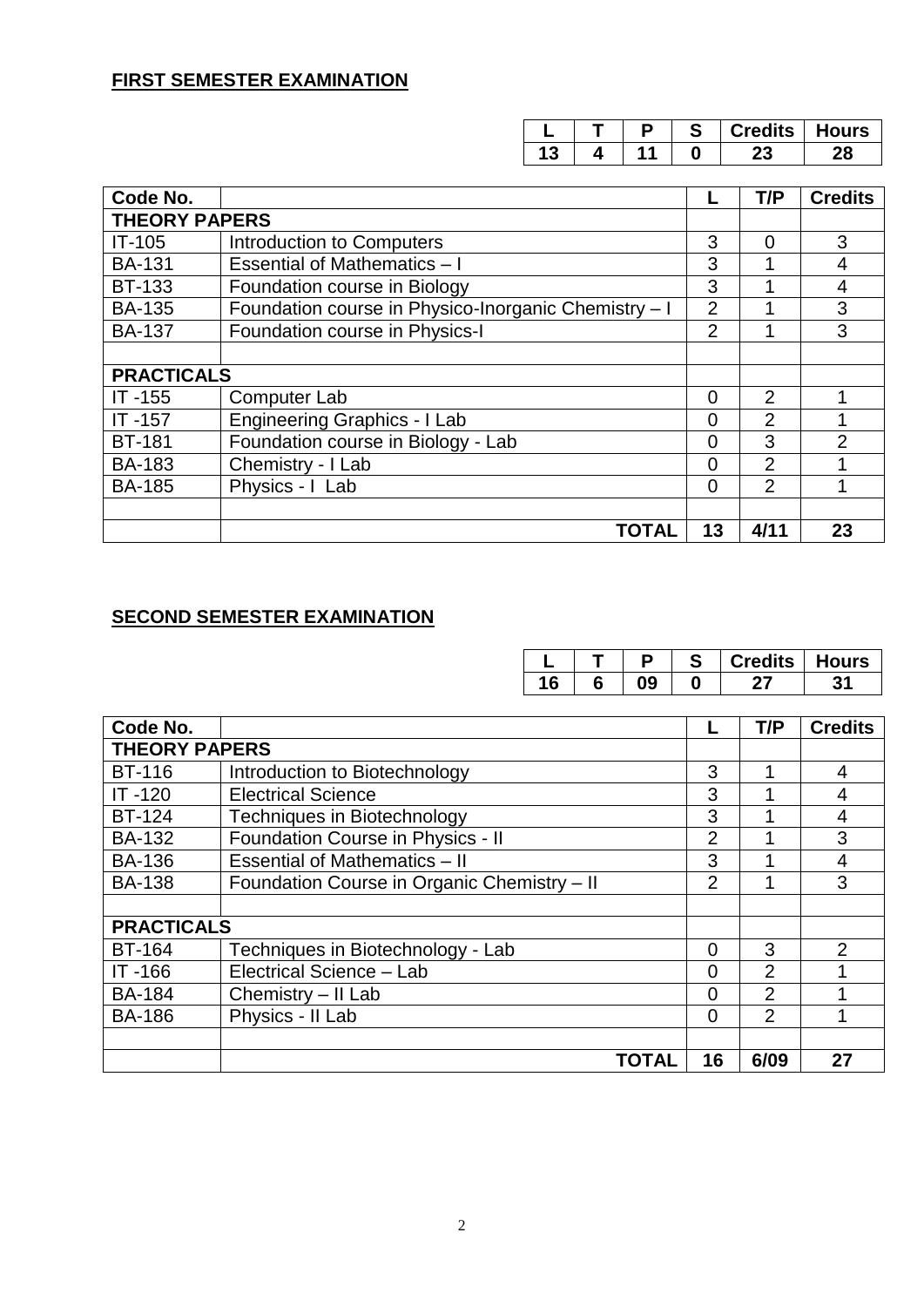|   |  | Credits   Hours |  |
|---|--|-----------------|--|
| ю |  |                 |  |

| Code No.             |                                              |    | T/P  | <b>Credits</b> |
|----------------------|----------------------------------------------|----|------|----------------|
| <b>THEORY PAPERS</b> |                                              |    |      |                |
| <b>BT-201</b>        | Microbiology                                 | 3  |      | 4              |
| <b>BA-203</b>        | Bioenergetics-I                              | 3  |      | 4              |
| <b>BT-205</b>        | Cell Biology                                 | 3  |      | 4              |
| <b>BT-209</b>        | <b>Genetics</b>                              | 3  |      | 4              |
| CT-211               | Introduction to material and energy balances | 3  |      | 4              |
|                      |                                              |    |      |                |
| <b>PRACTICALS</b>    |                                              |    |      |                |
| <b>BT-251</b>        | Genetics-Lab                                 | 0  | 3    | $\overline{2}$ |
| <b>BA-253</b>        | Bioenergetics - I Lab                        | 0  | 3    | $\overline{2}$ |
| <b>BT-255</b>        | Cell Biology - Lab                           | 0  | 3    | $\overline{2}$ |
| <b>BT-257</b>        | Microbiology Lab                             | 0  | 3    | $\overline{2}$ |
|                      |                                              |    |      |                |
|                      | TOTAL                                        | 15 | 5/12 | 28             |

### **FOURTH SEMESTER EXAMINATION**

|  |  | credits l | Hours |
|--|--|-----------|-------|
|  |  |           |       |

| Code No.             |                                               |                | T/P  | <b>Credits</b> |
|----------------------|-----------------------------------------------|----------------|------|----------------|
| <b>THEORY PAPERS</b> |                                               |                |      |                |
| <b>BT-202</b>        | Immunology                                    | 3              | 1    | 4              |
| <b>BT-204</b>        | <b>Molecular Biology</b>                      | 3              |      | $\overline{4}$ |
| <b>BT-206</b>        | Enzyme Technology                             | 3              |      | 4              |
| <b>BA-208</b>        | Bioenergetics-II                              | 3              |      | 4              |
| CT-212               | <b>Fundamentals of Heat and Mass Transfer</b> | 3              |      | $\overline{4}$ |
|                      |                                               |                |      |                |
| <b>PRACTICALS</b>    |                                               |                |      |                |
| <b>BT-254</b>        | Molecular Biology - Lab                       | 0              | 3    | $\overline{2}$ |
| <b>BT-256</b>        | Enzyme Technology - Lab                       | $\Omega$       | 3    | $\overline{2}$ |
| <b>BT-258</b>        | Immunology - Lab                              | 0              | 3    | $\overline{2}$ |
| <b>BA-258</b>        | Bioenergetics - II Lab                        | $\overline{0}$ | 3    | 2              |
|                      |                                               |                |      |                |
|                      | TOTAL                                         | 15             | 5/12 | 28             |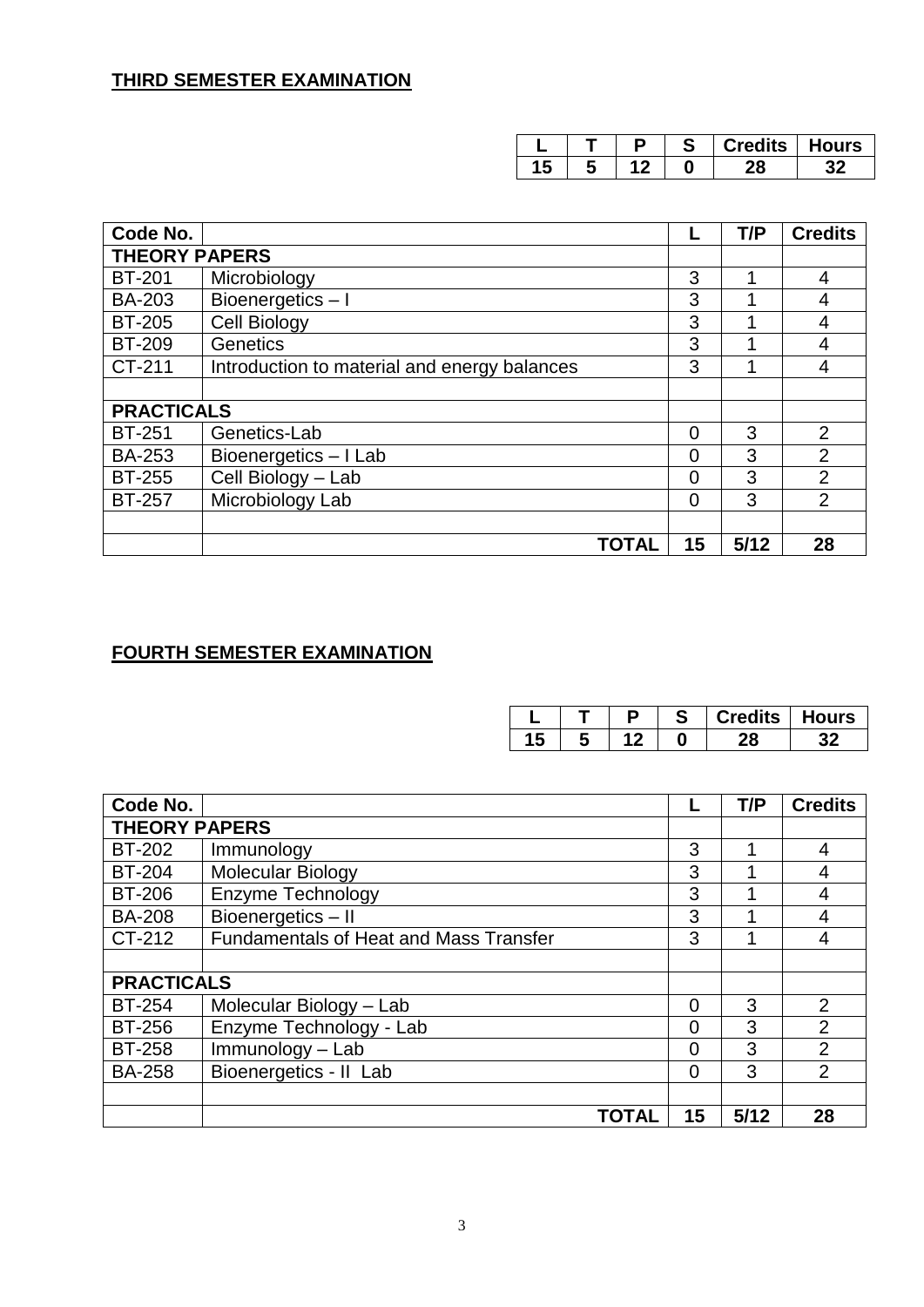|  |  | edits | Hours |
|--|--|-------|-------|
|  |  |       |       |

| Code No.             |                                         |                | T/P  | <b>Credits</b> |
|----------------------|-----------------------------------------|----------------|------|----------------|
| <b>THEORY PAPERS</b> |                                         |                |      |                |
| <b>BT-305</b>        | Animal Biotechnology                    | 3              |      | 4              |
| <b>BT-307</b>        | <b>Recombinant DNA Technology</b>       | 3              |      | 4              |
| <b>BT-309</b>        | Developmental and Stem Cell Biology     | 3              |      | $\overline{4}$ |
| <b>BT-311</b>        | <b>Plant Biotechnology</b>              | 3              |      | $\overline{4}$ |
| <b>BT-313</b>        | Unit Operations and Plant Design        | 3              |      | $\overline{4}$ |
|                      |                                         |                |      |                |
| <b>PRACTICALS</b>    |                                         |                |      |                |
| <b>BT-355</b>        | Animal tissue Culture - Lab             | $\overline{0}$ | 3    | 2              |
| <b>BT-357</b>        | Recombinant DNA Technology - Lab        | 0              | 3    | $\overline{2}$ |
| <b>BT-359</b>        | Developmental and Stem Cell Biology Lab | $\overline{0}$ | 3    | $\overline{2}$ |
| <b>BT-361</b>        | Plant Biotechnology I - Lab             | 0              | 3    | $\overline{2}$ |
| CT-363               | Chemical Engineering - Lab              | 0              | 3    | $\overline{2}$ |
|                      |                                         |                |      |                |
|                      | <b>TOTAL</b>                            | 15             | 5/15 | 30             |

## **SIXTH SEMESTER EXAMINATION**

|    |  | r | Credits   Hours |  |
|----|--|---|-----------------|--|
| 13 |  |   |                 |  |

| Code No.             |                                                 |                | T/P | <b>Credits</b> |
|----------------------|-------------------------------------------------|----------------|-----|----------------|
| <b>THEORY PAPERS</b> |                                                 |                |     |                |
| <b>BT-314</b>        | <b>Bioinformatics</b>                           | 3              |     | 4              |
| <b>BT-316</b>        | Statistical Methods in Biology and Experimental | 3              |     | 4              |
|                      | Design                                          |                |     |                |
| <b>BT-318</b>        | Downstream Processing                           | 3              |     | 4              |
| <b>BT-320</b>        | <b>Medical Biotechnology</b>                    | 3              |     | $\overline{4}$ |
| <b>BT-322</b>        | <b>Bioprocess Engineering</b>                   | 3              |     | 4              |
|                      |                                                 |                |     |                |
| <b>PRACTICALS</b>    |                                                 |                |     |                |
| <b>BT-352</b>        | Bioinformatics - Lab                            | $\Omega$       | 3   | 2              |
| <b>BT-356</b>        | Plant Biotechnology II - Lab                    | 0              | 3   | 2              |
| <b>BT-360</b>        | Bioprocess Engineering - Lab                    | $\overline{0}$ | 3   | $\overline{2}$ |
|                      |                                                 |                |     |                |
|                      | TOTAL                                           | 15             | 5/9 | 26             |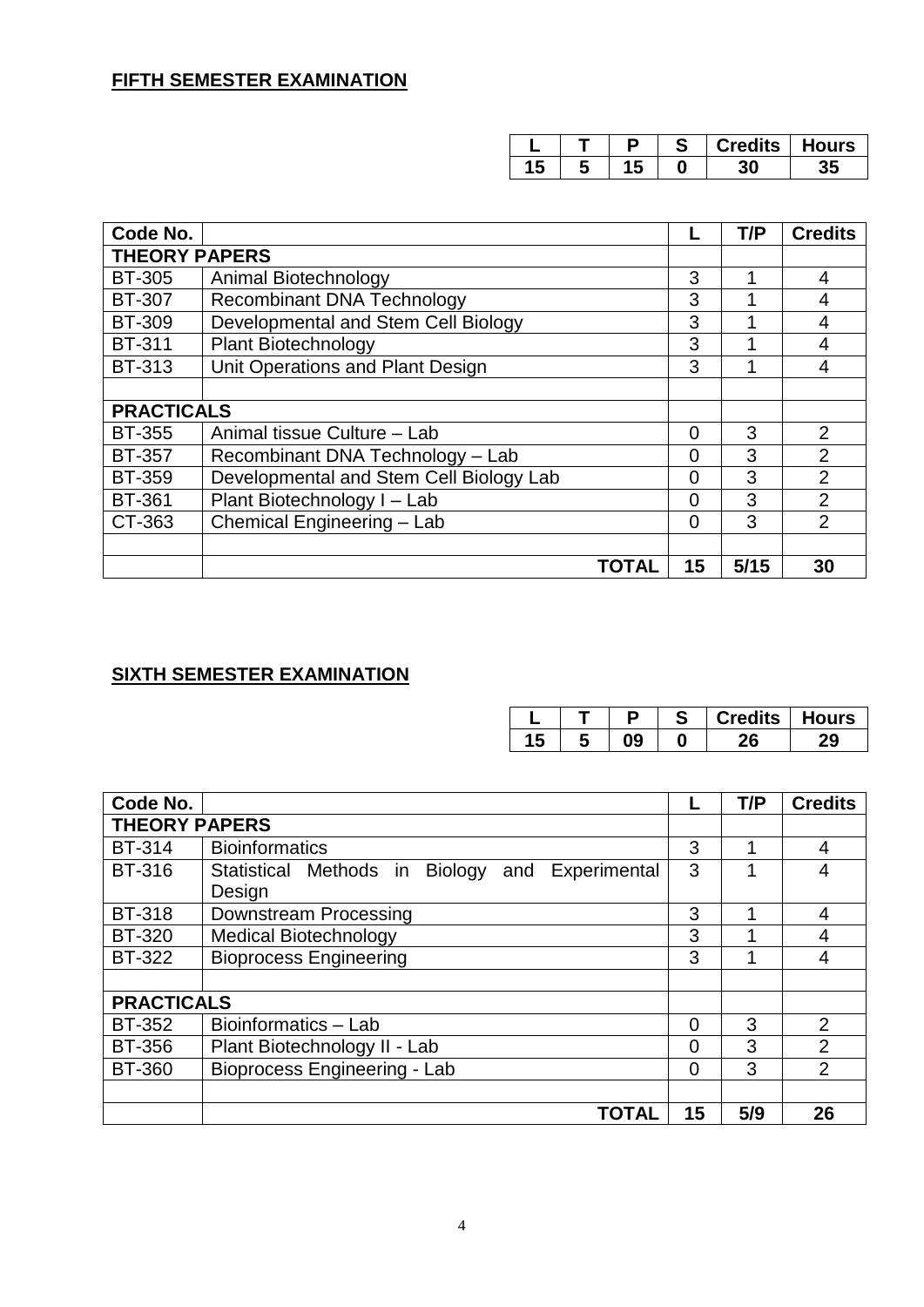|   | г | c | edits | Hours |
|---|---|---|-------|-------|
| w |   |   |       |       |

| Code No.             |                                                       |                | T/P | <b>Credits</b> |
|----------------------|-------------------------------------------------------|----------------|-----|----------------|
| <b>THEORY PAPERS</b> |                                                       |                |     |                |
| <b>BT-403</b>        | <b>Environmental Biotechnology</b>                    | 3              |     | $\overline{4}$ |
| <b>BT-405</b>        | Protein Biotechnology                                 | 3              |     | $\overline{4}$ |
| <b>BT-407</b>        | Bioentrepreneurship and Management (NUES)             | 3              |     | $\overline{4}$ |
| <b>BT-409</b>        | <b>Bioprocess Control Engineering</b>                 | 3              |     | $\overline{4}$ |
| <b>BT-411</b>        | Intellectual Property Rights, Biosafety and Bioethics | 3              |     | $\overline{4}$ |
|                      | in Biotechnology                                      |                |     |                |
|                      |                                                       |                |     |                |
| <b>PRACTICALS</b>    |                                                       |                |     |                |
| <b>BT-451</b>        | Protein Biotechnology - Lab                           | 0              | 3   | $\overline{2}$ |
| <b>BT-453</b>        | Environmental Biotechnology - Lab                     | $\Omega$       | 3   | $\overline{2}$ |
| <b>BT-457</b>        | Industry visits / Case studies (NUES)                 | $\overline{0}$ |     | $\overline{2}$ |
|                      |                                                       |                |     |                |
|                      | TOTAI                                                 | 15             | 5/6 | 26             |

### **EIGHTH SEMESTER EXAMINATION**

|  |  | <b>Credits   Hours</b> |  |
|--|--|------------------------|--|
|  |  |                        |  |

| Code No.      |                                  | T/P | <b>Credits</b> |
|---------------|----------------------------------|-----|----------------|
|               | <b>PROJECT WORK / VIVA-VOCE:</b> |     |                |
| <b>BT-450</b> | <b>Project Work</b>              | 18  | 18             |
| <b>BT-452</b> | Journal Club/Seminar             |     |                |
|               |                                  |     |                |
|               | <b>TOTAL</b>                     | 20  | 20             |

**Note:**

**Total no. of credits = 208 credits Credits to be earned by students to qualify B. Tech degree = 200 Credits**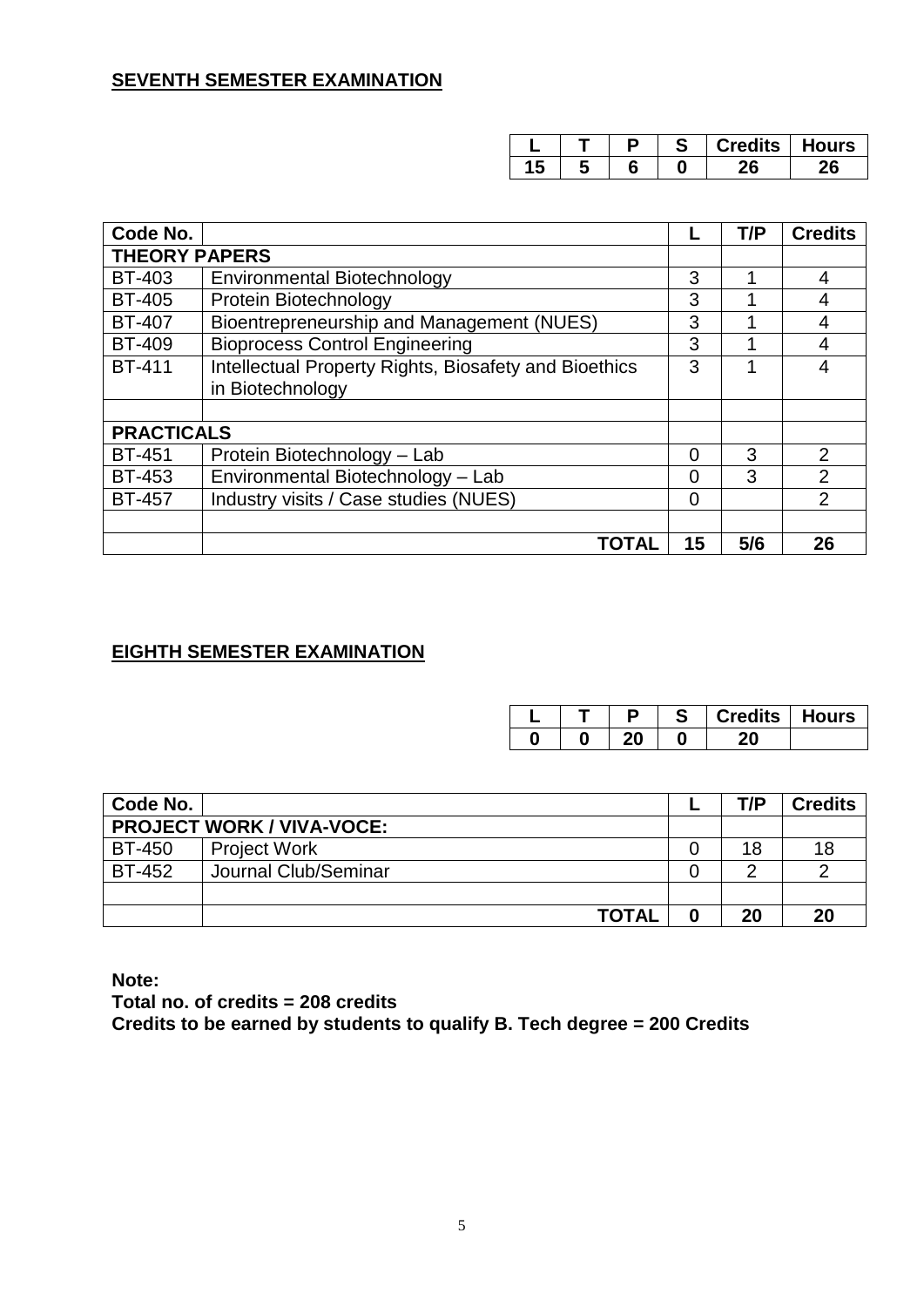|  |  | <b>Credits   Hours</b> |
|--|--|------------------------|
|  |  |                        |

### **BA-131 ESSENTIAL OF MATHEMATICS –I**

1. Algebra of matrices, Row and Column operations, Inverse of matrix, Systems of linear equations- consistency and inconsistency, Cramer's rule, Rank of a matrix.

**(4)**

- 2. Quadratic forms, Eigenvalues and eigenvectors of a matrix, Diagonalization of a matrix, Cayley-Hamilton theorem (without proof) **(5)**
- 3. Quadratic equations, De-Moivre's theorem and its applications **(4)**
- 4. Limits, Continuity and Differentiation **(5)**
- 5. Successive differentiation, Leibnitz's Theorem, Indeterminate forms **(4)**
- 6. Mean Value Theorems: Rolle's, Lagrange's, Taylor's and Maclaurin theorems and expansions and their applications **(6)**
- 7. Sequences and its convergence, Convergence and divergence of a series, Comparison test, Ratio test, Cauchy's  $n^{th}$  root test, Leibnitz's test (all tests without proof), Absolute and Conditional convergence**. (6)**
- 8. Partial derivatives, Chain rule, Differentiation of implicit functions, exact differentials. Maxima, Minima and Saddle points, Method of Lagrange multipliers. **(6)**

- 1. Advanced Calculus by D.V.Widder, *Prentice Hall, NY*
- 2. Calculus and Analytic Geometry by G.B. Thomas and R.L. Finney, 6<sup>th</sup> edition, Addision *Wesley/Naros*a, 1985
- *3.* Engineering Mathematics by K.A.Stroud, *Palgrave*
- 4. Advanced Engineering Mathematics by K.A.Stroud, *Industrial Press, Inc*., Newyork.
- 5. Advanced Engineering Mathematics by Alan Jeffrey, *Harcourt, Academic Press*.
- 6. Advanced Engineering Mathematics by Petter V.O'Neil, *Thomson*.
- 7. Differential Calculus by Shanti Narayan, *S. Chand & Co*.
- 8. A text book of Matrices by Shanti Narayan, *S. Chand & Co*.
- 9. Advanced Engineering Mathematics by E. Kreyszig 5<sup>th</sup> Edition, *Wiley Eastern*, 1985.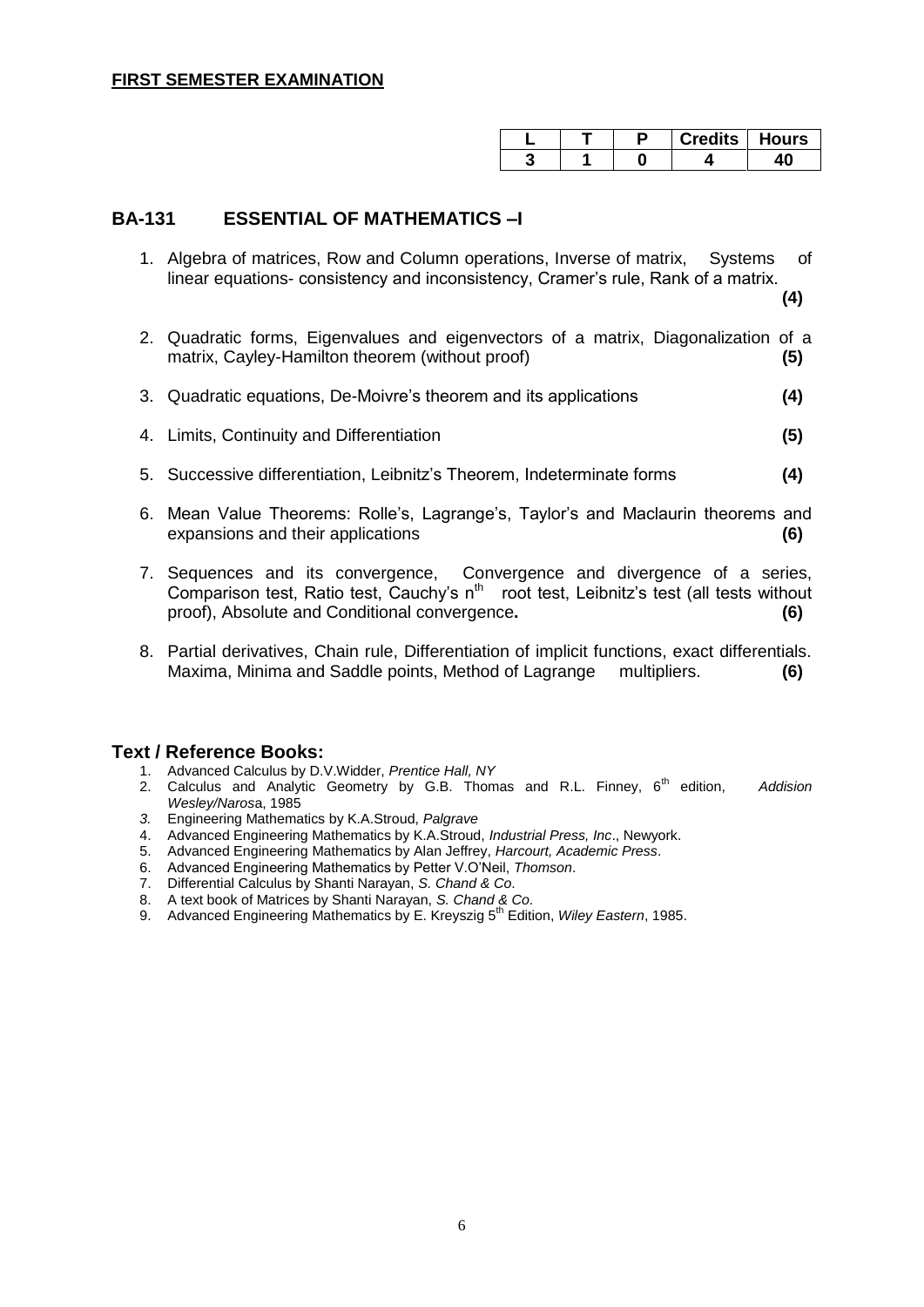|  | <b>Credits   Hours</b> |  |
|--|------------------------|--|
|  |                        |  |

### **BT-133 FOUNDATION COURSE IN BIOLOGY**

- 1. **Introduction to Biology**: Historical aspects in the early study of biology, Approaches used for study of biology, Cell as the unit of life, Biology and everyday life. **(4)**
- 2. **Biological systems as structure-function relationships**: Biomolecules: Structure and function of macromolecules with emphasis on proteins, lipids, membranes, carbohydrates and nucleic acids. Cell membranes, cell organelles and their function with emphasis on Chloroplast photosynthetic unit, Calvin-Benson Cycle  $(C_3)$ , Hatch Slack Pathway (C4), Crassulacan Acid Metabolism (CAM), factors affecting photosynthesis.**(5)**
- 3. **Evolution and biodiversity of biological systems**: Concept of the origin of life on earth, major events in the history for study of life originating on earth, Darwin's theory of evolution; The evolution of populations; Concepts of species; Mechanism of speciation, Constructing the Phylogeny and approaches for the study of Phylogeny. **(5)**
- 4. **Foundations of plant morphology and Plant evolution**: Simple tissues (parenchyma, collenchyma, sclerenchyma); Complex tissue (xylem and phloem); primary body and growth (root, stem, leaf); Secondary growth. Evolution and development of flowering plants. Emerging model plants: mosses (early land plants), flowering plants (monocot and dicot model plants), Yeast. **(5)**
- 5. **Plant physiology**: Principles and processes such as Transpiration, nutrition, Plant movements (Tactic, Tropic, Nastic). Plant growth substances (Auxins, Cytokinins, Gibberellins, ABA, Ethylene), phytochrome and effect of light on plant development, vernalisation and flowering. **(5)**
- 6. **Economically Important Plants**: Classification systems, Important families (Fabaceae, Poaceae, Malvaceae, Cucurbitceae, Crucifereae, Leguminoseae), Cereals (wheat, rice maize), Beverages (tea, coffee, cocoa), Fibers (jute, linen, cotton), wood (pines, cedar, teak, sisham), rubber (para rubber), spices (turmeric, black pepper, cloves, coriander), medicinal plants (Ephedra, Taxus, Cinchona, Fox glove, Belladonna, Rauvolfia, Neem, Hemp.) **(5)**
- 7. **Diversity of life and its classification**: Kingdoms of Life –Prokaryotes, Eukaryotes, Archaea. Characteristics of each kingdom and representative examples, Eukaryotic and Prokaryotic pathogens, Host pathogen interactions, Classification of vertebrates and invertebrates up to class and their characteristics **(6)**
- 8. **The internal Animal Physiology**: Homeostasis, Transport across cell membranes, tissue systems and organ systems in vertebrates. **(5)**

#### **Books/References**:

- 1. Campbell, N.A. and Reece, J. B. Biology 10th edition, Pearson Benjamin Cummings, San Francisco.
- 2. Raven, P.H et al, Biology 10th edition Tata McGrawHill Publications, New Delhi.
- 3. Sadava D et al, Life: The Science of Biology  $8<sup>th</sup>$  edition, W. H. Freeman and Company.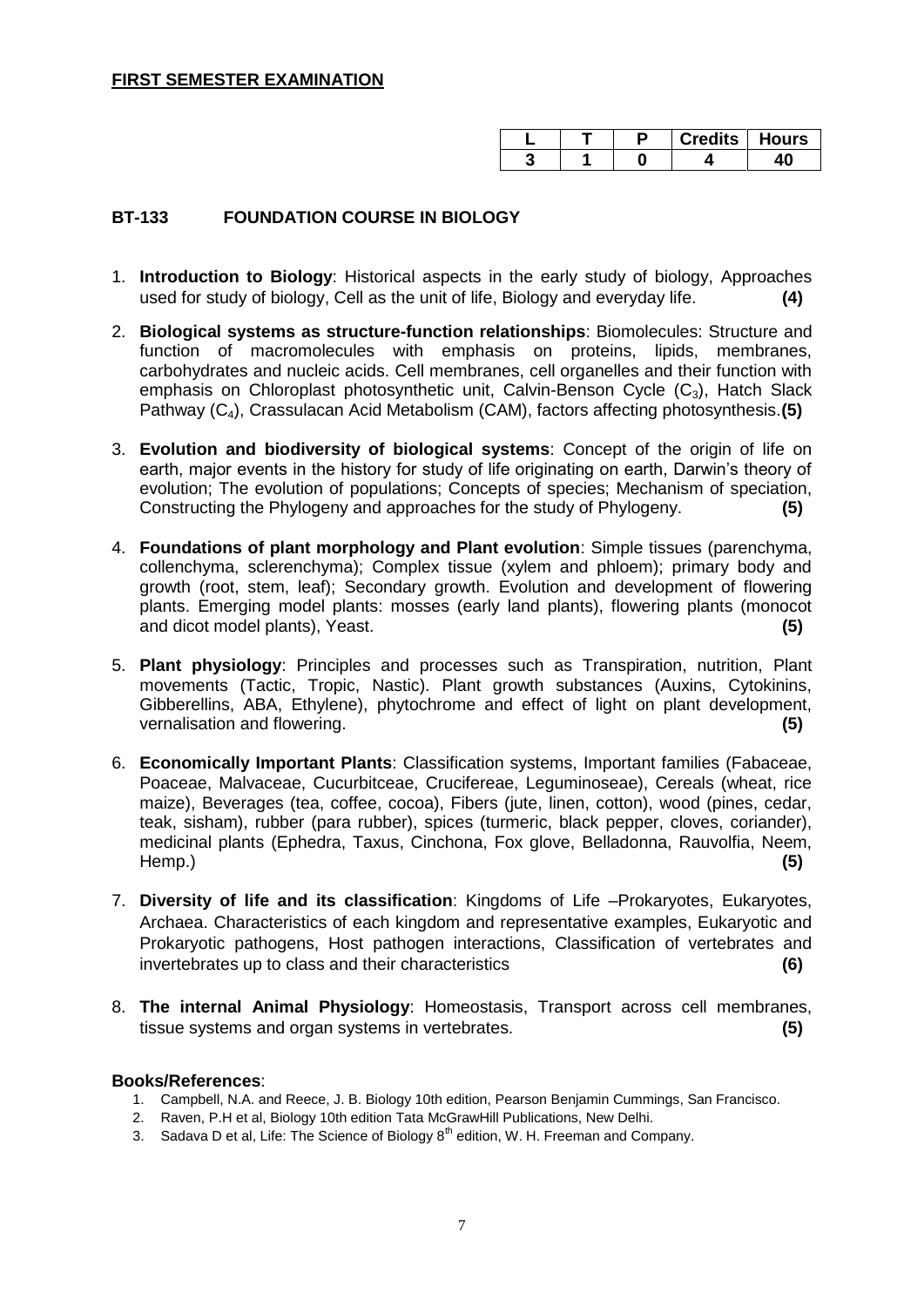|  | <b>Credits   Hours</b> |  |
|--|------------------------|--|
|  |                        |  |

### **BA-135 FOUNDATION COURSE IN PHYSICO-INORGANIC CHEMISTRY - I**

#### **Chemical Bonding:**

- 1. Ionic bond- energy changes, lattice energy Born Haber Cycle, Covalent bond-energy changes, Potential energy curve for H2 Molecule, characteristics of covalent compound. **(4)**
- 2. Co-ordinate bond Werner's Theory, effective atomic numbers, isomerism in coordinate compounds. Hydrogen bonding. **(2)**
- 3. Concept of hybridisation and resonance, Valance Shell Electron Repulsion theory (VSEPR). Discussion of structures of H2O, NH3, SiF4. Molecular orbital theory, Linear combination of atomic orbitals (LCAO) method. Structure of simple homo nuclear diatomic molecule like H2, N2, O2, F2. **(4)**

#### **Acids and Bases:**

4. Basics of acidities and basicities, electrolytic dissociation, concept of strengths of acids and bases, ionization of water, concept of pH and its scale, Buffer solutions, Buffer solution of weak acid and its salt, calculation of pH of buffer solution, Henderson equation, acid-base indicators and theory of indicators. **(4)**

#### **Catalysis:**

- 5. Criteria for Catalysis-Homogeneous Catalysis, acid-base, Enzymatic catalysis, Catalysis by metal salts. **(2)**
- 6. Heterogeneous catalysis concepts of promoters, inhibitors and poisoning, Physiosorption, Chemisorption, Surface area, industrially important process. **(2)**

#### **Polymers:**

- 7. Basic concepts & Terminology, such as monomers, Polymers, Functionality, Thermoplastics, Thermosets Linear, Branched, cross linked polymers etc. different definitions of molecular weight viz., Mw, Mn, Mv and then determinations. **(2)**
- 8. Industrial applications of polymers, Addition, condensation and Ionic polymerization's, solutions of polymers, good solvents, & bad solvent, solubility parameter, solutions viscosity and determination of intrinsic viscosity. **(2)**

#### **Colloids**

- 9. Collidal state, classification of colloidal solution, true solution, colloidal solution and suspensions, preparation of sol, Purification of colloidal solutions. **(2)**
- 10. General and optical properites, stability of colloids, coagulation of lyphobic sols, electrical properties of sols, kinetic properties of colloids:- Brownion movement, size of colloidal particle, emulsions, gels, colloidal electrolytes and applications of colloids. **(2)**

- 1. Concise Inorganic Chemistry, 5<sup>th</sup> Edition by J.D. Lee, *Blackwell Publishing* (1999).
- 2. Advance Chemistry by Philip Mathews, *Cambridge University* Press (1996).
- 3. Basic Inorganic Chemistry, 3rd Edition by F. A. Cotton, G. Wilkinson & P. L.Gaus, *Wiley*(1995).
- 4. Physical Chemistry, 6th Edition by P. W. Atkins, *W.H. Freeman & Company*; (November 1997).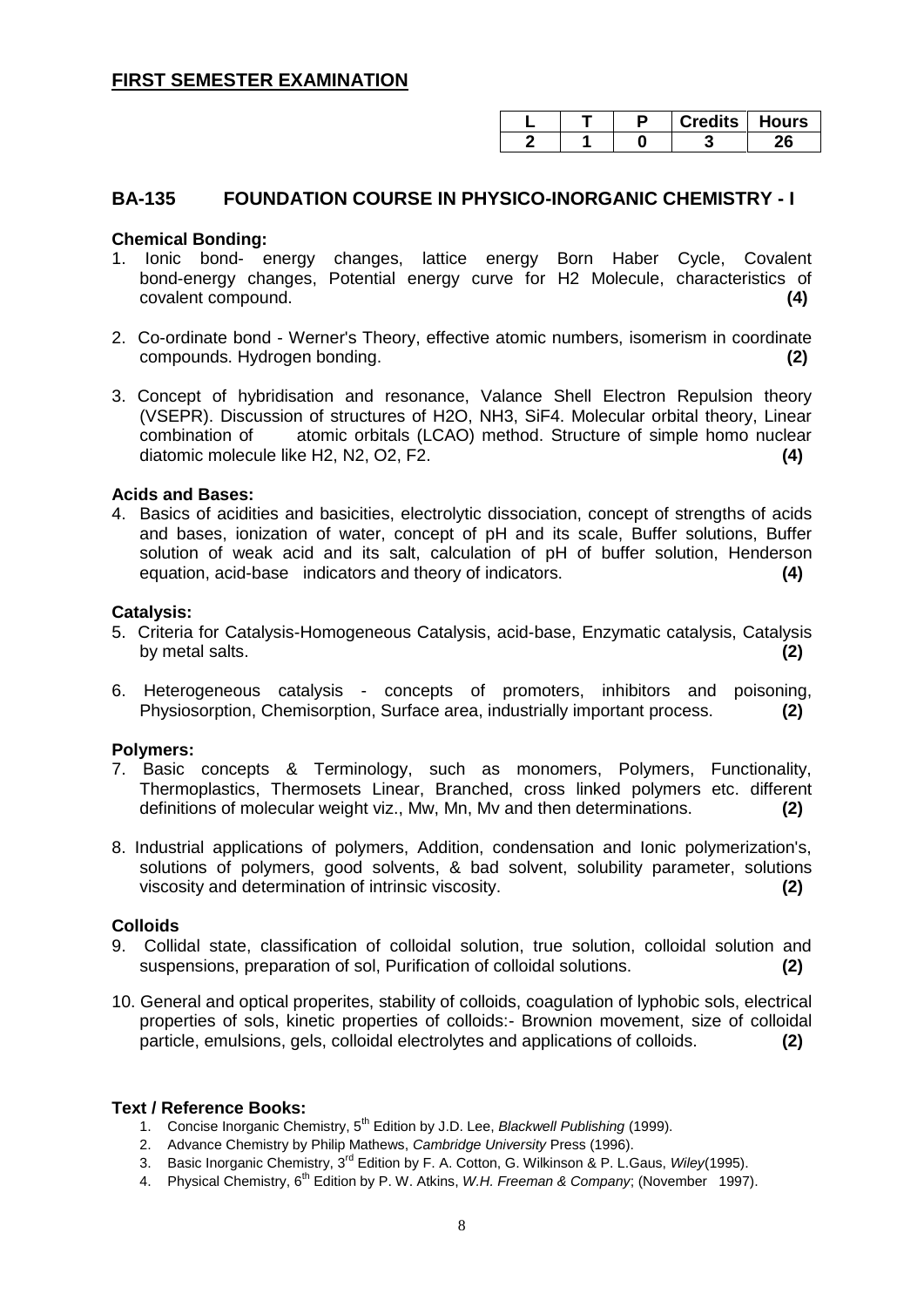|  |  | Credits  Hours |
|--|--|----------------|
|  |  |                |

### **BA-137 FOUNDATION COURSE IN PHYSICS - I**

- 1. Interference By Division Of Wave front: Coherence and coherent sources, Interference by division of wave front. Young's double slit experiment, Fresnels' biprism. (3)
- 2. Interference By Division Of Amplitude: Interference by division of amplitude. Thin films, Newton's rings, Michelson's Interferrometer, Fabry Perot Interferometer (3)
- 3. Diffraction: Fresnel and Fraunhoffer types of diffraction. Fraunhofer diffraction: Single slit, double slit, circular aperture. Fresnel Diffraction, narrow slit. (3)
- 4. Diffraction–Applications: Fraunhofer diffraction: N-slit. Diffraction grating avelength determination, resolving power and dispersive power. Resolving power of optical instruments – Rayleigh criterion. Fresnel Diffraction: zone plate. (3)
- 5. Polarization: Types of polarization, elliptically and circularly polarized light Brewster's law, Malu's law, Nicol prism, double refraction, quarter-wave and half-wave plates, optical activity, specific rotation, Laurent half-shade polarimeter. (3)
- 6. Introduction To Lasers: Introduction, Coherence, Einstein A and B coefficients, population inversion, Basic principle and operation of a laser. (3)
- 7. Lasers Types And Applications: Types of lasers, He-Ne laser, Ruby laser, semiconductor laser and holography. (3)
- 8. Fibre Optics: Introduction to Optical fibre, Types of optical fibres and their characteristics, (Attenuation and Dispersion) step index and graded index fibres, principle of fibre optic communication- total internal reflection, Numerical aperture, Fibre optical communication network- its advantages. Fibre optic sensors (qualitative). (3)
- 9. Nature Of Light And Matter: Particle nature of radiation- The Photoelectric effect, Compton Effect. X-rays (continuous and characteristic), x-ray diffraction- Bragg's law. The origin of quantum theory- Planck's hypothesis, the wave nature of matter- waveparticle duality, matter waves (de Broglie hypothesis). (3)
- 10. Introduction to quantum mechanics: Basic postulates of quantum mechanics-the wave function - its physical interpretation, The Schrodinger equation. (3)

- 1. Modern Physics by A. Beiser, *Tata Mc Graw Hill Publishing Co*.
- 2. Optics by A.K. Ghatak, *Tata Mc Graw Hill Publishing Co.*
- 3. Introduction to Physical Optics by Jenkin & White, *Mc Graw Hill Publishing Co*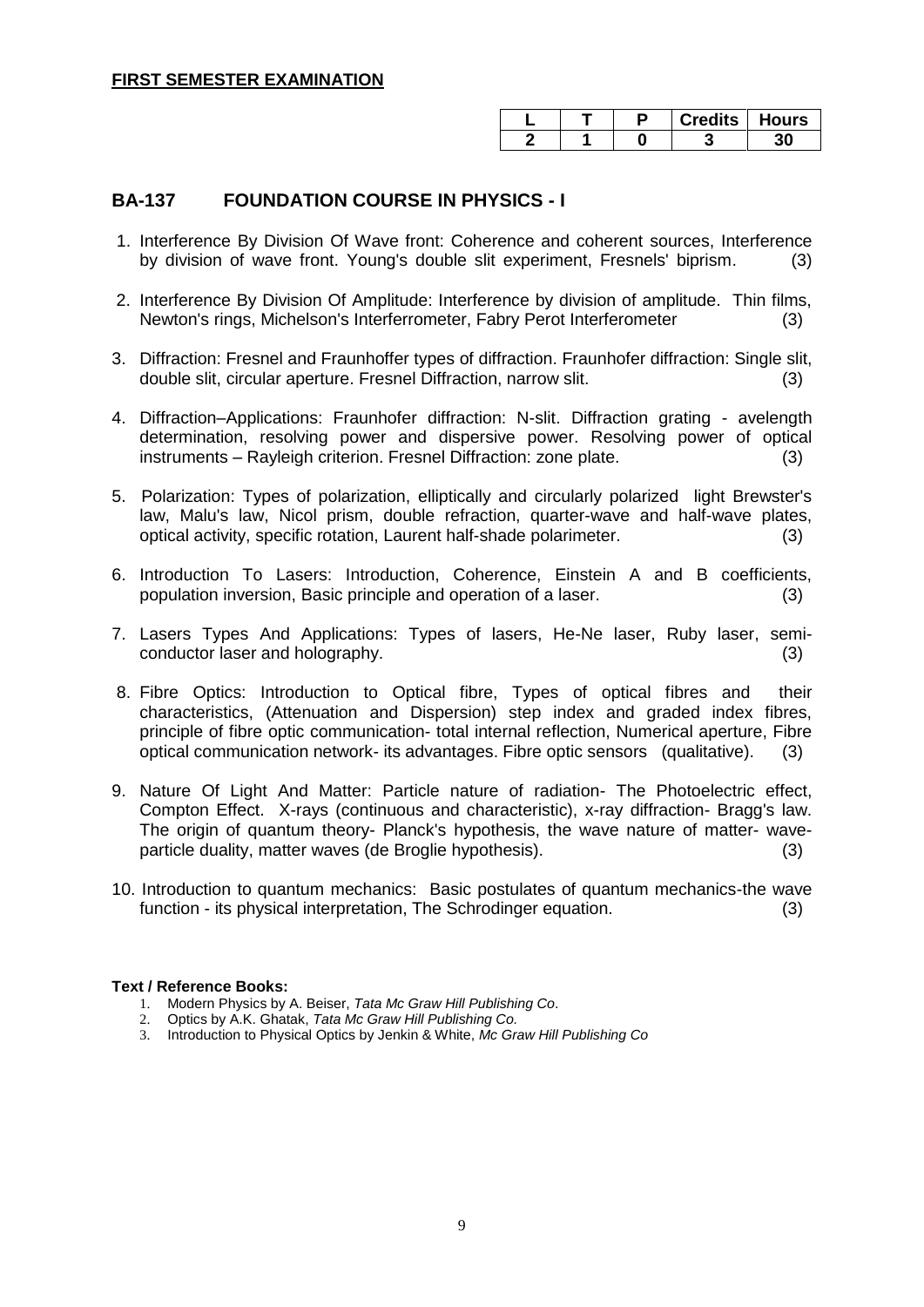|  | Credits   Hours |  |
|--|-----------------|--|
|  |                 |  |

#### **BT-116 INTRODUCTION TO BIOTECHNOLOGY**

- **1. Introduction to Biotechnology:** Definitions, Historical perspectives, Scope and importance, Commercial potential and interdisciplinary challenge. **(3)**
- **2. Solutions and buffers:** Modes of expressing concentration of a solution, Making solutions, Concept of acids and bases, pH, Buffer system, Henderson-Hasselbach equation, Criteria for selection of buffers. **(3)**
- **3. Recombinant DNA Technology:** Tools of rDNA Technology, Making recombinant DNA, Introduction of recombinant DNA into host cells, Introduction to selection and screening techniques for identification of recombinants, Principle, Steps and Applications of Polymerase Chain Reaction. **(5)**
- **4. Protein Structure and Engineering:** Introduction to the world of Proteins, Amino acids as building blocks, Structure of proteins, Non-covalent interactions, 3-D Shape of Proteins, Structure Function relationship in Proteins, Introduction to Protein Designing and Proteomics. **(5)**
- **5. Microbial Culture and Applications:** Microbial Culture Techniques, Measurement and Kinetics of Microbial Growth, Scale up of microbial process, Isolation of microbial products, Strain Isolation, Improvement and Preservation, Applications of microbial culture technology, Safety concerns in microbial technology. **(5)**
- **6. Plant Cell Culture and Application:** Cell and Tissue culture techniques, Applications of Cell and Tissue culture, Gene transfer methods in plants, Transgenic plants with beneficial traits, Bioethics in plant genetic engineering. **(4)**
- **7. Animal Cell Culture and Applications:** Animal Cell culture techniques, Finite and Continuous Cell lines, Characterization of cell lines, Scale-up of Animal Culture Process, Applications of animal cell culture, Bioethics in animal genetic engineering.

**(4)**

- **8. Biotechnology and Society:** Introduction to Patenting Criterion for patents, Reading a patent, National and International Patent Laws, Ethical issues in agriculture and health care, Biotechnology in India and global trends; Product safety and marketing. **(4)**
- **9. Introduction to Bioinformatics:** Introduction to databases, Primary and Secondary databases, Nucleic acid and Protein databases, Introduction to sequence alignment, Applications of bioinformatics. **(3)**
- **10. Introduction to basic techniques in Biotechnology:** Beer-Lambert's Law, Spectrophotometer, Agarose Gel Electrophoresis , SDS-PAGE, Gel-Filtration Chromatography, Ion Exchange Chromatography, Affinity chromatography. **(4)**

- 1. Biotechnology, Smith, 2009, Cambridge Press.
- 2. Biotechnology, H.K.Das, 2010, Wiley Publishers.
- 3. Gene cloning and DNA Analysis. An introduction. T. A Brown, Blackwell Science.
- 4. Principles and Techniques of Biochemistry and Molecular Biology by Wilson & Walker, Cambridge Press, 2008.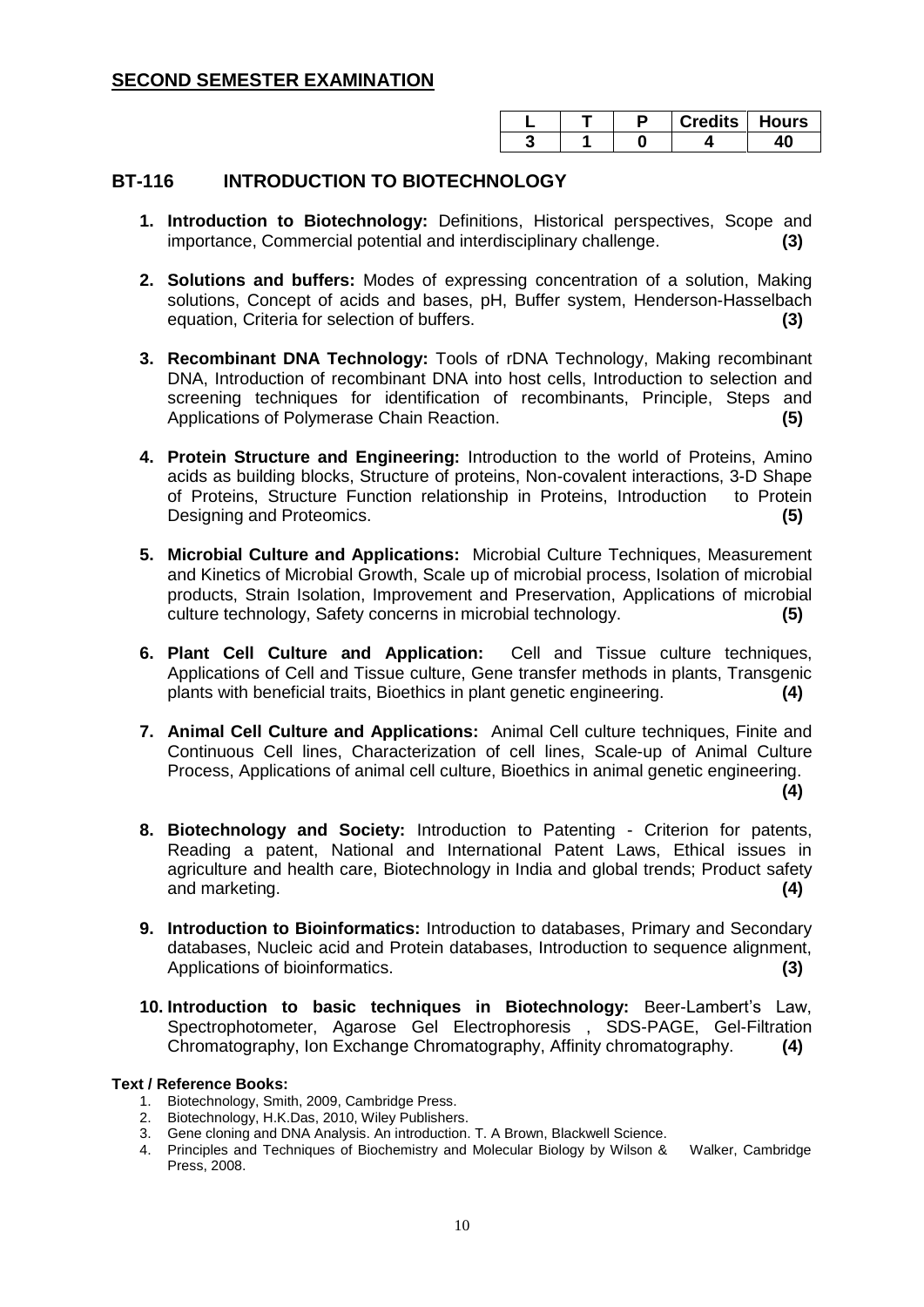|  | Credits   Hours |  |
|--|-----------------|--|
|  |                 |  |

### **IT–120 ELECTRICAL SCIENCE**

- **1. Properties of Conductors and Insulators :** Basic laws of Electrical Engineering, Temperature Resistance Coefficients. **(5)**
- **2. D. C. Circuits :** Network theorems and applications, Division of Current, Potentiometer, Circuit parameters, Energy and power, Superposition, Thevenin and Reciprocity theorems, Star Delta Formations. **(6)**
- **3. Alternating Currents :** Peak, Average and RMS values for alternating currents, Power and Power factor , Resistance, Inductance and Capacitance, Resonance, Q Factor. **(5)**
- **4. Measuring Instruments :** Electromagnetism, Moving Coli and Moving Iron, Instruments, Construction Instruments, Attraction and Repulsion type, Permanent Magnet and Eletrodynamics, Dynamometer type. **(5)**
- **5. D. C. Generators & Motors :** Principle of operation of Generators & Motors, Speed Control of shunt motors, Flux control, Rheostatic control, voltage control, Speed control of series motors. **(5)**
- **6. A. C. Generators & Motors :** Principle of operation, Revolving Magnetic field, Squirrel cage and phase wound rotor, Starting of Induction motors, Direct on line and Star Delta starters, Synchronous machines. **(5)**
- **7. Transformers:** Construction, Regulation and efficiency calculations, Open and short circuit tests. **(5)**

#### **Text / Reference Books:**

1. Electrical Engineering Fundamentals by Vincent DEL TORO. HUGHES, Electrical Technology. *Englewood Cliffs, N.J., Prentice-Hall* [1972]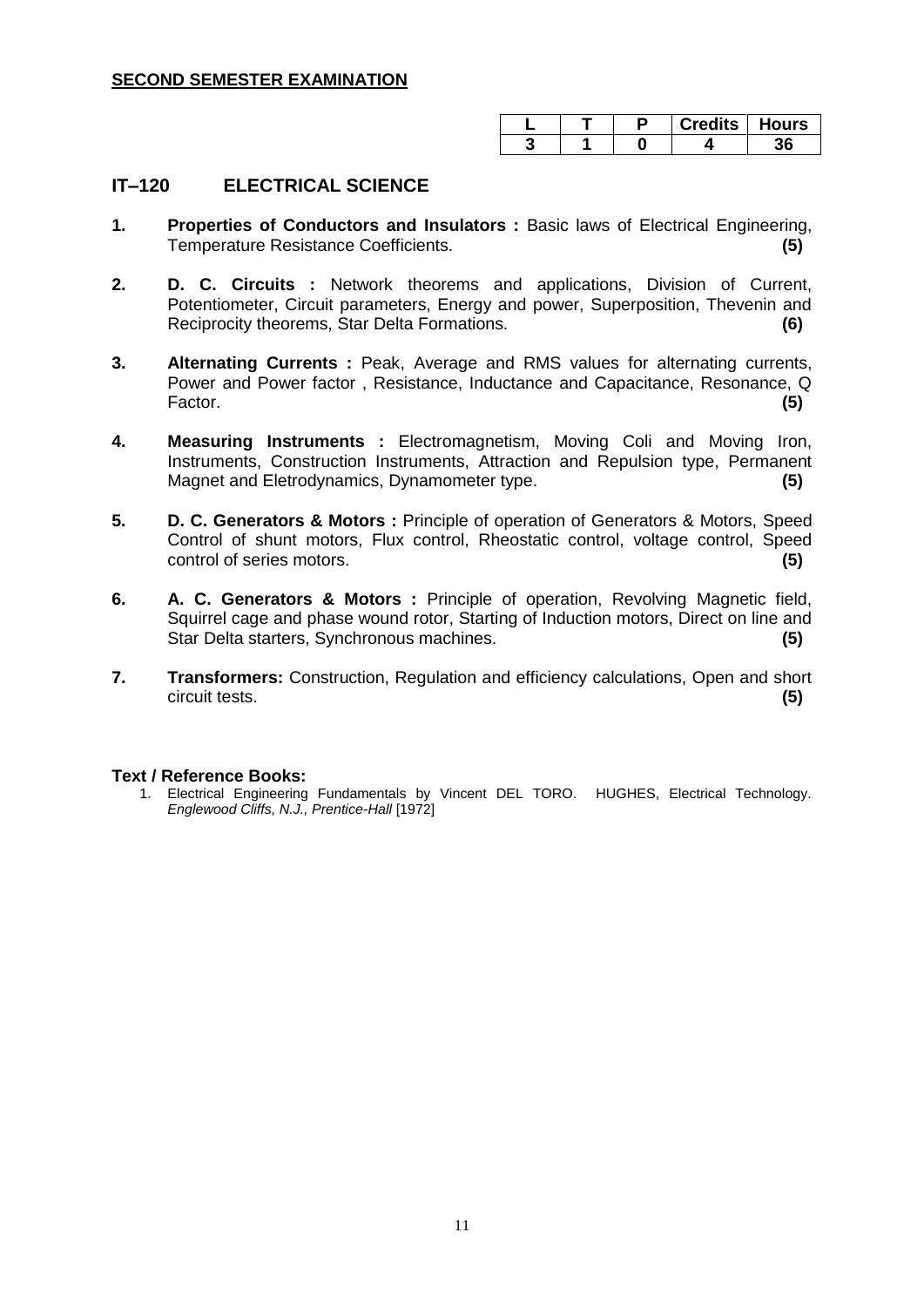|  |  | redits    Hours |
|--|--|-----------------|
|  |  |                 |

### **BT–124 TECHNIQUES IN BIOTECHNOLOGY**

- 1. **pH:** Concept of pH, Henderson Hasselbach equation, composition and preparation of some commonly used buffers, pH meters **(2)**
- 2. **Colorimetry and Spectroscopy:** Basic principles, nature of electromagnetic radiation, Beer-Lambert laws, colorimetric methods & instruments, principles of spectroscopy, types of spectra-absorbance, emission, fluorescence and action spectra, single and double beam spectrophotometers, densitometers, flame photometer, fluorimeters **(4)**
- 3. **Cell separation:** Flow cytometry, magnetic beads, elutriator. **(2)**
- 4. **Microscopy**: Basic principles, instrumentation, light and phase contrast, interference, polarization, inverted fluorescence, confocal & electron microscopes & their applications, Introduction to microtomy **(4) (4)**
- 5. **Centrifugation:** Principle, types of centrifuges, rotors, differential and gradient ultracentrifugation-preparative & analytical. **(4)**
- **6. Chromatography:** Principles, methodology and applications of chromatography using paper, thin layer, column (gel filtration, ion exchange, affinity), GC, HPCL, FPCL. **(5)**
- 7. **Electrophoresis**: Principles and types of electrophoresis and their applications for proteins, nucleic acids, including gradient gel and pulse-filed gel electrophoresis; gel matrices: polyacrylamide, agarose, etc. critical parameters for optimum separation and resolution, two dimensional electrophoresis (IEF). **(5)**
- 8. **Radioisotope Methods and Tracer Techniques in Biology:** Basic principles of radioactivity, properties & handling of radioisotopes in biology & medicine, radiation units, Geiger Muller & scintillation counters, autoradiography, radionucleide imaging, CT scan. **(4)**
- 9. **Immunochemical Techniques:** Production of antibodies, Immunoprecipitation, Immunoassays, Immunohistory and Immunocytochemistry **(4)**
- 10. **Biophysical Techniques:** X-ray crystallography, Nuclear Magnetic Resonance (NMR) spectra, Magnetic Resonance Imaging (MRI), lasers in biology and medicine, Mass spectrometry. **(6)** spectrometry. **(6)**

- 1. Introductory Practical Biochemistry by S. K. Sawhney & Randhir Singh; *Narosa Publishing house*, 2000.
- 2. Principles and Techniques of Biochemistry and Molecular Biology by K Wilson & J Walker,  $6<sup>th</sup>$ Edition, Cambridge Press, 2008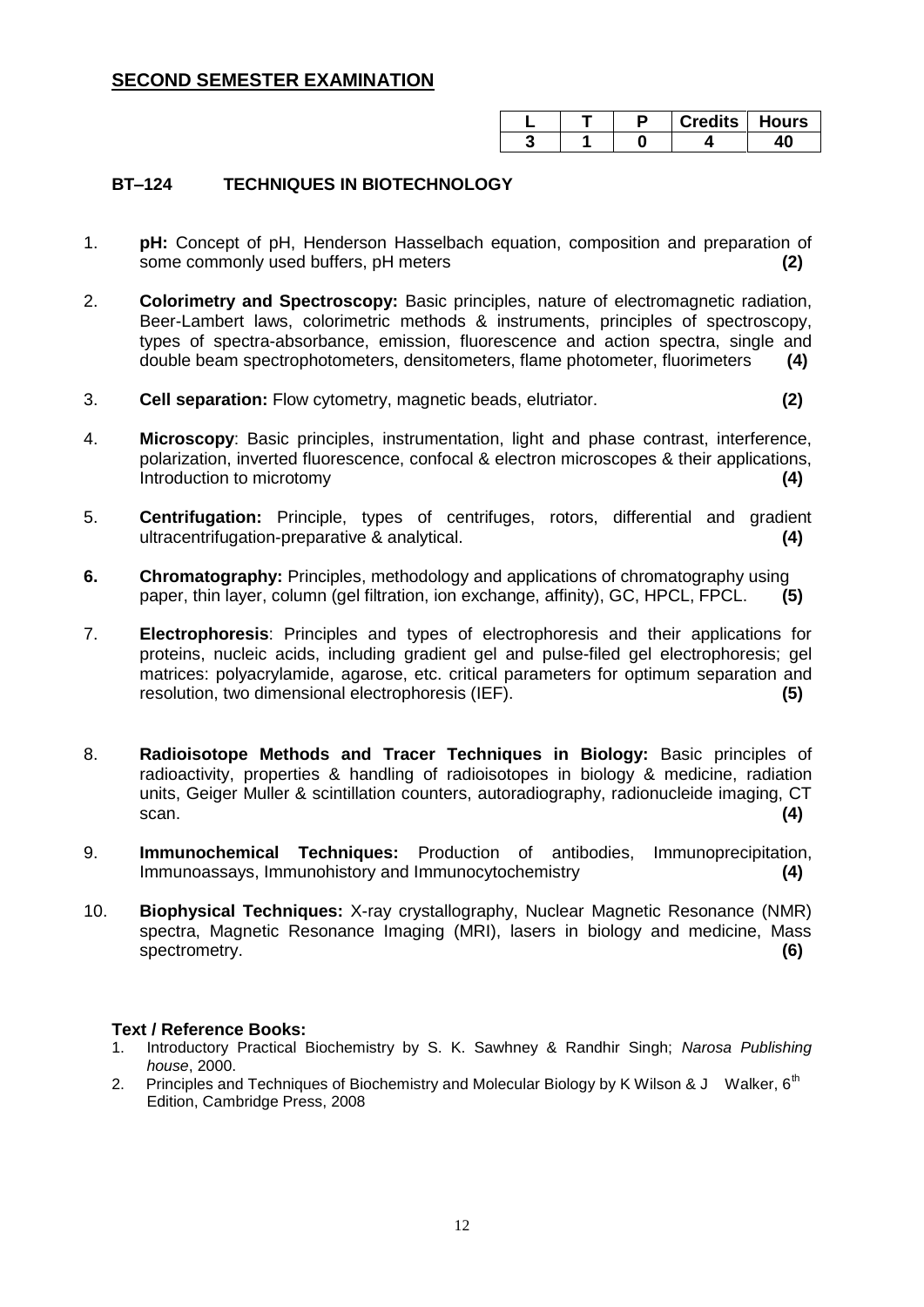|  |  | Credits I Hours |
|--|--|-----------------|
|  |  |                 |

### **BA-132 FOUNDATION COURSE IN PHYSICS – II**

- **1. Electricity and Magnetism- Basics:** Electric fields, Gauss' Law, its integral and differential form, applications. Lorentz force, fields due to moving charges, the magnetic field, Ampere's law, motion of a charged particle in an electric and magnetic field. **(3)**
- **2. Electricity and Magnetism-applications: M**agnetic and electrostatic focusing, Hall effect, determination of e/m by cathode ray tube, positive rays, Electron microscope, Cyclotron and Betatron. **(4)**
- **3. Classical and Quantum Statistics:** The Statistical distributions: Maxwell Boltzmann, the Black-body spectrum and failure of classical statistics to give the correct explanation, Bose-Einstein and Fermi-Dirac statistics, their comparisons, Fermions and Bosons. **(3)**
- **4. Applications of classical and quantum statistics:** Applications of Maxwell-Boltzmann statistics - Molecular speed and energies in an ideal gas, the application of Bose-Einstein statistics to the Black-body radiation spectrum, Fermi-Dirac distribution to free electron theory, electron specific heats, Fermi energy and average energy - its significance. **(4) (4) (4) (4) (5) (4) (5) (4) (5) (4) (5) (4) (6) (4) (6) (6) (6) (6) (6) (6) (6) (6) (6) (6) (6) (6) (6) (6) (6) (6) (6) (6) (6) (6) (6)**
- **5. Band theory of solids:** Origin of energy bands in solids, motion of electrons in a periodic potential- The Kronig-Penny model (qualitative). Brillouin zones, effective mass Metals. Semi-metals. Semi-conductors and insulators and their energy band structure.

**(3)**

- **6. Semiconductors and their applications:** Extrinsic and intrinsic semiconductors, doping - Fermi energy for doped and undoped semiconductors, the p-n junction (energy band diagrams with Fermi energy), the unbiased diode, forward and reverse biased diodes- its characteristics, tunnel diode, zener diode, photo-diode, LED, the photo-voltaic cell. **(4)**
- **7. Superconductivity:** Introduction to superconductivity, the Meissner effect, Type I and II superconductors, the Josephson effect, flux quantization, Cooper pair, the BCS theory (qualitative) **(3)**
- **8. Applications of superconductors:** Magnetic levitation, superconducting magnets, Josephson junctions and Squids. **(4)**

- 1. Modern Physics by Arthur Beiser, *Tata Mc Graw Hill Publishing Co*.
- 2. Introduction to Solid State Physics by Charles Kittel, *Wiley.*
- 3. Electronic Principles by Albert Paul Malvino, *Tata Mc Graw Hill Publishing Co.*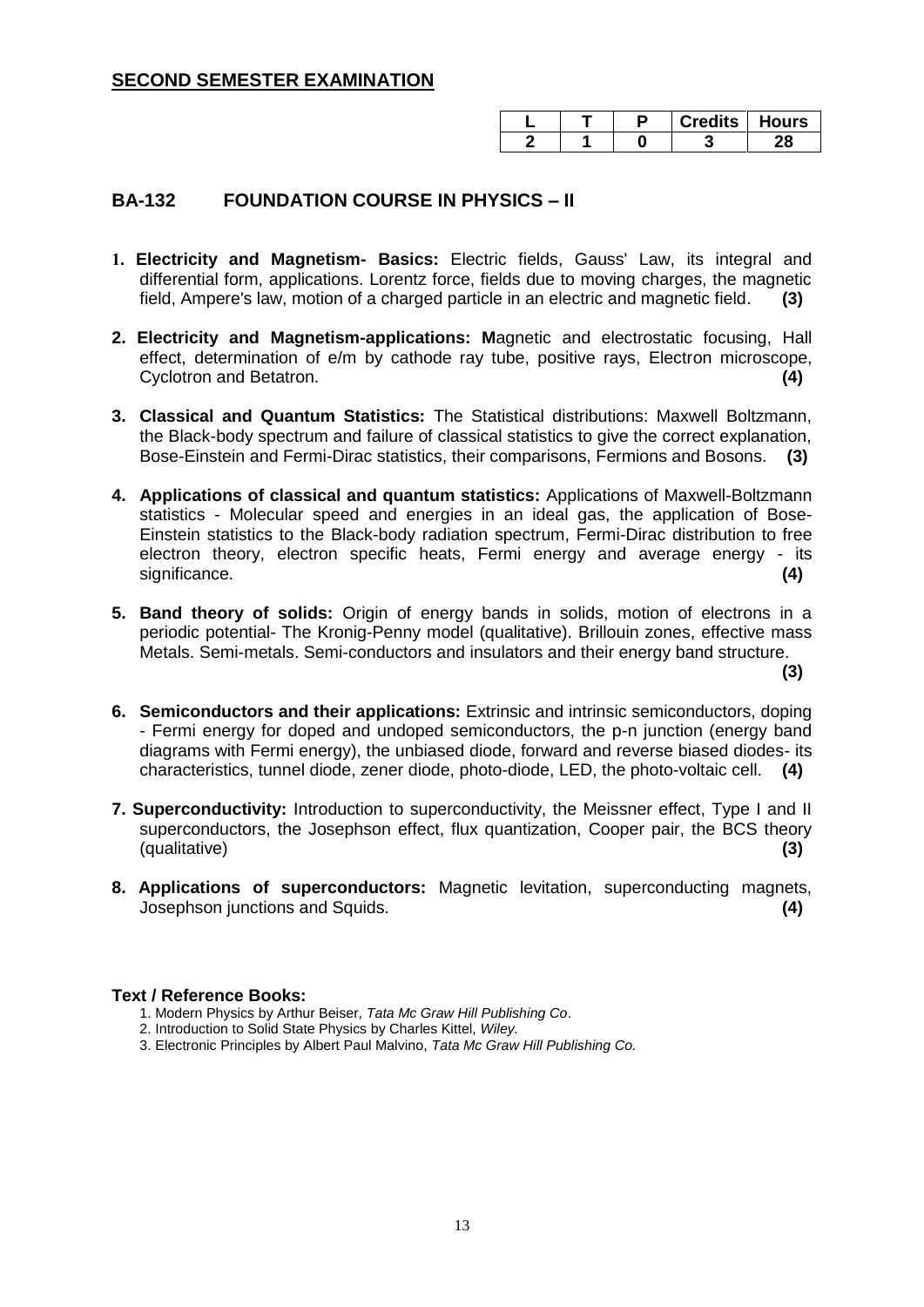|  |  | redits∣ Hoursٽ |
|--|--|----------------|
|  |  |                |

#### **BA-136 ESSENTIAL OF MATHEMATICS – II**

- 1. Concavity and Convexity of curves, Asymptotes, Singular points, Curve tracing. **(6)**
- 2. Integration : Methods of Integration, Integration of algebraic, rational, trigonometric functions and irrational functions, Integration by parts, Substitution method, Definite integrals and its properties. **(6)**
- 3. Reduction formulae of trigonometric functions, Definition of improper integrals, Beta-Gamma functions and their properties. **(5)**
- 4. Formation of ordinary differential equation's (ODE), Definition of order and degree, Solutions of ODE's of first order: Method of separation of variables, Homogeneous and non-homogeneous equations, Exactness and integrating factors, Linear equations and Bernoulli's equations. **(5)**
- 5. Linear ODE's of nth order: Solutions of homogenous and non-homogenous equations, Operator method. Method of undetermined coefficients and variation of parameters. **(6)**
- 6. Power series method of solution of ODE, Legendre's Equation, Legendre's polynomials, Bessel's equation, Bessel's function of first kind. **(6)**
- 7. Introduction to probability theory, Definition of sample space, Event, Event space, Conditional probability. **(4)**
- 8. Additive and Multiplicative laws of probability, Baye's theorem, Application based on these results. **(4)**

- 1. Calculus and Analytic Geometry by G.B. Thomas and R.L. Finney, 6<sup>th</sup> edition, *Addison Wesley/Narosa*, 1985.
- 2. Differential Calculus by Shanti Narayan, *S. Chand & Co*.
- 3. Advanced Engineering Mathematics by E. Kreyszig, 5<sup>th</sup> Edition, Wiley Eastern, 1985.
- 4. Engineering Mathematics by K.A.Stroud, *Palgrave.*
- 5. Advanced Engineering Mathematics by K.A.Stroud, *Industrial Press, Inc*., Newyork.
- 6. Advanced Engineering Mathematics by Alan Jeffrey, *Harcourt Academic Press*.
- 7. Advanced Engineering Mathematics by Petter V.O'Neil, *Thomson*.
- 8. Advanced Calculus", Schaum's Outline Series, *Mc Graw Hill Ed.*
- 9. Advanced Calculus by D.V.Widder, *Prentice Hall*, NY
- 10. Differential Equations by S.L.Ross, *John Wiley*.
- 11. Differential Equations by N.M. Kapoor, *Pitamber Pub. Co*.
- 12. Probability, Schaum Outline Series, *Mc. Graw Hill*.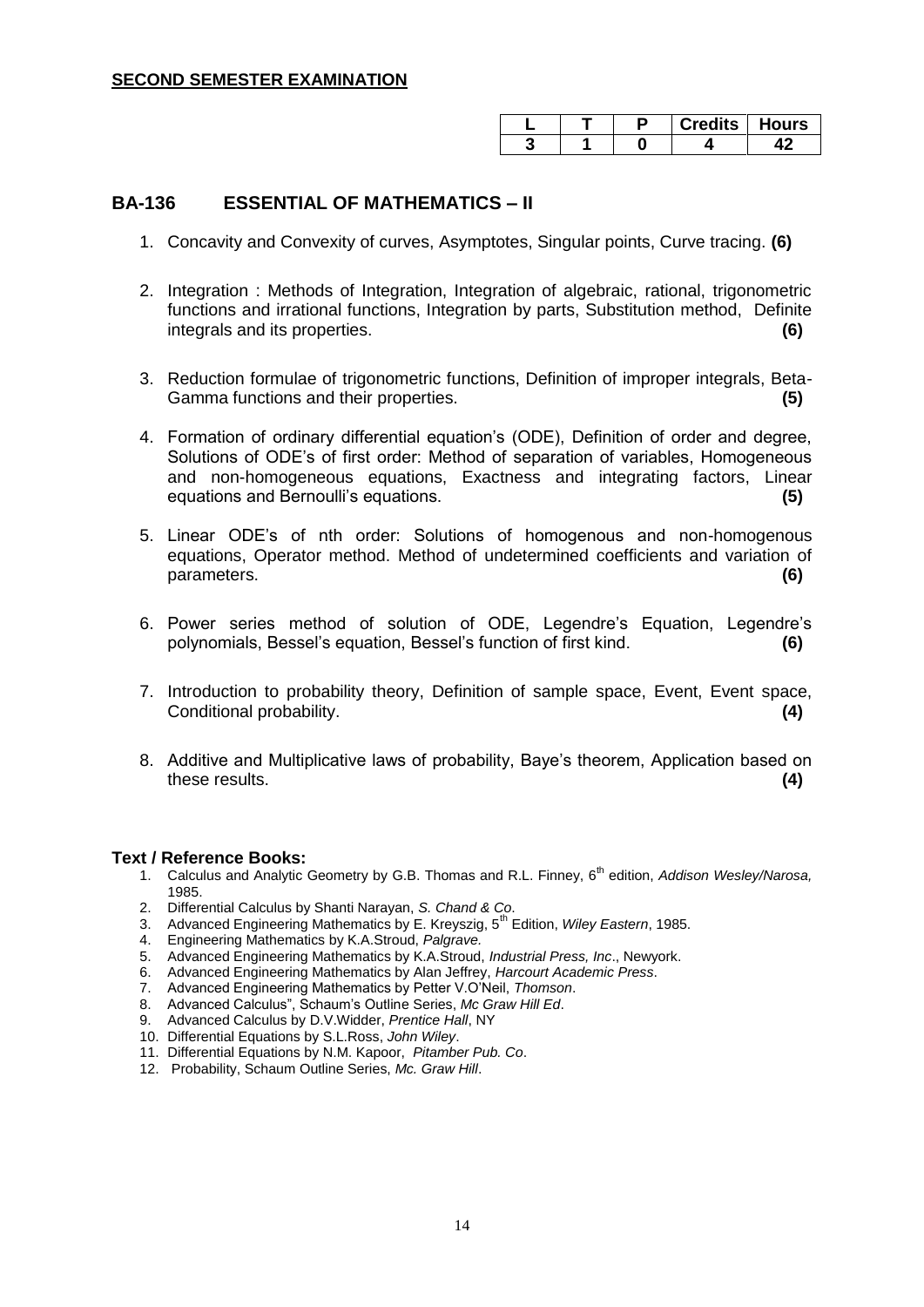|  | <b>Credits   Hours</b> |  |
|--|------------------------|--|
|  |                        |  |

### **BA-138 FOUNDATION COURSE IN ORGANIC CHEMISTRY – II**

- 1. **Electronic Displacements:** Inductive, mesomeric, field effect and resonance effect resonance energy and its significance, (vertical and empirical resonance energy). Hyperconjugation: concept and consequences. **(2)**
- 2. **Reactive intermediates:** Generation, structure and general reactions of carbocations, carbanions, free radicals, carbenes (singlet and triplet) and benzyne. Wagner-Meerwein rearrangement, Electrophiles and nucleophiles, concepts of acids and bases. Arrhenius, Lowry-Bronsted and Lewis theory of acids and bases (HSAB), Carbon acids (active methyiene groups), super acids, Correlation of structure with acidity and basicity. Bonds weaker than covalent bond: Hydrogen bonding - nature, types, stability and effects, vander Waals forces. **(5)**
- 3. **IUPAC Nomenclature:** Systematic IUPAC nomenclature of different classes of compounds including aromatic, bicyclic, and spiro compounds and polyfunctional compounds. **(2)**
- 4. **Stereochemistry:** Classification of stereomers, diastereoiners, Separation of enantiomers. Absolute configuration (R and S), Projection formulae. Stereochemistry of compounds containing two asymmetric C-atoms. Elements of symmetry - centre, plane and axis of symmetry, Conformations: Conformations around a C-C bond in acyclic compounds, Structure of different cycloalkanes. Strain in acyclic and acyclic compounds. Cyclohexane conformations, Stereochemistry of disubstituted cyclohexanes. Geometrical isomerism- Concept, E and Z nomenclature, Stereoselective and specific Reactions. **(8)**
- 5. **p** $\Pi$  **- d** $\Pi$  **bonding** in organic compounds, ylids (S and P), Wittig reaction. **(2)**
- 6. **Tautomerism:** Cationotropy and anionotropy, Prototropic shifts in different systems, ring-chain tautomerism and valence tautomerism, Claisen rearrangement. **(2)**
- 7. **Alkanes:** Methods of preparation, Source-petroleum and coal in brief, Cracking and reforming. **(2)**
- 8. **Alkenes:** Methods of preparation. Reactions: Hydrogenation, hydroboration, oxidation, hydroxylation, addition- Markownikoff rule with explanation and peroxide effect. Dienes: types of dienes and their characteristic reactions, effect of conjugation on stability and reactivity, Diels-alder reaction in detail with its stereochemistry. Polymerisation of olefinic compounds, Use and mechanism of Ziegler-Natta catalysts. **(5)**

- 1. Modern Organic Chemistry by D. R. Boyed.
- 2. Organic Chemistry by I. L. Finar, Addison-Wesley Longman, Limited
- 3. Organic Chemistry by Roger Macomber. *University Science Books.*
- 4. Organic Chemistry Reaction Mechanism by Jerry March, *McGrawHill Companies*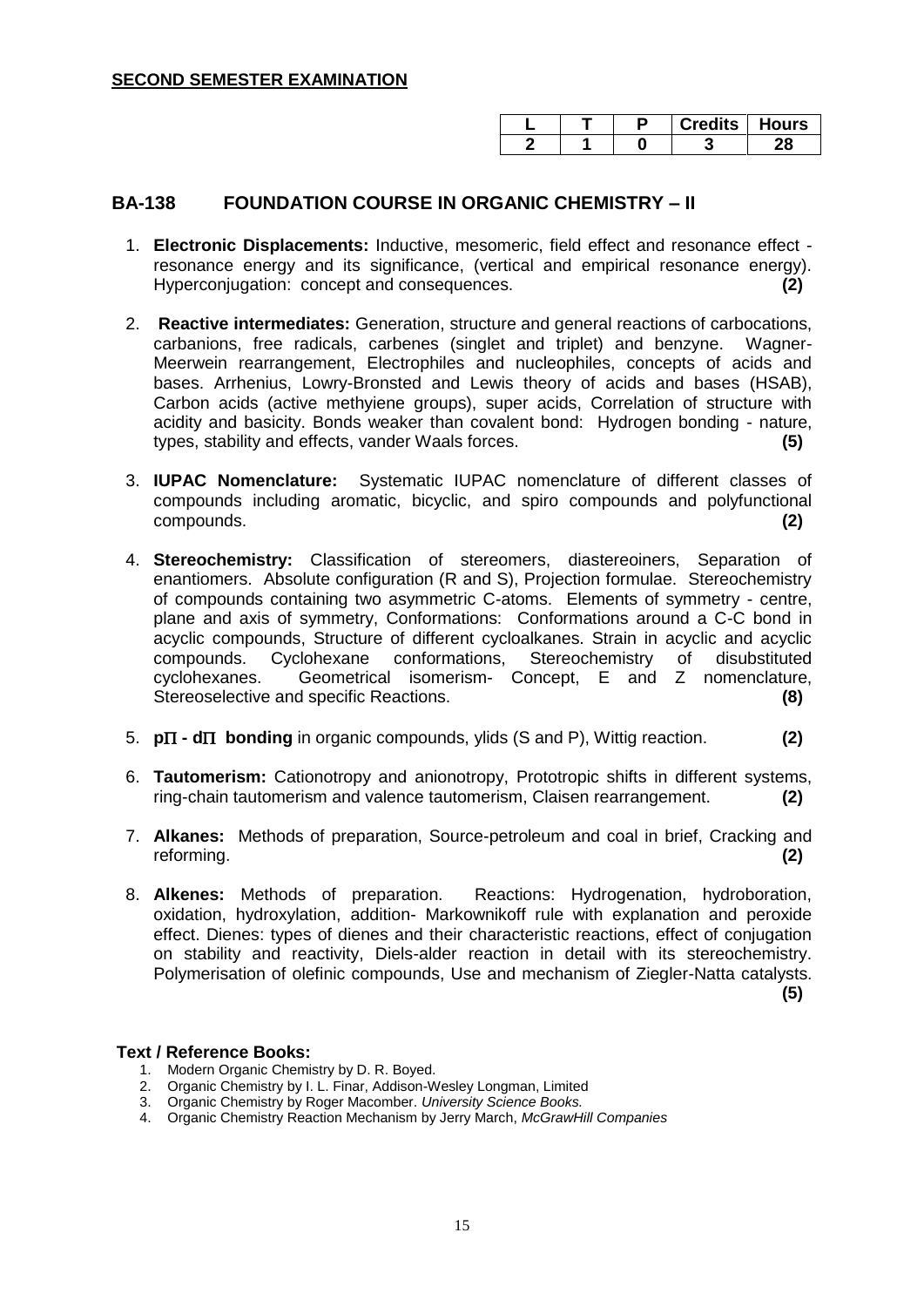|  |  | Credits   Hours |
|--|--|-----------------|
|  |  |                 |

### **BT-201 MICROBIOLOGY**

- 1. **Microbes in Human Life:** Introduction of microorganisms, Brief history and scope of microbiology, Microbes & human welfare, Microbes & disease. **(2)**
- 2. **Functional Anatomy of Prokaryotic Cells:** Size, shape and arrangement of bacterial cells, Structure of the cell and cell wall, Preparation and staining of specimens for microscopy **(2)**
- 3. **Microbial Growth:** Nutritional requirements and nutritional categories, nutrients uptake by microbial cells, Culture media, Isolation of pure cultures, cultivation and preservation of cultures, Microbial growth Kinetcis **(4)**
- 4. **Control of microbial growth:** Physical and chemical methods of microbial control, Action of microbial control agents and evaluation of effectiveness of antimicrobial agents **(4)**
- 5. **Microbial physiology and metabolism:** Metabolic diversity and pathways of energy use, unique pathways of microbial fermentation and photosynthesis. **(4)**
- 6. **Microbial taxonomy:** Classification of microorganism, Methods of classification and identification of microorganisms, Assessing Microbial phylogeny, Bacterial diversityarchaebacteria, eubacteria, fungi, algae, protozoa and helminthes **(4)**
- 7. **A Survey of the Microbial World: General characteristics of** representative microorganisms of each group **Archaebacteria -** *halophiles, thermophiles and methanogens Eubacteria:* Gram -ve (Proteobacteria- *Chlamydia, Spirochaetes*), Nonproteobacteria (*E. coli, Psuedomonas***,** *Rhizobium,*), Gram +ve bacteria (*Bacillus, Staphylococcus, Mycoplasma, Streptomyces*), Fungi (Yeast and Rhizopus), lichens *Viruses* (Viral structures, Cultivation and identification and viral multiplication), **(8)**
- 8. **Microbial interactions with humans:** Principles of disease and epidemiology, Microbial diseases and their control, Mechanism of microbial pathogenicity, history, spectrum and action of antibiotics and other antimicrobial drugs, **Superbugs and opportunistic infections, Biosecurity, Microbiome (6)**
- 9. **Applied and Industrial Microbiology:** Industrial fermentation, Primary and Secondary metabolites, Role of microorganisms in the production of probiotics, industrial chemicals and pharmaceuticals, biofilms, Microbes as alternative energy sources, bioremediation, and as industrial products. **(6)**

- 1. Microbiology: An Introduction by Tortora, Funke and Case. 7<sup>th</sup> Edition, 2001
- 2. Prescott, Harley and Klein's Microbiology by Willey MJ, Sherwood, LM & Woolverton C J 9th Ed. (2013)
- 3. Brock Biology of Microorganisms by Madigan MT, and Martinko JM, Bender KS,. 14th edition. Prentice Hall International Inc, 2014.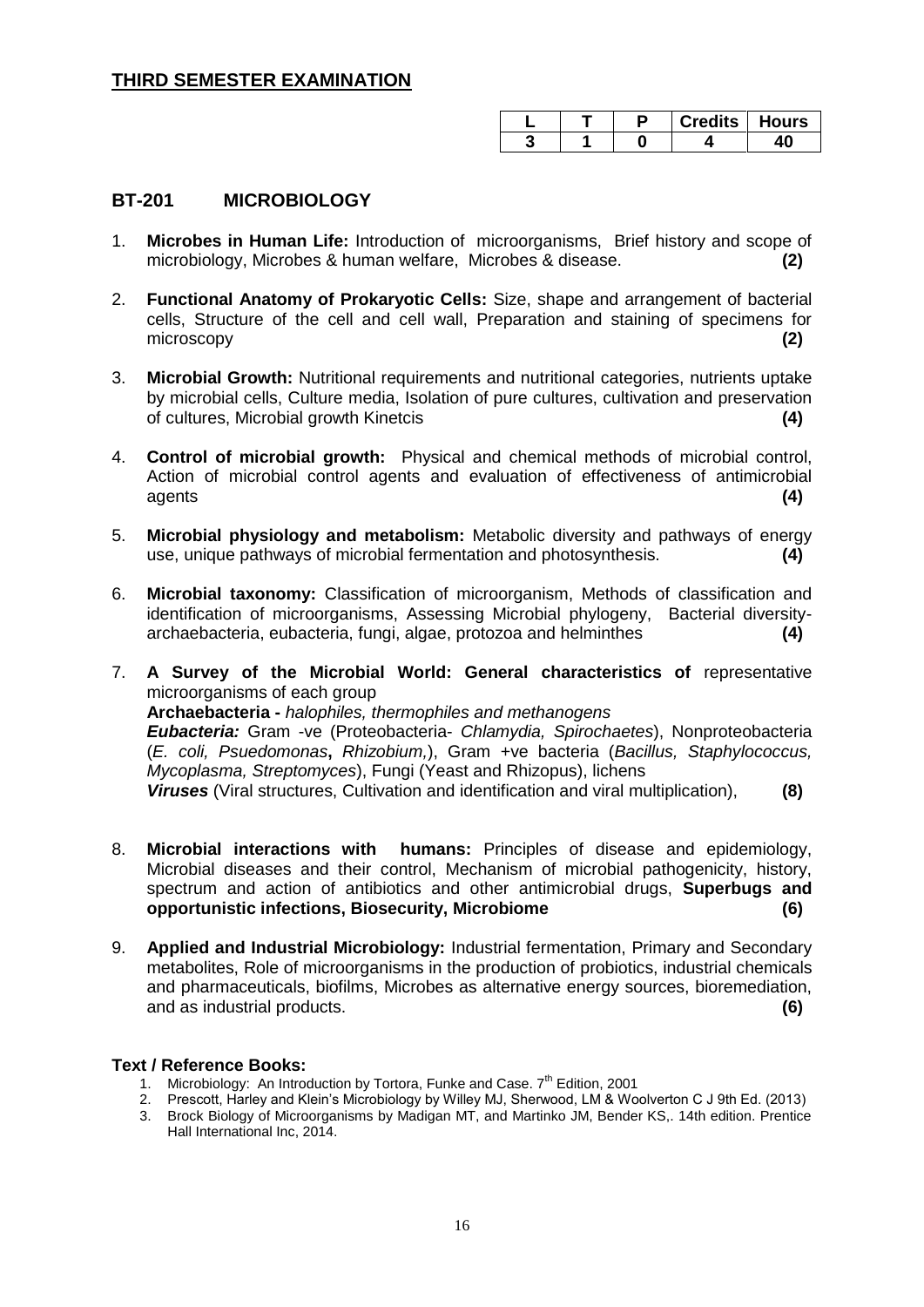|  |  | <b>Credits   Hours</b> |
|--|--|------------------------|
|  |  |                        |

#### **BA-203 BIOENERGETICS - I**

- 1. **Biochemical Evolution:** Chemogeny, Biogeny, and Evolution of Chromosome Organization and Genetic Regulatory Mechanisms, Time factors in evolution, Evolution of Enzyme Systems. **(6)**
- 2. **Amino Acids, Peptides and Proteins:** Structure, Function, Methods of Characterization, Separation Techniques based on their structure and properties, Clinical Significance, Biosynthesis. **(6)**
- 3. **Carbohydrates:** Mono and Polysaccharide, Classification, Structure, Function, Separation and Characterization Techniques, Clinical significance, Biosynthesis.

**(5)**

- 4. **Lipids:** Classification, Structure, Function, Separation and Characterization Techniques, Clinical Significance. **(6)**
- 5. **Nucleic Acids:** Nucleic Acids and Polynucleotides, Classification, Structure, Function, Separation and Characterization Techniques, Clinical Significance. **(5)**
- 6. **Vitamins and Micro and Macro Nutrients:** classification, Structure, Function, Separation and Characterization Techniques, Clinical Significance. **(5)**
- 7. **Biochemical Energetics:** Energy Yielding and Energy Requiring Reactions, Calculations of Equilibrium Concentrations, Oxidation-Reduction Reactions, Metabolism and ATP Yield. Photosynthetic Phosphorylation, Active Transport, Second Law of Thermodynamics, Enthalpy and Entropy, Activation Energy. **(7)**

- 1. Biochemistry by Lubert Stryer, W. H. Freeman & Company, NY, 4<sup>rd</sup> Edition, 1995.
- 2. Lehninger Principles of Biochemistry by Lehninger, Nelson and Cox, W. H. Freeman & Company, 4<sup>th</sup> Edition, 2004
- 3. Biochemistry by Zubey. Wm. C., Brown publishers  $4<sup>th</sup>$  edition, 1998.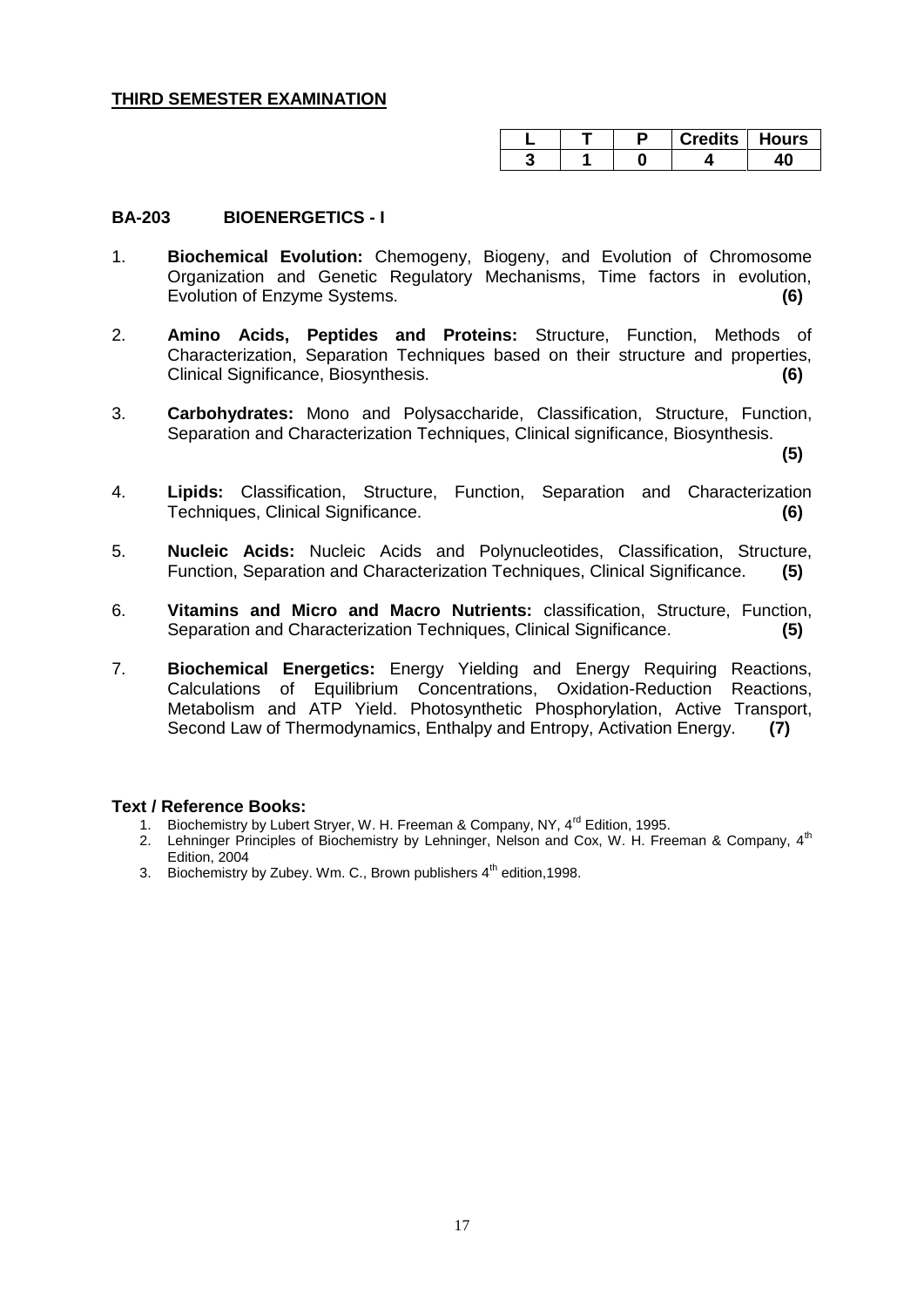|  | <b>Credits   Hours</b> |  |
|--|------------------------|--|
|  |                        |  |

### **BT- 205 CELL BIOLOGY**

- 1. **The Cell:** Cellular compartmentalization, Organeller architecture. (3)
- 2. **The Nucleus:** Chromosomal DNA and its Packaging, The Global Structure of Chromosomes. (4)
- **3. Cytoskeleton:** The Nature of the Cytoskeleton, Intermediate Filaments, Microtubules, Cilia and Centrioles, Actin Filaments, Actin-binding Proteins, Muscle. (4)
- 4. **Cell Junctions, Cell Adhesion, and the Extracellular Matrix :** Cell Junctions, Cell-Cell Adhesion, The Extracellular Matrix of Animals, Extracellular Matrix Receptors on Animal Cellsthe Integrins, The Plant Cell Wall (4)
- 5. **Membrane Structure, Transport of Molecules and Membrane Excitability:** The Lipid Bilayer, Membrane Proteins, Principles of Membrane Transport, Carrier Proteins and Active Membrane Transport, Ion channels and Electrical Properties of Membranes (5)
- 6. **Protein Sorting and Vesicular Trafficking in the Cell:** The Compartmentalization of Higher Cells, The Transport of Molecules into and out of the Nucleus, The Transport of Proteins into Mitochondria and Chloroplasts, Peroxisomes, The endoplasmic reticulum.**,** Transport from the ER through the Golgi Apparatus, Transport from the Trans Golgi Network to Lysosomes, Transport from the Plasma Membrane via Endosome: Endocytosis, The Molecular Mechanisms of Vesicular Transport and the Maintenance of Compartmental Diversity. (6)
- **7. Cell Signaling:** General Principles of Cell Signaling, Signaling via G-Protein-linked Cell-Surface Receptors, Signaling via Enzyme-linked Cell-Surface Receptors, Kinase Receptors, Structural Features of Trans-membrane Receptors, Hormone Receptor Interaction, Two-component signaling, Second messengers. (6)
- 8. **Cell Cycle and Division:** The General Strategy of the cell Cycle, The Mechanics of Cell Division, The Early Embryonic Cell Cycle, Cell- Cycle control in Yeasts and Multicellular Animals. (4)
- 9. **Cancer:** Cancer as a Microevolutionary Process, Tumor cells, Proto-oncogenes and viral oncogenes, Tumor suppessor genes. (4)

- *1.* Molecular Biology of Cell by Albert et.al. John Wiley & Sons
- 2. The Cell by Cooper. ASM Press
- 3. Cell and Molecular Biology by Karp. John Wiley & Sons
- *4.* The World of the Cell, by Becker, Kleinsmith, and Hardin, 6th edition (2006), Pearson/Benjamin Cummings. ISBN 0-8053-4680-5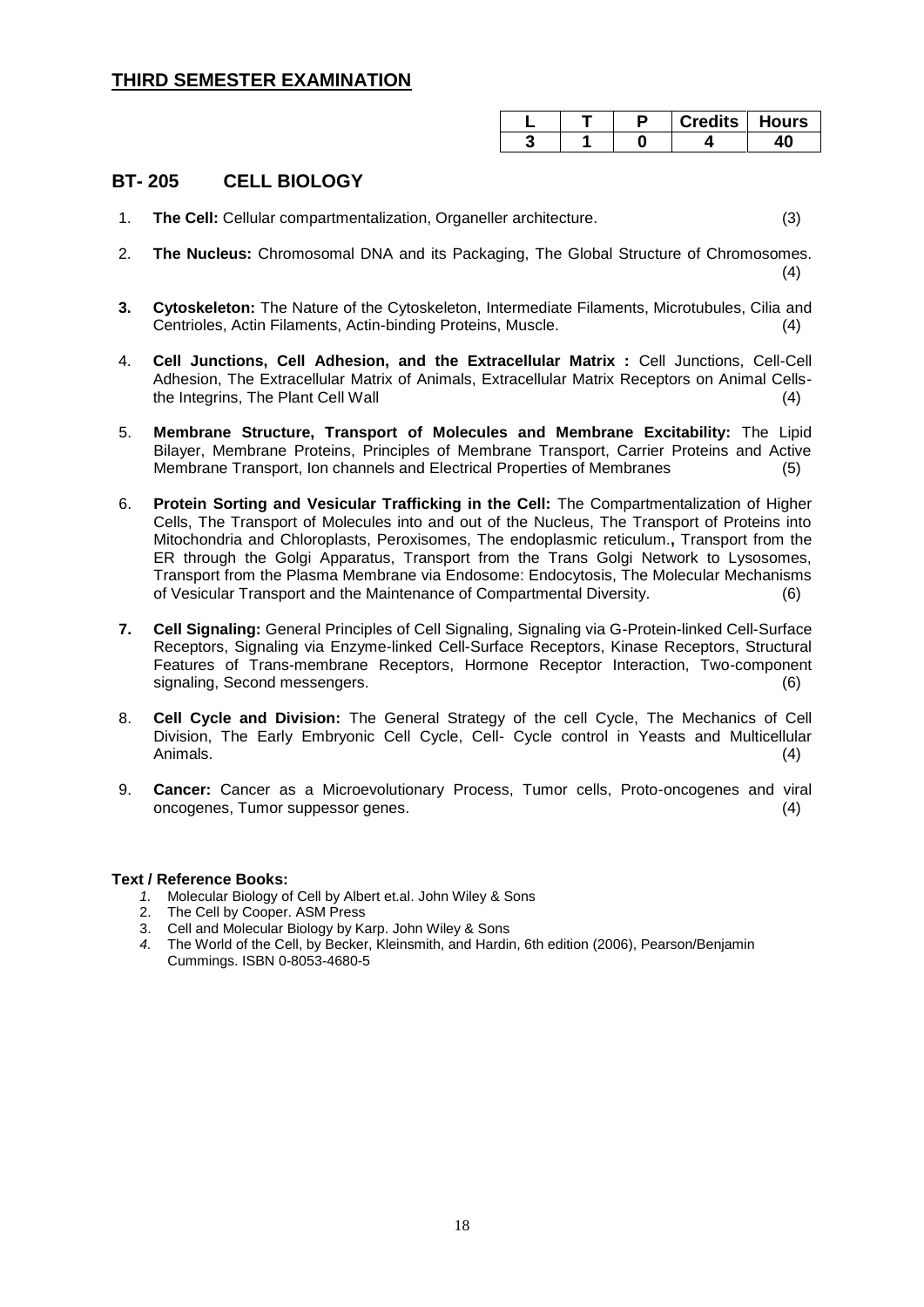|  | <b>Credits   Hours</b> |  |
|--|------------------------|--|
|  |                        |  |

#### **BT-209 GENETICS**

- 1. **Introduction to Genetics:** Brief history of genetics, genes and environment, epigenetics, genetics and society, scope and significance of genetics. **(2)**
- 2. **Mendelian Analysis:** Mendel's laws of inheritance, multiple alleles, lethal alleles, pleioteorism, penetrance and expressivity, interaction of genes, quantitative Inheritance. **(5)**
- 3. **Chromosome Theory of Inheritance:** The chromosome theory of inheritance, sex chromosomes, sex determination, sex linkage **(4)**
- 4. **Linkage:** Discovery of linkage, basic eukaryotic chromosome mapping, three point testcross, interference and coincidence, recombinant frequencies from selfed dihybrids, linkage maps,  $X^2$ test, linkage mapping in bacteria and viruses. **(6)**
- 5. **Mutations:** Morphological and biochemical mutations, mutagens, detection of mutations, one gene-one enzyme hypothesis, colinearity, mutations rates and frequencies, mutation breeding. **(6)**
- 6. **Fine Structure of Gene:** The modern concept of gene, promoter, terminator, fine structure of rII locus in T4 phage, split genes, overlapping genes. **(2)**
- 7. **The Extranuclear Genome:** Maternal inheritance, concept of extranuclear genome in higher plants and *Chlamydomonas*, overview of mitochondrial and chloroplast genome. **(4)**
- 8. **Structural and Numerical changes in Chromosomes:** Detection and inheritance of deficiencies, duplications, inversions, translocations, aneuploidy, haploidy and polyploidy. **(6)**
- 9. **Population Genetics:** Darwin's evolution, variation and its modulation, effect of sexual reproduction on variation, sources of variation. Hardy-Weinberg equilibrium **(3)**
- 10. **The Dynamic Genome:** Discovery of transposable elements in maize, transposable element in prokaryotes and eukaryotes. **(2)**

- 1. Introduction to Genetic Analysis by Griffiths, Wessler, Lewontin and Carroll, Freeman and Company,  $10^{th}$  Edition, 2012.
- 2. Genetics by P. K. Gupta, Rastogi Publications, Meerut, 4<sup>th</sup> Edition, 2011
- 3. Concepts of Genetics, Klug & Cummings, Prientice Hall.
- 4. Genetics: Analysis of Genes and Genomes by Hartl & Jones, Jones and Barlett, 6<sup>th</sup> Edition.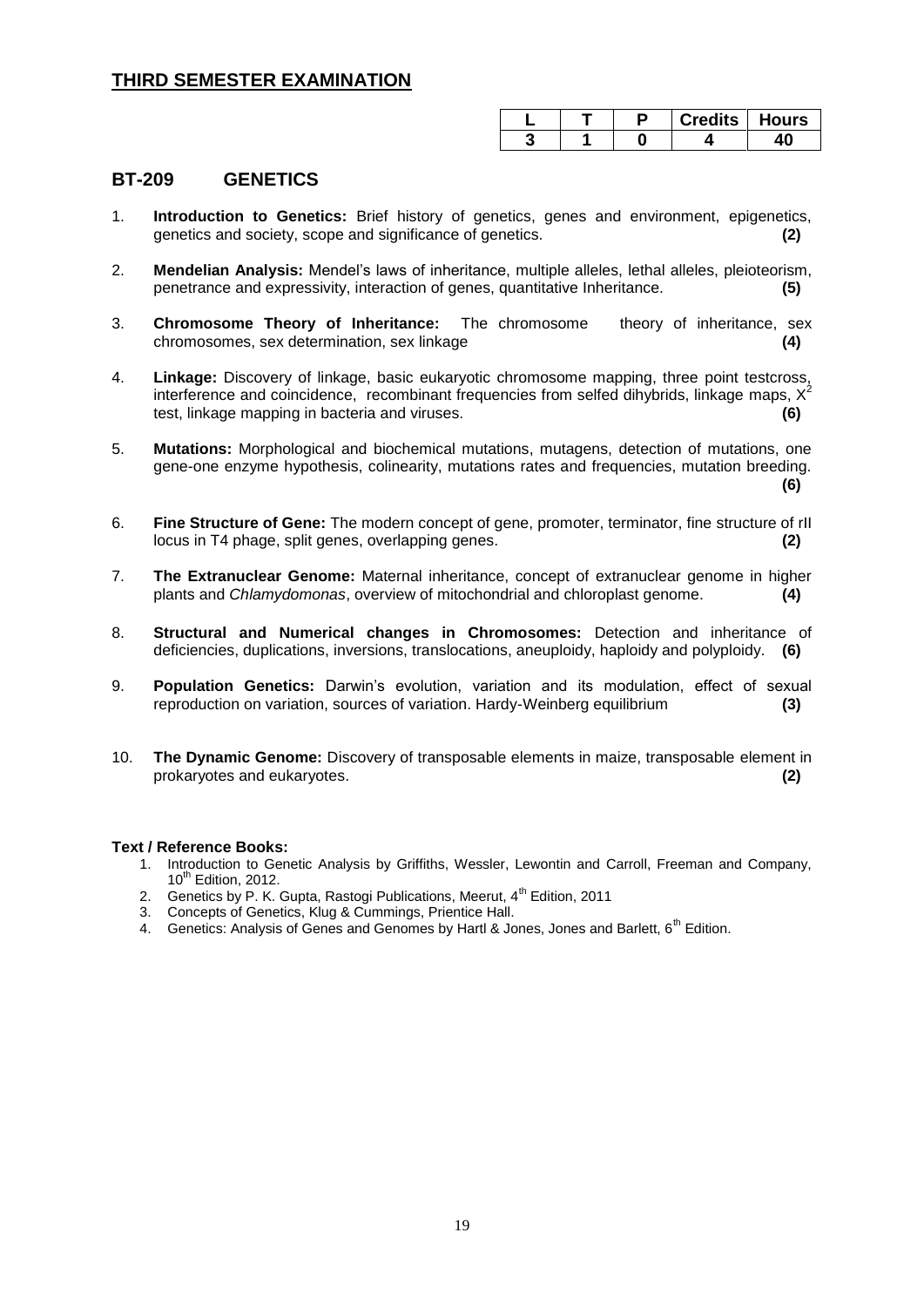|  | D | <b>Hours</b> |
|--|---|--------------|
|  |   | 40           |

#### **CT-211 Introduction to material and energy balances**

- 1. **Introduction to engineering calculation**: Physical variables, dimensions and Units, Measurements convention, standard conditions and Ideal gases, physical and chemical property data **(4)**
- 2. **Stoichiometry:** Fundamental, example: Stoichiometry of amino acid synthesis, Incomplete reaction and yields . **(4)**
- 3. **Material balances (MB):** Thermodynamic preliminaries, System and process, state and equilibrium, procedure for MB calculations **(4)**
- 4. **Examples for basic MB**: Continuous Filtration, Batching mixing, MB with Recycle, By-pass and Purge Streams **(4)**
- 5. **Stoichiometry of growth and Product formation:** Growth stoichiometry and elemental balance, Electron balances, Biomass yield, product stoichiometry, Theoretical Oxygen demand **(8)**
- 6. **Energy balances (EB):** Basic energy concepts such as units, intensive and extensive properties, General energy balance equations, Enthalpy calculation procedures **(4)**
- 7. **Enthalpy change:**Enthalpy change in non-reactive processes, steam tables, procedure for EB calculations, Enthalpy change due to reaction **(4)**
- 8. **Example for basics EB:** Continuous water heater, cooling in down stream**(4)**
- 9. Heat of reaction for processes with biomass production, Energy balance equation for cell culture

**(4)**

- 1. Principles of Chemical Engineering Processes: Material and Energy Balances, Second Edition by NayefGhasem, RedhouaneHenda
- 2. Advances in Chemical and Process Engineering: Volume 1 Material and Energy Balances for Engineers and Environmentalists By Colin Oloman
- 3. Bioprocess Engineering Basic concepts by M. L. Schuler & F. Kargi, Entice Hall 1992.
- 4. Bioprocess Engineering Principles by Pauline M. Doran, Academic Press 1995.
- 5. Fermentation & Biochemical Engineering Hand Book (1983), Principles, Process Design and Equipment. HC Vogel, Noyes.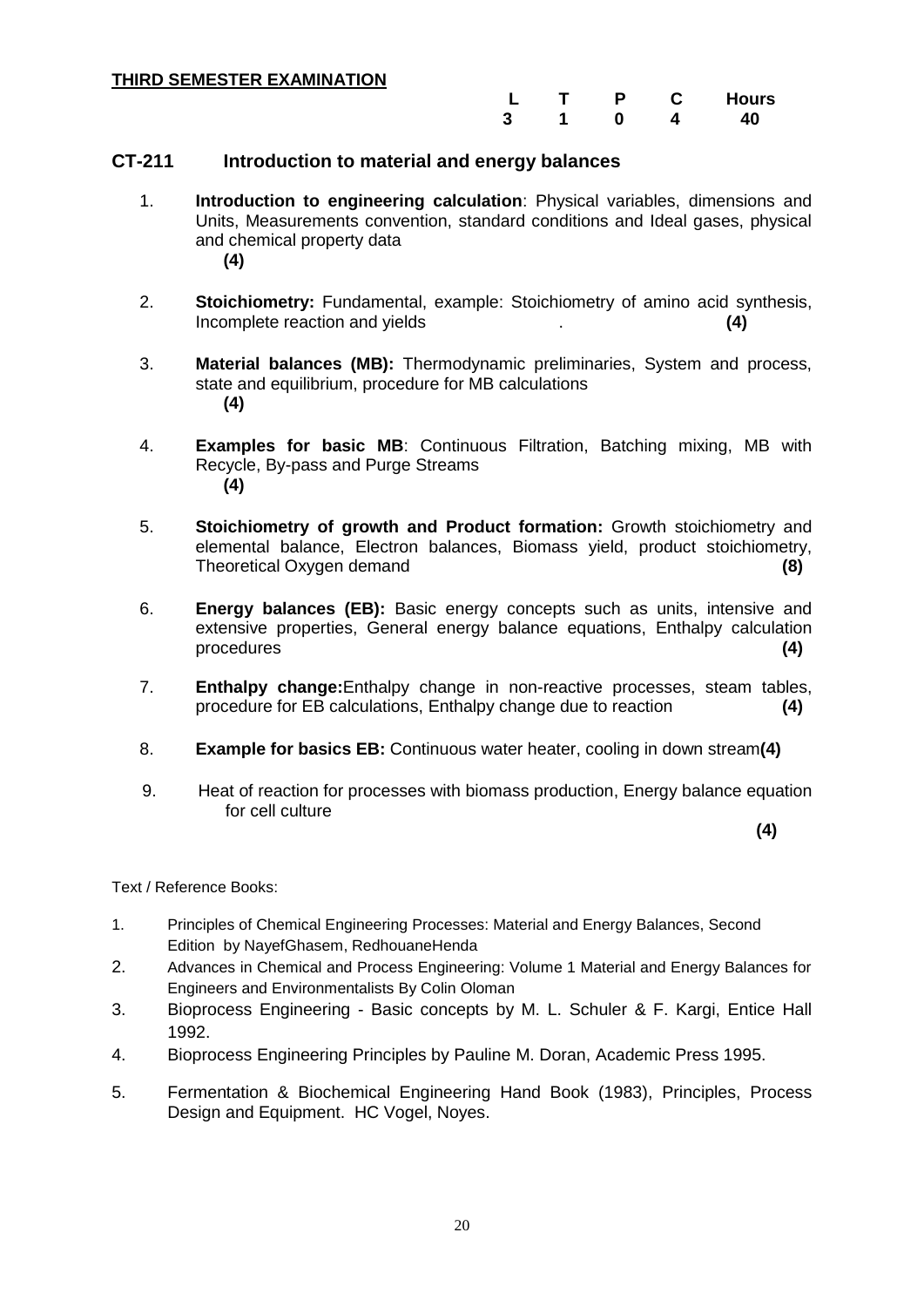|  |  | <b>Credits   Hours</b> |
|--|--|------------------------|
|  |  |                        |

#### **BT-202 IMMUNOLOGY**

- 1. **Introduction to Immunology:** Historical perspective, Properties of immune response, Innate and acquired immunity. **(4)**
- 2. **Cells & Tissues of Immune System:** Lymphocytes, Classes of lymphocytes, Antigen presenting cells, NK Cells, Mast Cells, Dendritic Cell, Organs of the Immune System, Bone marrow, Thymus, Lymph node, Spleen, CALT, MALT. **(4)**
- 3. **Molecular Immunology**: Molecular structure of antibody, Classification, Isotypes, Immunoglobulin Super family, Synthesis assembly and expression of immunoglobulin molecules, Function and diversity, Generation of antibody diversity. **(4)**
- 4. **Antigens:** Nature of antigens, Different characteristics of antigens, Mitogens, Hapten, Immunogen, Adjuvants. **(4)**
- 5. **MHC**: Discovery of MHC complex, Role of MHC, Structure of MHC molecule, Binding of peptides to MHC molecules, MHC restriction. **(4)**
- 6. **Effecter Mechanism of Immune Response:** Cytokines, T- cell receptors, B-cell receptor, Cell mediated cytotoxic responses, complement system, Antigen processing and presentation. **(4)**
- **7. Immunological Techniques**: Antigen- antibody reactions, Immunodiffusion, Immunoelectrophoresis, ELISA, RIA, Immunoflourescence, Flow cytometry. **(4)**
- 8. **Immune system in health and disease:** Introduction to mechanisms underlying Autoimmunity, Hypersensitivity, Tumor immunity, Tissue and organ transplant. **(5)**
- **9. Production of Antibodies:** Production of polyclonal and monoclonal antibodies, and their applications, chimeric and humanized monoclonal antibodies. **(4)**
- **10. Vaccines**: Active and passive immunization, Live and attenuated Vaccines, Subunit, Conjugate and DNA vaccines, Biosafety issues in immunology **(3)**

- 1. Kuby Immunology By Owen, Punt, & Stranford, 7th, Seventh Edition, 2013, Macmillan press.
- 2. The Elements of Immunology by Fahim Halim Khan, Pearson Education, 2009.
- 
- 3. Kuby- Immunology by R. A. Goldsby, T.J. Kindt, B.A. Osborne, 6th Edition 2006.<br>4. Essentials of Immunology: Ivan Riot- Blakswell Scientific Publications, Oxford, 6t<br>5. Fundamentals of Immunology: Paul W.E. (Eds.) Raven 4. Essentials of Immunology: Ivan Riot- Blakswell Scientific Publications, Oxford, 6th Edition, 1988.
- 5. Fundamentals of Immunology: Paul W.E. (Eds.) Raven Press, New York, 1988.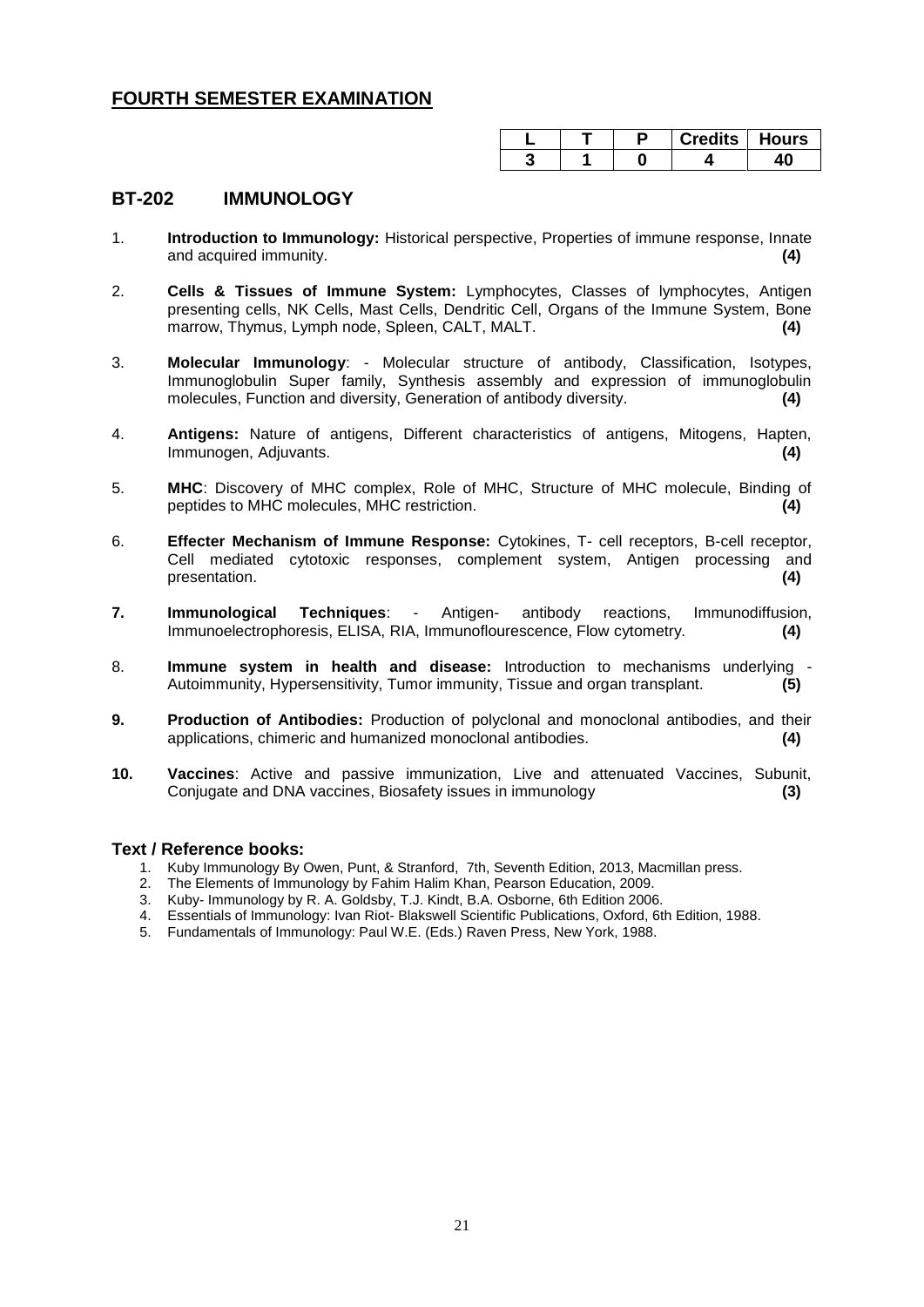|  | Credits   Hours |  |
|--|-----------------|--|
|  |                 |  |

### **BT-204 MOLECULAR BIOLOGY**

- 1. **Structure and properties of nucleic acids:** Models of DNA structure, RNA structure, Physical and Chemical properties of nucleic acids. (3)
- 2. **Prokaryotic and Eukaryotic Genomes:** Organization of genomes, Properties of Euchromatin and Heterochromatin Packaging of eukaryotic DNA into chromosomes, Cvalue paradox, Cot analysis, Repetitive DNA content of eukaryotic nuclear genome. (5)
- 3. **DNA Replication:** Features of organellar genomes and its replication, Models of nuclear DNA replication, Replication Enzymology and process: Initiation, Elongation and Termination of replication, Telomeres. (3) (3)
- 4. **Transcription:** Components of transcriptional machinery, Transcription process: Promoter recognition, Initiation, Elongation and Termination of transcription. (3)
- 5. **RNA Processing**: Capping and Polyadenylation, RNA Splicing, Alternative and Trans Splicing, RNA Editing, rRNA and tRNA processing, mRNA stability and transport.
- 6. **Translation: -** Genetic code, tRNA and aminoacyl synthetases, Ribosome, Translation process: Initiation, Elongation and termination of translation, Post translational modificati**on** (5)
- 7. **Regulation of gene expression: -** General aspects of regulation in prokaryotes & eukaryotes: The Operon model, Activators and Repressors, Transcriptional and Posttranscriptional gene regulation, Combinatorial regulation in eukaryotes. (5)
- 8. **Recombination and Repair:** Recombination overview, principle of Homologous recombination, Site-specific recombination, overview of DNA repair mechanisms: mismatch and excision repair. (4)
- 9. **Molecular evolution:** Phylogeny, Phylogenetic trees and its applications.(4)
- 10. **Epigenetics:** RNA interference process, Enzymatic machinery, Small RNA mediated gene regulation, DNA methylation, Enzymology and process, Gene silencing: transcriptional and post transcriptional gene silencing, History, process and applications. (5)

- 1. **Molecular Biology: Principles of Genome Function,** Nancy Craig et al., Oxford University Press, 2014.
- 2. **Molecular Biology of the Gene,** Watson et al., Pearson, 2014.
- 3. **Lewin's Gene XI,** Joycelyn E. Krebs et al., Jones and Bartlett, 2013.
- 4. **Genomes 3**, T. A. Brown, Garland Science, 2006.
- 5. **Essentials of Molecular Biology**, Malacinski and Freifelder, Jones and Bartlelt, 2005.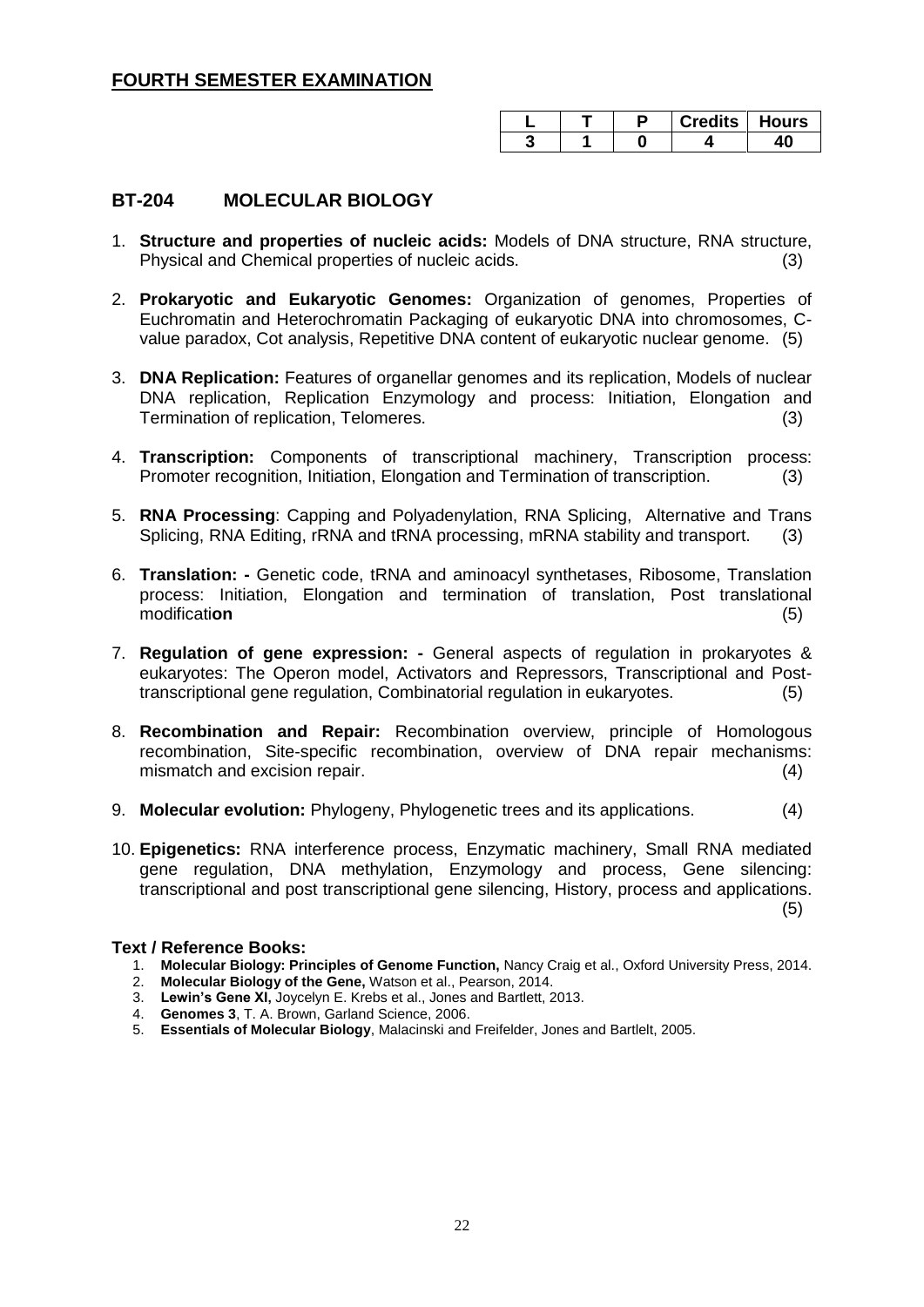|  | uredits like | <b>Hours</b> |
|--|--------------|--------------|
|  |              |              |

### **BT-206 ENZYME TECHNOLOGY**

- 1. **Introduction to Enzymes:** What are enzymes, Brief history of enzymes, Nomenclature and classification of enzymes, Properties of enzymes,Structure of enzymes, Active site of enzymes, Factors influencing enzyme activity, Enzyme assays. **(6)**
- 2. **Specificity and Mechanism of Enzymes Action**: Types of specificity, The Koshland "induced fit" hypothesis, Strain or transition – state stabilization hypothesis. Mechanism of catalysis, Mechanism of reaction catalyzed by enzyme without cofactors, Metal-activated enzyme and metalloenzyme, Coenzymes in enzyme catalyzed reactions. **(6)**
- 3. **Enzyme Kinetics**: Kinetics of enzyme-catalyzed reaction, Methods for investigating the kinetics of enzyme-catalyzed reactions, Interpretation of Km, Vmax, Turnover number and Kcat, Specific activity of enzymes, Enzyme units, Inhibition of enzyme activity, Regulation of enzyme activity. **(5)**
- 4. **Immobilization of Enzymes**: Concept, Methods of immobilization, Kinetics of immobilized enzymes, Effects of immobilization on enzymes, Use of immobilized enzymes, Bioreactors using immobilized enzyme. **(4)**
- 5. **Industrial Applications of Enzymes**: Industrial enzymes: Sales value of industrial enzymes, Traditional (non-recombinant) sources of industrial enzymes, The impact of genetic engineering on enzyme production, Engineered enzymes, Extremophiles: hyperthermophiles, Enzymes from hyperthermophiles, Enzymes from additional extremophiles, Enzymes in organic solvent. **(4)**
- 6. **Proteases and Carbohydrases:** Proteolytic enzymes: Carbohydrases, Lignocellulose degrading enzymes, Pectin and Pectic enzymes. **(6)**
- 7. **Other Industrial Enzymes:** Lipases, Penicillin acylase, Amino acylase and Amino acid production, Cyclodextrins and cyclodextrin glycosyl transferase, Enzymes in animal nutrition, Enzymes in molecular biology. Clinical applications of enzymes. **(5)**
- 8. **Enzyme Engineering**: Prediction of enzyme structure, Design and construction of novel enzymes. **(4)**

- 1. Enzymes: *Biochemistry,Biotechnology and Clinical Chemistry* by T. Palmer and P.L. Bonner : Woodhead publishing limited, 2007
- 2. Fundamentals of Enzymology by N.C.Price and L. Stevens: Oxford University Press, 2002.
- 3. Enzymes in Industry: Production and Applications by (Ed.) Wolfgang Aehle, WILEY-VCH Verlag GmbH & Co. KGaA., 2004.
- 4. Introduction to Proteins Structure by Branden and Tooze, Garland Publishing Group,1999
- 5. Proteins: *Biochemistry and Biotechnology* by Gary Walsh: John Wiley & Sons, Ltd, 2014.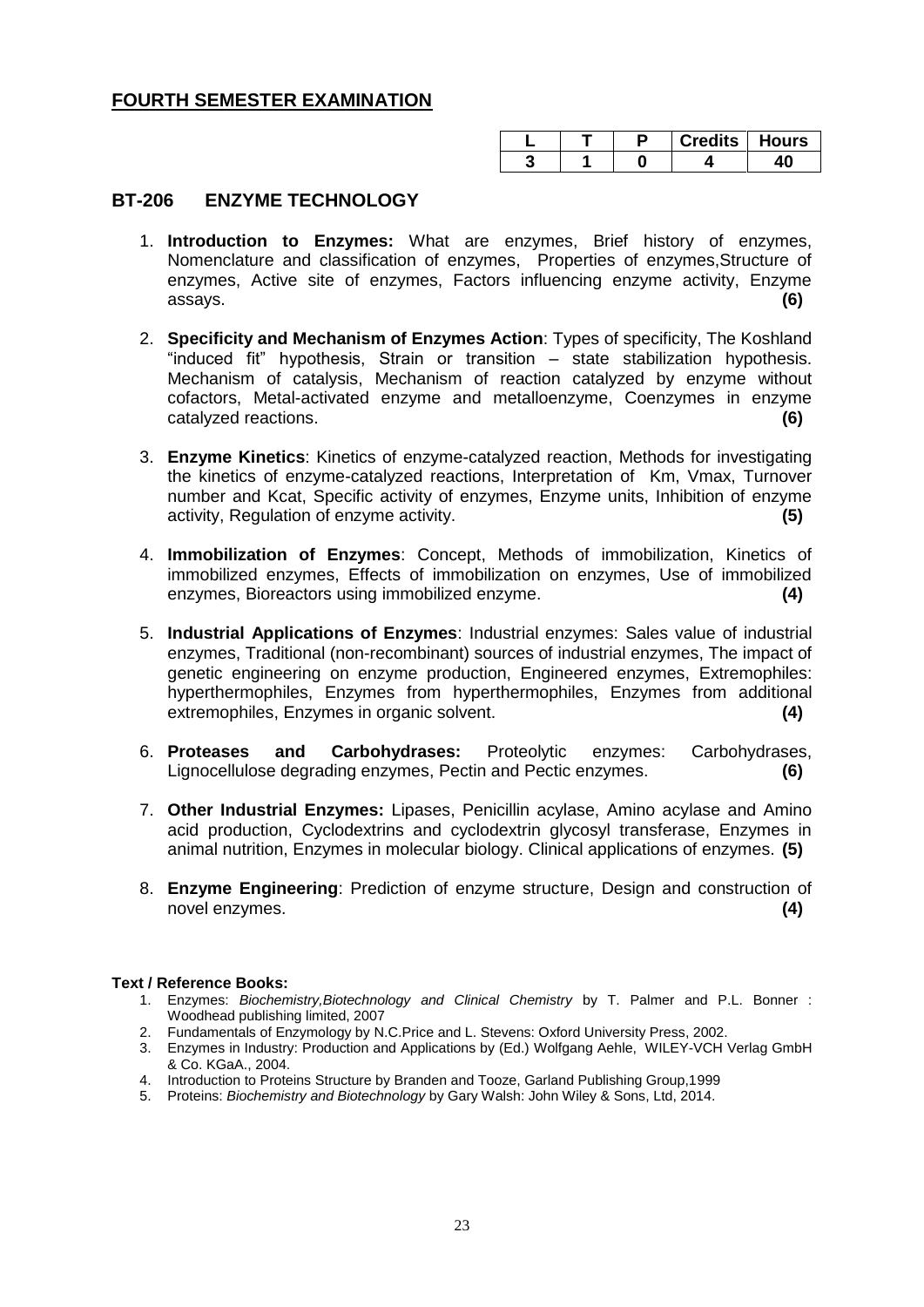|  |  | edits   Hours |
|--|--|---------------|
|  |  |               |

### **BA - 208 BIOENERGETICS – II**

- 1. **Catabolism and the Generation of Chemical Energy:** Catabolism of carbohydrates, proteins, liquids and generation of chemical energy. **(6)**
- 2. **Metabolic Strategies:** General Principles of Intermediary Metabolism, Regulation of Pathways, Strategies for Pathway Analysis. **(5)**
- 3. **Glycolysis, Gluconeogenesis, and the Pentose Phosphate Pathway:** Glycolysis, Gluconeogenesis, Regulation of glycolysis and Gluconeogenesis, the pentose Phosphate Pathway. **(6)**
- 4. **The Tricarboxylic Acid Cycle:** Discovery of the TCA Cycle, Steps in the TCA Cycle, Stereochemical Aspects of TCA Cycle Reactions, ATP Stoichiometry of the TCA Cycle, Thermodynamics of the TCA Cycle, The Amphibolic Nature of the TCA Cycle, The Glyoxylate Cycle, Oxidation of other Substrates by the TCA Cycle, Regulation of TCA Cycle Activity. **(7)**
- 5. **Electron Transport and Oxidative Phosphorylation:** The Mitochondria Electron Transport Chain, Oxidative Phosphorylation, Transport of Substrates, Pi, ADP and ATP into and out of Mitochondria, Electron Transport and ATP Synthesis in Bacteria. **(6)**
- 6. **Photosynthesis and other Processes Involving Light***:* Photosynthesis, Other Biochemical Processes Involving Light. **(5)**
- 7. **Metabolism of Fatty Acids:** Fatty Acid Degradation, Biosynthesis of Saturated Fatty Acids, Regulation of Fatty Acid Metabolism. **(5)**

- 1. Biochemistry by Lubert Stryer, W. H. Freeman & Company, NY, 4<sup>rd</sup> Edition, 1995.
- 2. Lehninger Principles of Biochemistry by Lehninger, nelson and Cox, W. H. Freeman & Company, 4<sup>th</sup> Edition, 2004
- 3. Biochemistry by Zubey. Wm. C., Brown publishers  $4<sup>th</sup>$  edition, 1998.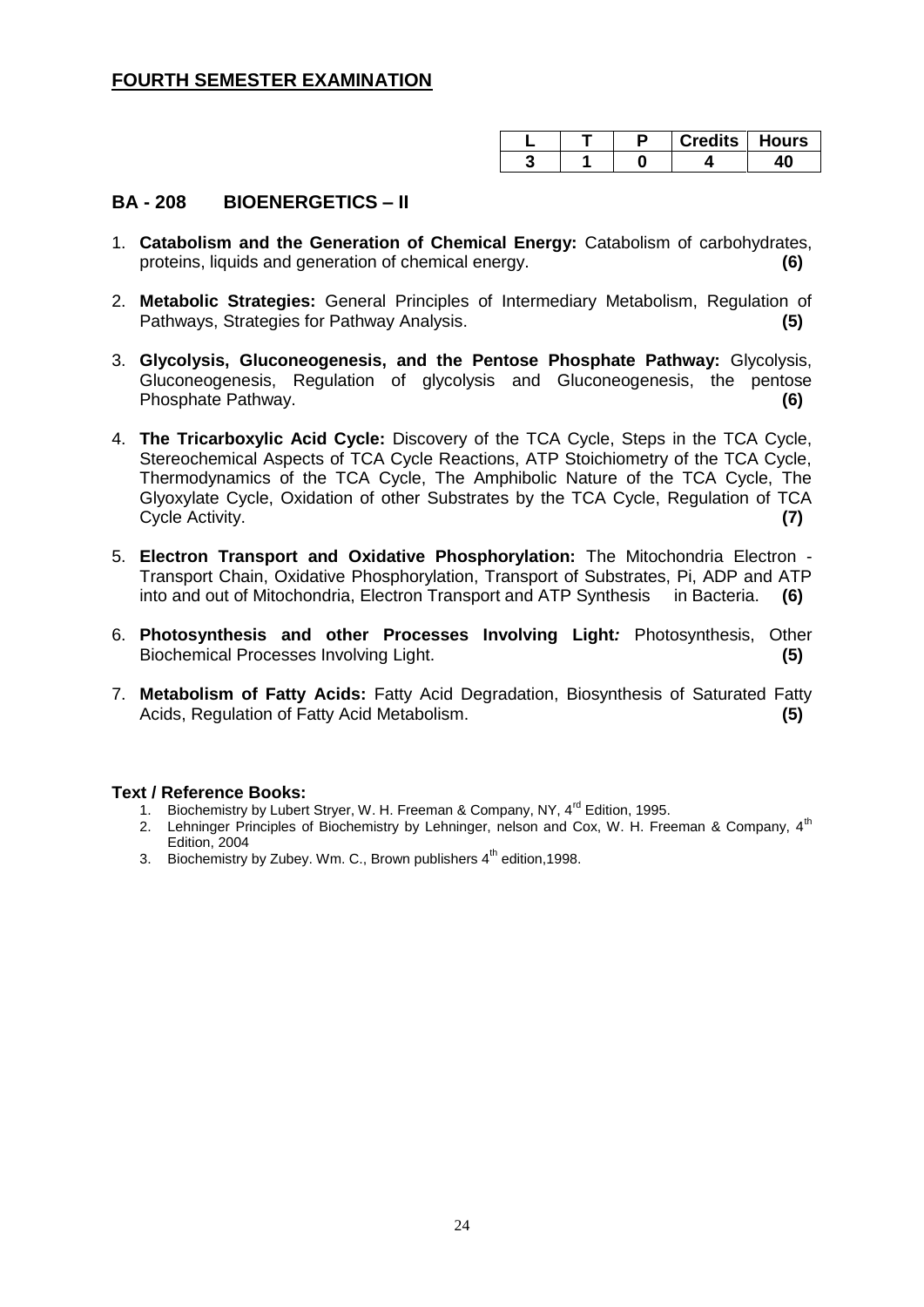|  | $r$ redits $\cdots$ | Hours |
|--|---------------------|-------|
|  |                     |       |

### **CT-212 Fundamentals of Heat and Mass Transfer**

1. **Heat transfer**  Modes of heat transfer

#### 2. **Heat transfer by conduction**

Fourier's law, Three-dimensional conduction equation, Thermal conductivity, Steady-state conduction, unsteady-state conduction

#### 3. **Heat transfer by convection**

Coefficient of heat transfer, Natural convection, Forced convection, Jackets and coils of agitated vessels, Nonnewtonian Fluids, Liquid Metals

### 4. **Heat transfer with change of phase condensation**

Condensation, Boiling (vaporization) of liquids

#### 5. **Heat transfer by radiation**

General references, Nomenclature for radiative transfer, Nature of thermal radiation,Radiative exchange between surfaces and solids, Emissivities of combustion products, Radiative exchange between gases or suspended matter and a boundary, combustion chamber heat transfer

#### 6. **Fundamentals of mass transfer:**

Introduction, Fick's First Law, Continuity and Flux Expressions, Diffusivity Estimation—Gases, Diffusivity Estimation—Liquids, Diffusion of Fluids in Porous Solids,

#### 7. **Interphase Mass Transfer**

Mass-Transfer Principles: Dilute Systems, Concentrated Systems, HTU (Height Equivalent to One Transfer Unit), NTU (Number of Transfer Units), Definitions of Mass-Transfer Coefficients  $k_G$  and  $k_L$ , Simplified Mass-Transfer Theories, Mass-Transfer Correlations, Effects of Total Pressure on  $k_G$  and  $k_L$ , Effects of Temperature on  $k_G$  and  $k_L$ , Effective Interfacial Mass-Transfer Area a, Volumetric Mass-Transfer Coefficients  $K_G$ a and  $K_L$ a Example of Mass Transfer in Biological Reactor

#### **Text / Reference Books:**

1. Heat Transfer, Holman J.P., McGraw Hill, New York, 8th Ed 1997.

2. Unit Operations of Chemical Engineering, McCabe W.L., Smith J.C. and Harriott P. McGraw Hill International edition, Singapore, 5th Ed., 1993.

3. Chemical Engineering, Vol. I and II, Coulson J.M. and Richardson J.F. Butterworth Heinemann, Oxford, 6th Ed., 1999.

4. transprt Processes and Unit Operations, Geankoplis C.J., Prentice Hall of India. 3rd, 1999.

5. Mass Transfer Operations, Treybal, R.E. Mc Graw Hill.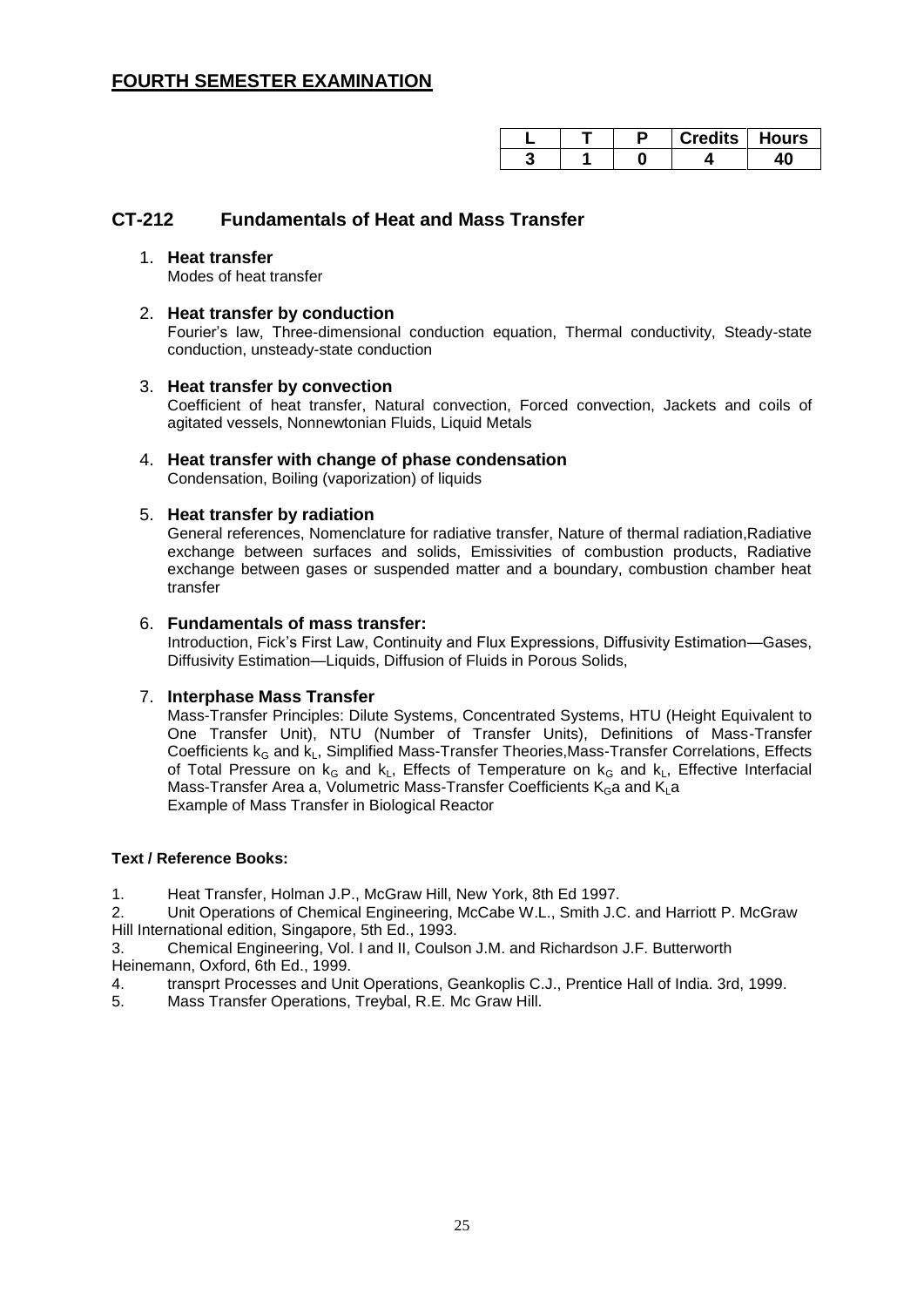|  | <b>Credits   Hours</b> |  |
|--|------------------------|--|
|  |                        |  |

### **BT-305 ANIMAL BIOTECHNOLOGY**

- 1. **Introduction to Animal Tissue Culture:** Background, Advantages, Limitations, Application, Culture Environment, Cell Adhesion, Cell Proliferation, Differentiation. (4)
- 2. **Design, Layout and Equipment:** Planning, Construction, Layout, Essential Equipments, Aseptic Technique, Objectives, Elements, Sterile Handling, BioSafety, Risk Assessment, General Safety, Fire, Radiation, Biohazards. (5)
- 3. **Media:** Physicochemical Properties, Balanced Salt Solutions, Complete Media, Serum, Serum-Free Media, Disadvantages of Serum, Advantages of Serum-Free media. (5)
- 4. **Primary Culture:** Isolation of Tissue, Steps involved in primary cell culture, Cell Lines, Nomenclature, Subculture and Propagation, Immortalization of cell lines, Cell line designations, Routine maintenance, Introduction to cell culture reactors and scale-up (in suspension and in monolayer). (5) (5)
- 5. **Characterization & Quantitation of Cell Line:** Need for characterization, Morphology, Chromosome Analysis, DNA Content, RNA and Protein, Enzyme Activity, Antigenic Markers, Transformation, Immortalization, Aberrant Growth Control, Tumorigenicity, Cell counting, DNA content, Protein, Rates of Synthesis, Cell Proliferation, Plating Efficiency, Labeling Index, Generation Time. (5) (5)
- 6. **Contamination:** Source of contamination, Type of microbial contamination, Monitoring, Eradication of Contamination, Cross-Contamination (3)
- 7. **Cryopreservation:** Need of Cryopreservation, Preservation, Cell banks, Transporting cells (2)
- 8. **Cytotoxicity:** Introduction, In vitro limitations, Nature of assay, Viability assay, Survival assay, Microtitration assay, Transformation assay. (3)
- 9. **Transgenic Animals:** Methodology, Embryonic Stem Cell method, Microinjection method, Retroviral vector method, Applications of transgenic animals (4)
- 10. **Applied aspects of animal biotechnology:** Cloning and selection, In Vitro Fertilization and Embryo Transfer- Steps involved in IVF, Fertilization by means of micro insemination, PZD, ICSI, SUZI, MESA; Introduction to gene therapy: ex vivo versus in vivo gene therapy. Application of animal cell culture technology in drug testing, production of human and animal viral vaccines and pharmaceutical proteins. Bioethical concerns in animal biotechnology. (4)

- 1. Animal Cell Culture: A Practical Approach by R. Ian Freshney, Sixth edition, 2010, Wilwy-Blackwell publication
- 2. Animal Cell Culture by John R.W. Masters, Third Edition, 2000Oxford University Press
- 3. Molecular Biotechnology (Second Edition). S. B. Primrose, 1991. Blackwell Scientific Publications Ltd.
- 4. Animal Cell Biotechnology: R.E. Spier and J.B. Griffiths (1988), Academic press.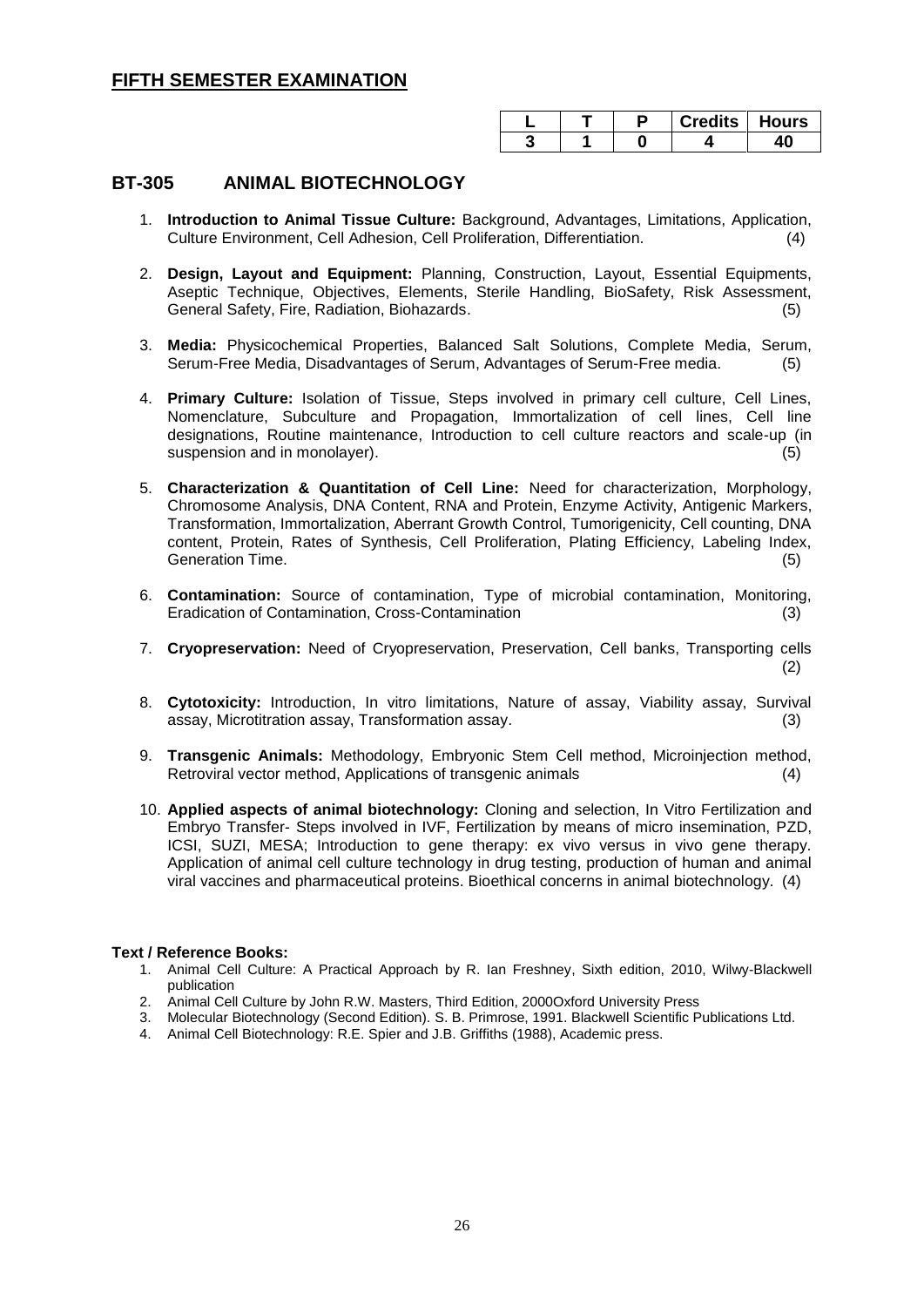|  | Credits   Hours |  |
|--|-----------------|--|
|  |                 |  |

### **BT-307 RECOMBINANT DNA TECHNOLOGY**

- 1. **Enzymes used in RDT:** Restriction enzymes, DNA ligase, Phosphatase, DNA Kinase, Polymerases, Exonucleases, Reverse Transcriptase, Tools for genome editing. (5)
- 2. **Cloning Vectors:** Plasmids, Bacteriophages, Phagemids, Cosmids, Artificial chromosomes (BACs, YACs), Shuttle vectors, Virus based vectors. (4)
- 3. **Methods of gene transfer and selection:** Strategies for preparation of gene silencing and overexpression constructs. Methods of Transformation in prokaryotes and eukaryotes. Transformant selection strategies, Mode of action of antibiotics. (5)
- 4. **Preparation and application of molecular probes:** DNA probes, RNA probes, Radioactive labeling, Non-radioactive labeling, use of molecular probes, DNA barcoding. (3)
- 5. **Analysis and expression of cloned genes in host cells:** Restriction enzyme analysis, RFLP, Southern blotting, Northern blotting, Western blotting, South-Western, In-situ hybridization, Reporter genes, DNA Sequencing. (4)
- 6. **Overexpression of Recombinant Proteins:** Expression vectors, Factors affecting expression of cloned genes, Bacterial and eukaryotic hosts for protein expression, Optimization of heterologous protein expression, Fusion proteins. (5)
- 7. **Gene libraries**  cDNA synthesis, Construction of genomic and cDNA libraries, Linkers, Adaptors, Homopolymer tailing, Amplification of gene libraries, Screening of different libraries by colony and plaque hybridization, immunological screening (4)
- 8. **Polymerase Chain reaction (PCR):** Basic principles of PCR and use of different heat stable enzymes, Designing of primers, modifications, applications. (4)
- 9. **Modifying Genes:** Types of mutations, Chemical mutagens, Site-directed mutagenesis: methodology and implications, In vivo versus in vitro Mutagenesis (4)
- 10. Ethical, Legal and Social implications of rDNA technology products/organisms. (2)

- 1. Gene Cloning and DNA Analysis: An Introduction, T.A. Brown, Wiley-Blackwell, 2015.
- 2. Molecular Cloning: A Laboratory Manual, Green and Sambrook, Cold Spring Harbor Laboratory Press, 2012.
- 3. From Genes to Genomes: Concepts & Applications of DNA Technology by J.W. Dale & M.V. Schartz, Wiley-Blackwell, 2011.
- 4. . Molecular Biotechnology: Principles and Applications of Recombinant DNA, Glick and Pasternak, American Society for Microbiology, 2010.
- 5. Principles of Gene Manipulation and Genomics, Primrose and Twyman, 2006.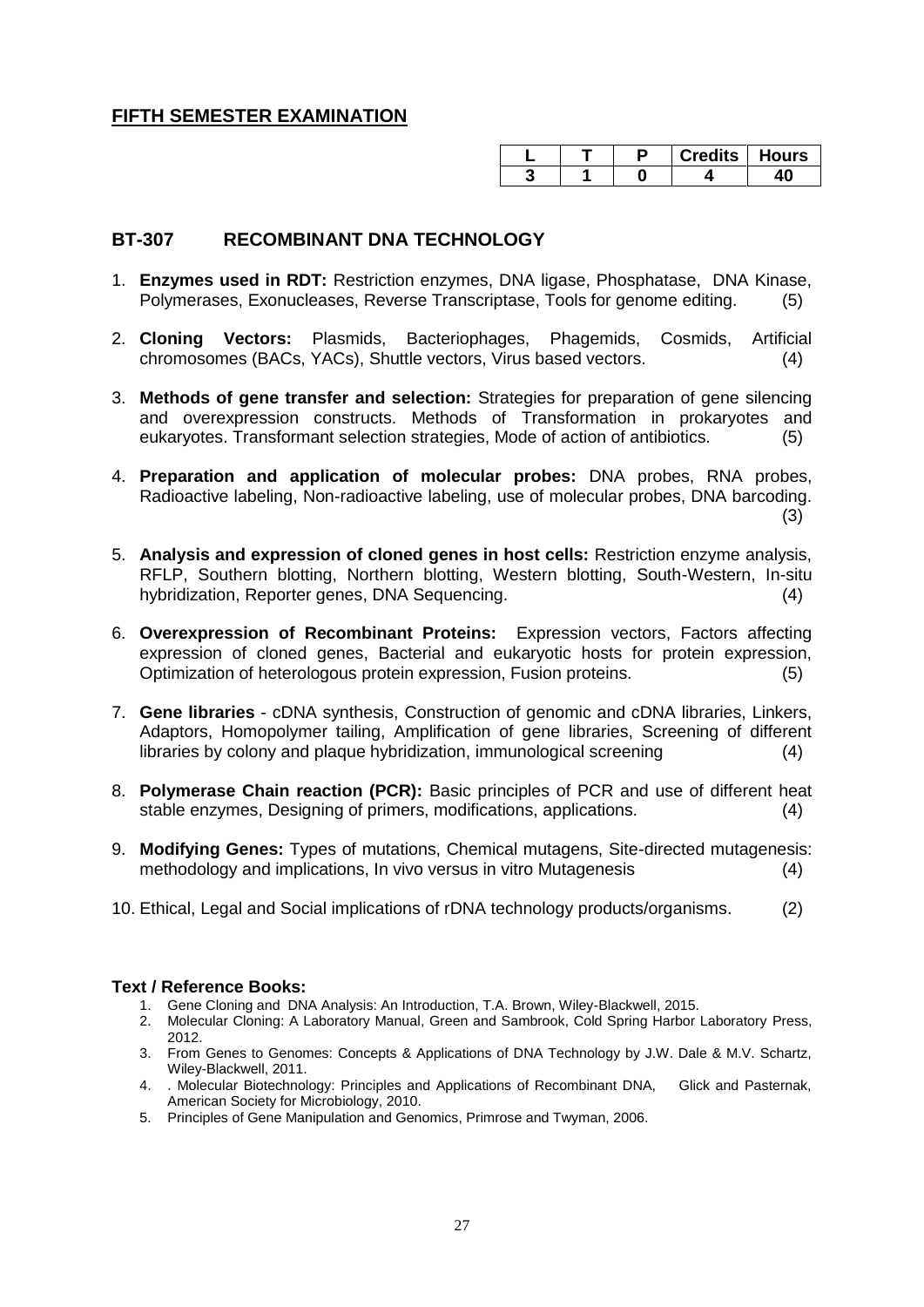|  | Credits   Hours |  |
|--|-----------------|--|
|  |                 |  |

### **BT-309 DEVELOPMENTAL AND STEM CELL BIOLOGY**

- 1. History: Works of Pander, Rathke and Karl Ernst von Baer, Evolutionary embryology, cycle of life, approaches to studying embryology, Boveri, Mangold and Spemann's contribution and the concept of Morphogen Gradient. Concept of stem cells, Till and McCulloch experiments on Self Renewal, Haematopoiesis, Metcalf's experiments, Colony Stimulating Factors  $(CFU-S)$ . (4)
- 2. Model organisms: Sea Urchin and Salamander as an early model system, Developmental Genetics and Cell –Cell communication using *Drosophila* and *C. elegans* as model system. Amphibians, Fishes and Birds as model organism to study Axis formation. (5)
- 3. Gastrulation: Emergence of ectoderm, endoderm and mesoderm and organogenesis, Paraxial and intermediary mesoderm, Lateral plate mesoderm and endoderm, Central nervous system and epidermis, Eye development in vertebrates, Neuronal crest cells and axonal specificity. (6)
- 4. Sex determination and gametogenesis in mammals. Post embryonic development– metamorphosis, regeneration and ageing. (5) metamorphosis (5)
- 5. Molecular Imaging techniques to study stem cells, Lineage analysis, Stem cell self-renewal and differentiation pathways. (5)
- 6. Types of stem cells: Mesenchymal Stem cells and their differentiated Cells, Embryonic Stem Cells and their biogenesis and regulation, Epidermal stem cells (Liver stem cells, skin stem cells, Pancreatic stem cells), Induced pluripotent stem cells (iPSCs), neural crest derived stem cells, stem cells in animal model of regeneration. (5)
- 7. Recent advances and applications of stem cell research: Role of microenvironment in stem cell function, involvement of Epigenetics, Small RNAs, telomeres, and transcription factors in stemness of stem cells, genome editing of ES/iPS cells, use of iPSCs for understanding disease progression, bone marrow transplantation, skin transplantation, tissue engineering.

(6)

8. Biosafety and bioethics related to stem cell sciences and clinical translation, Regulatory affairs involved (ISSCR guidelines). (4)

#### **References:**

- 1. Developmental Biology, Tenth Edition by Scott F. Gilbert.
- 2. Developmental Biology, Eleventh Edition by Scott F. Gilbert and Michael J. F. Barresi.
- 3. Human Embryology and Developmental Biology by Bruce M. Carlson.
- 4. Essentials of Stem cell biology, Third edition by Robert Lanza.
- 5. Molecular biology of the Cell, Sixth Edition by Bruce Alberts, Alexander Johnson, Julian Lewis, David Morgan, Martin Raff, Keith Roberts and Peter Walter.
- 
- 6. www.stembook.org<br>7. Reading and viewin 7. Reading and viewing of classical papers and Nobel Prize lectures in the related area.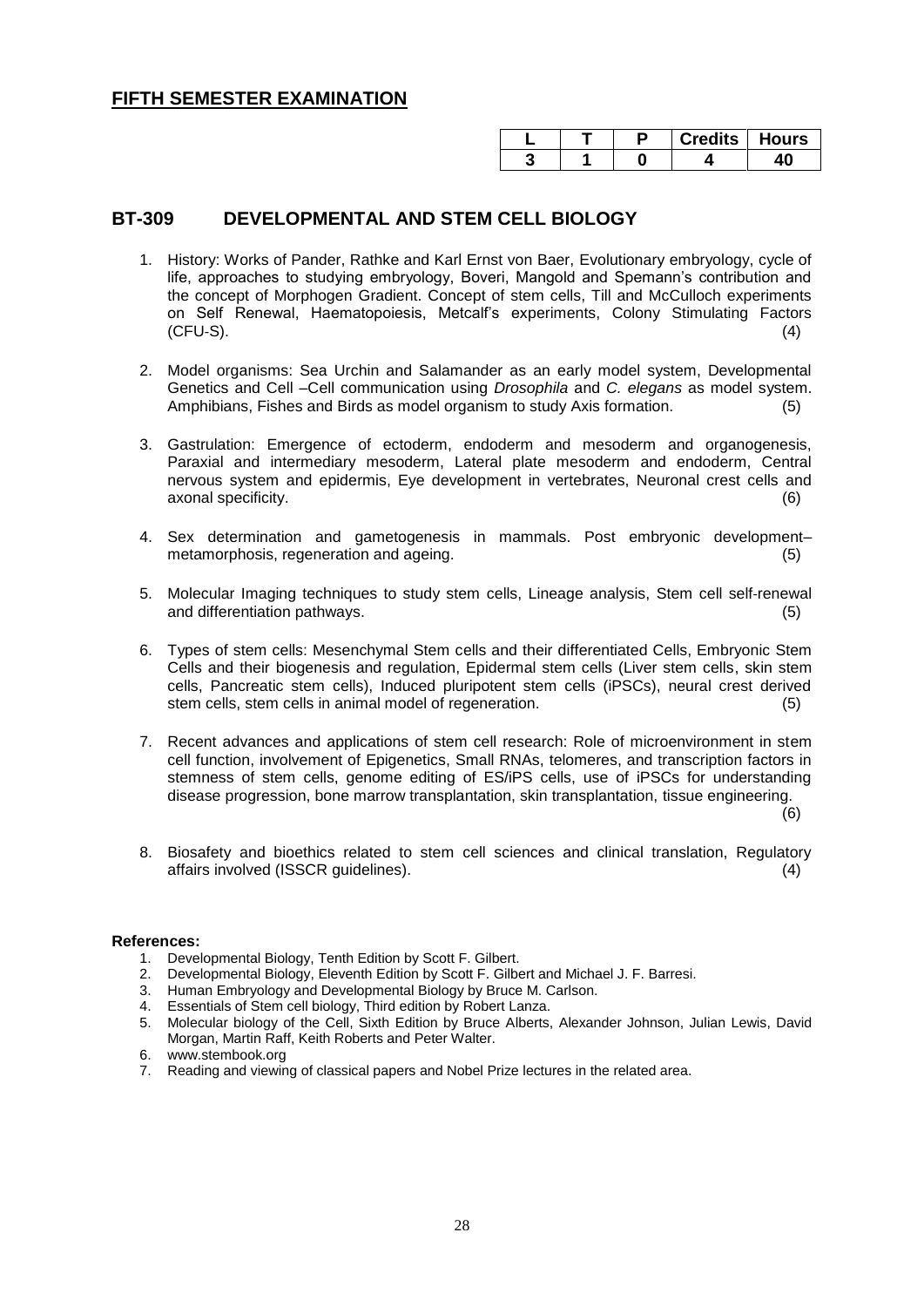|  | Credits   Hours |  |
|--|-----------------|--|
|  |                 |  |

### **BT-311 PLANT BIOTECHNOLOGY**

- 1. **Introduction:** History of plant tissue culture, evolution of plant improvement methods, green revolution to genetic engineering approaches, comparison of conventional and advanced biotechnological methods. (4)
- 2. **Basics of Plant tissue culture**: Design of a plant tissue culture laboratory and additional facilities: Composition of commonly used culture media, selection criterion for different types of media and medium preparation, role of plant growth regulators and other adjuvants, diversity of disinfecting agents and sterilization protocols. (4)
- 3. **Concept of Cellular Totipotency and development of regeneration protocols:** cytodifferentiation, organogenic differentiation, Choice of explants, induction of Somatic embryos, artificial/synthetic seed technology, cryopreservation, clonal propagation, pathogen free plant production, implications in plant germplasm conservation,. (4)
- 4. **Potential of Variability induced** *in vitro*: Somaclonal & gametoclonal variations, sources and reasons for their occurrence, their inheritance and detection in subsequent generations, screening and selection of desirable variations, application potential. (4)
- 5. **Cell and protoplast Suspension Culture:** Isolation of single cells/protoplasts, culture of single cells, suspension cultures-batch and continuous, structure and design of plant cell reactors, techniques of somatic hybridization and cybridization, use of somatic hybrids and cybrids in plant improvement efforts. (4)
- 6. **Haploid Production:** basic technique, factor affecting androgenesis, ontogeny of androgenic haploids, plant regeneration from pollen embryos, gynogenesis, haploid production through distant hybridization to raise homozygous diploids, applications and limitations. (4)
- 7. **Triploid Production:** endosperm culture, callusing/organogenesis, histology and cytology of cells, role as nurse tissue, potential applications such as seedless fruits and role in breeding  $\mathsf{programs.}\tag{4}$
- 8. **Zygotic Embryo Culture:** culture requirements at various stages of development, role of the suspensor in embryo culture, microsurgical experiments, embryo and seed culture of parasitic angiosperms, morphogenic potential of the embryo callus, techniques of embryo rescue, in vitro pollination and fertilization efforts and their applications. (4)
- 9. **Transgenic plant production**: Need for their production, Nuclear genome transformation, organelle genome transformation, essential steps involved, examples of popular transgenic plants, ethical, commercial and marketing aspects of transgenic technology and its limitations.(4)
- 10. **Plants as biofactories**: Sustainable and renewable nature of source plants/explants, production of chemicals, pigments, flavonoids, perfumes, insecticides, anticancer agents and other useful compounds at industrial scale, strategies used to optimize their production and commercialization aspects. (4)

#### **References:**

- 1. Bhojwani, SS. (2005). Plant Tissue Culture: Theory And Practice, 5th Revised Edition, Elsevier.
- 2. Dodds, JH & Roberts, LW. (1995). Experiments in plant tissue culture. Cambridge University press, Cambridge.<br>3. Bhoiwani, SS. (2003). Agrobiotechnology and Plant Tissue Culture. Oxford University Press.
- 3. Bhojwani*,* SS*.* (2003)*.* Agrobiotechnology and Plant Tissue Culture. Oxford University Press.
- 4. Slater, S, Scott, NW & Fowler, MR. (2008). Plant Biotechnology: the genetic manipulation of plants, second edition, Oxford.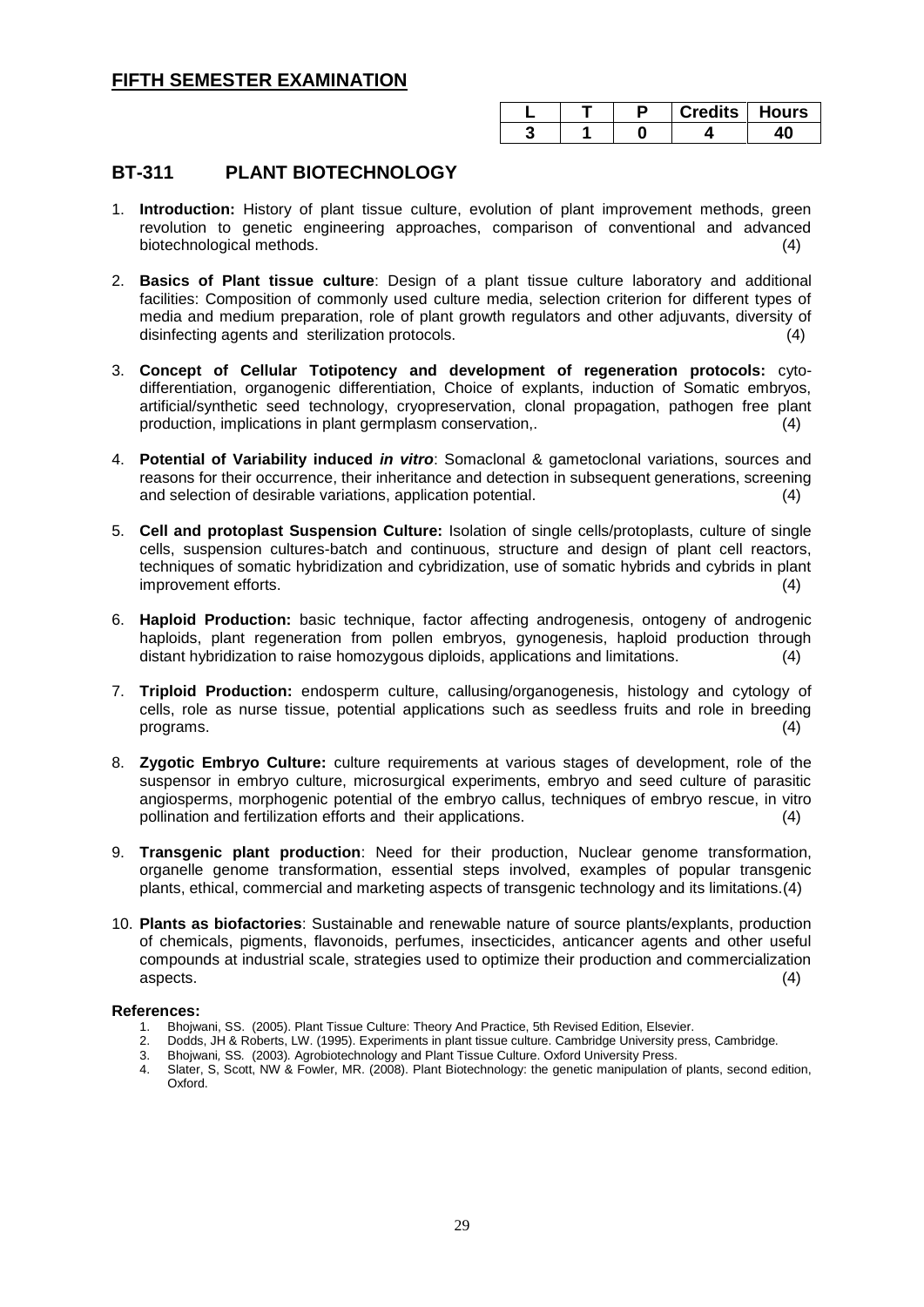|  | Credits   Hours |  |
|--|-----------------|--|
|  |                 |  |

### **BT-313 UNIT OPERATIONS AND PLANT DESIGN**

#### 1. **Introduction**

Definitions and Principles (5)

#### 2. **Fluid Mechanics**

Fluid Statics and Its Applications, Fluid Flow Phenomena, Basic Equations of Fluid Flow, Incompressible Flow in Pipes and Channels, Flow of Compressible Fluids, Flow past Immersed Objects, Transportation and Metering of Fluids, Agitation and Mixing of Liquids. (5)

#### 3. **Heat Transfer and Its Applications**

Heat Transfer by Conduction, Principles of Heat Flow in Fluids, Heat Transfer to Fluids without Phase Change , Heat Transfer to Fluids with Phase Change, Radiation Heat Transfer, Heat-Exchange Equipment, Evaporation (5)

#### 4. **Mass Transfer and Its Applications**

Principles of Diffusion and Mass Transfer between Phases, Gas Absorption, Humidification Operations, Equilibrium-Stage Operations, Distillation, Introduction to Multicomponent Distillation, Leaching and Extraction, Drying of Solids, Fixed-Bed Separatons, Membrane Separation Processes, Crystallization (5) (5)

#### 5. **Operations Involving Particulate Solids** (5)

Properties and Handling of Particulate Solids, Mechanical Separations

#### 6. **Plant Design Introduction** (5)

Plant Design, General Overall Design Considerations, Practical Considerations in Design, Engineering Ethics in Design

#### 7. **Design Considerations** (5)

Health and Safety Hazards, Loss Prevention, EnvironmentalProtection, Plant Location, Plant Layout, Plant Operation and Control, Patent Considerations

#### 8. **Process Design Development** (5) Development of Design Database, Process Creation, Process Design, Process Flow Diagrams, Piping and Instrumentation Diagrams, Vessel and Piping Layout Isometrics,

#### **Suggested reading:**

1. Unit Operations of Chemical Engineering Paperback – Jul 2014, by Warren McCabe (Author), Julian Smith (Author), Peter Harriott (Author)

Equipment Design and Specifications, The Preliminary Design - A Specific Example

2. Plant Design and Economics for Chemical Engineer by Max S. Peters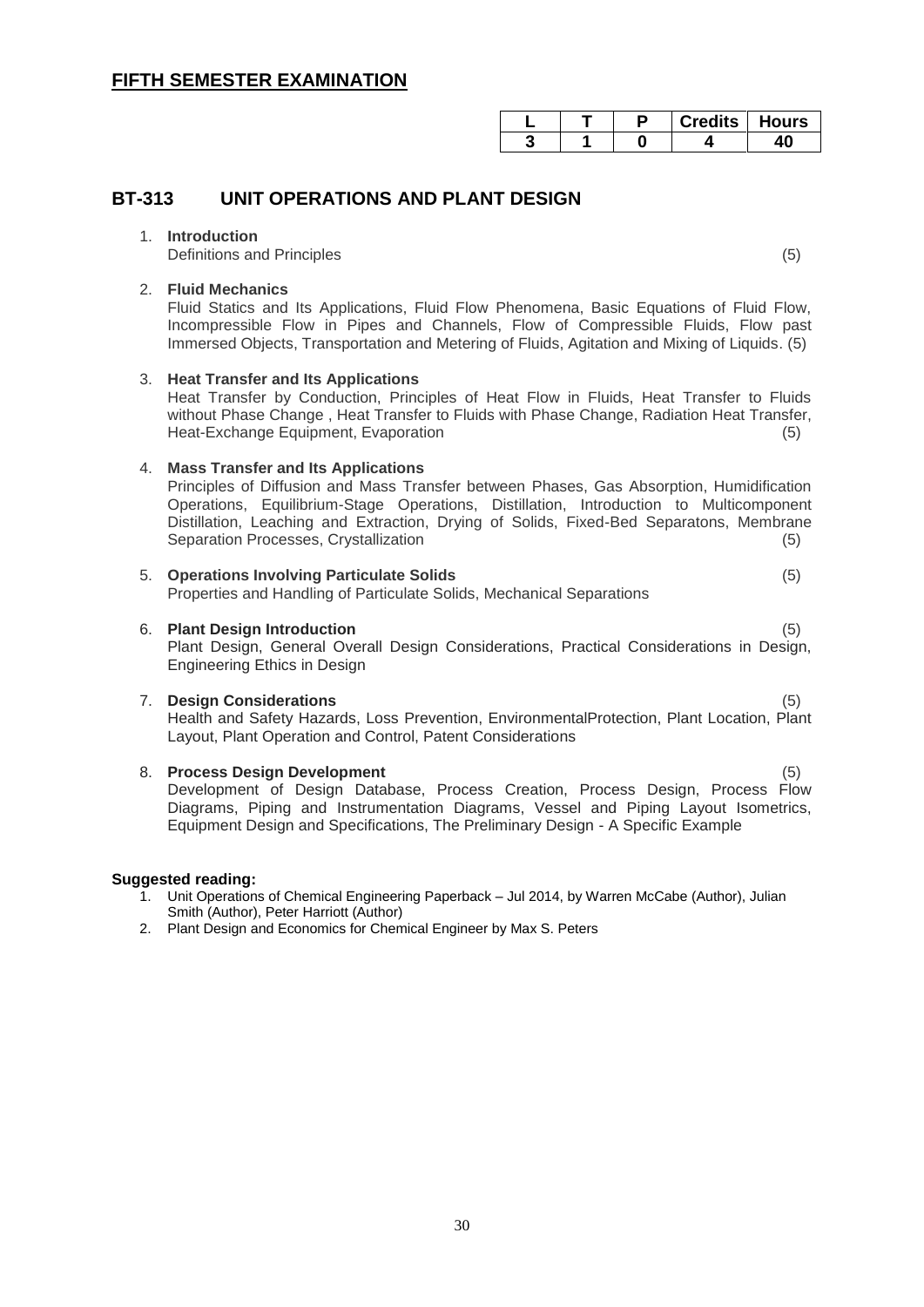|  |  | Credits   Hours |
|--|--|-----------------|
|  |  |                 |

### **BT-314 BIOINFORMATICS**

- 1. **Biological algorithms**: Comparison with computer algorithms, string structures, Introduction to programming in computational biology through C/ Perl / Java. (2)
- 2. **Biological Databases:** Introduction, Primary & Secondary database, Sequence file formats, Introduction to structures, PDB, MMDB, Structure file formats, Visualizing structural information, Database of structure viewers , Collection of sequences, sequence annotation, sequence description. (5) (5)
- 3. **Sequence Alignment and Database Searching**: Evolutionary basis of sequence alignment, Optimal alignment methods, Substitution scores & gap penalties, Statistical significance of alignments, Database similarity searching, FASTA, BLAST, Low complexity regions, Repetitive elements, Multiple Sequence Alignment: Progressive alignment methods, Motifs and patterns, Clustal, Muscle, etc. Scoring matrices, Distance matrices,
- 4. **Phylogenetic Analysis:** Alignment, tree building and tree evaluation, Comparison and application of UPGMA, NJ, MP, ML methods, Bootstrapping, Jackknife. Software for Phylogenetic analysis. DNA barcoding: Methods tools and databases for barcoding across all species, Applications and limitations of barcoding, CBOL recommendations, BOLD. (5)
- 5. **Structural Biology:** 3-D structure visualization and simulation, Basic concepts in molecular modeling: different types of computer representations of molecules. External coordinates and Internal Coordinates, Molecular Mechanics, Force fields etc. Secondary structure elucidation using Peptide bond, phi, psi and chi torsion angles, Ramachandran map, anatomy of proteins – Hierarchical organization ofprotein structure –like CATH,SCOP, FSSP (5)
- 6. **Classification and comparison of 3D structures:** DNA & RNA secondary and tertiary structures, t-RNA tertiary structure. Protien Secondary structure prediction: Algorithms viz. Chou Fasman, GOR methods, Tertiary Structure prediction: Fundamentals of the methods for 3D structure prediction (sequence similarity/identity of target proteins of known structure, fundamental principles of protein folding etc.) Homology/comparative Modeling, fold recognition, threading approaches, and *ab initio* structure prediction methods. CASP. Computational design of Promoters, Proteins & Enzymes.
- 7. **Application in drug design:** Chemical databases like NCI /PUBCHEM. Fundamentals of Receptor-ligand interactions. Structure-based drug design: Identification and Analysis of Binding sites and virtual screening. Ligand based drug design: Structure Activity Relationship – QSARs & Pharmacophore etc. In silico predictions of drug activity and ADMET. (5)
- 8. **Analysis of Microarray data:** Designing of oligo probes; Image processing and normalization; Microarray data variability (measurement ad quantification); Analysis of differentially expressed genes; Experimental designs. (5)
- 9. **Systems Biology:** System-level understanding of biological systems, use and integration of data from transcriptomics, proteomics and metabolomics; concepts in glycomics, interactomics and fluxomics. (3)

- 1. Bioinformatics: A practical guide to the analysis of genes and proteins A.D. Baxevanis and B.F.F. Ouellette (Eds). 2002 John Wiley and Sons.
- 2. Bioinformatics: Sequence and Genome Analysis by D.W. Mount, 2001, Cold Spring Harbor Laboratory Press.
- Introduction to Bioinformatics Algorithms; Jones & Peuzner; Ane Books, India.
- 4. Microarray Bioinformatics; Dov Stekel; Cambridge University Press.
- 5. Web-resources and suggested reviews/ research papers.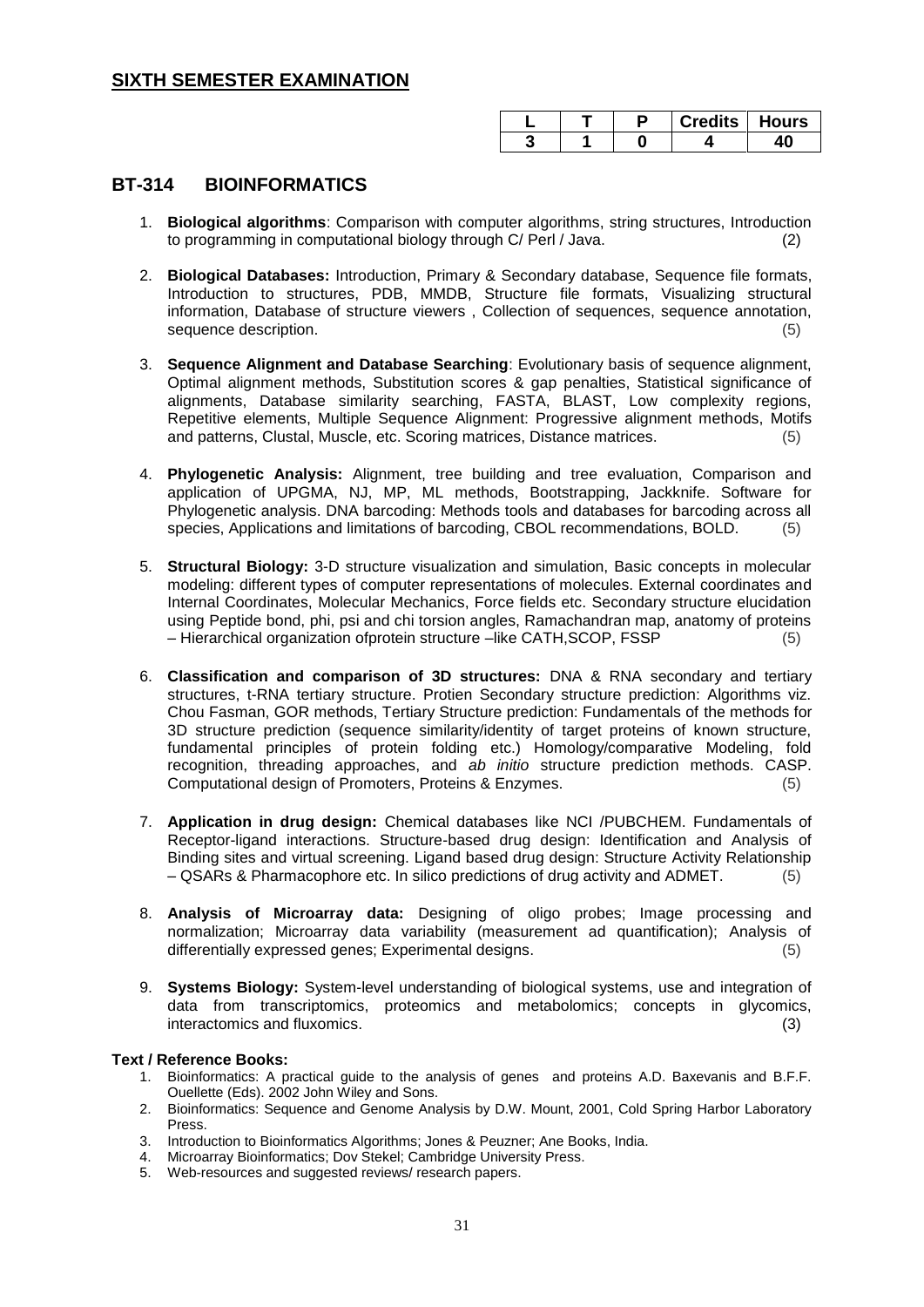|  | Credits   Hours |  |
|--|-----------------|--|
|  |                 |  |

#### **BT-316 STATISTICAL METHODS IN BIOLOGY AND EXPERIMENTAL DESIGN**

- 1. **Introduction**: Types of biological data (ordinal scale, nominal scale, continuous and discrete data), frequency distribution and graphical representations (bar graph, histogram, box plot and frequency polygon), cumulative frequency distribution, populations, samples, simple random, stratified and systematic sampling. **(5)**
- 2. **Descriptive Statistics:** Measures of Location, Properties of the Arithmetic Mean, median, mode, range, Properties of the Variance and Standard Deviation, Coefficient of Variation, Grouped Data, Graphic Methods, Obtaining Descriptive Statistics on the Computer, Case study. **(5)**
- 3. **Probability and Distribution:** Introduction to probability and laws of probability, Random Events, Events-exhaustive, Mutually exclusive and equally likely (with simple exercises), Definition and properties of binomial distribution, poisson distribution and normal distribution. **(4)**
- 4. **Correlation and Regression Analysis**: Correlation, Covariance, calculation of covariance and correlation, Correlation coefficient from ungrouped data Spearson's Rank Correlation Coefficient, scatter and dot diagram, General Concepts of regression, Fitting Regression Lines, regression coefficient, properties of Regression Coefficients. Standard error of estimate. **(6)**
- 6. **Statistical hypothesis testing:** Making assumption, Null and alternate hypothesis, error in hypothesis testing, confidence interval, one-tailed and two-tailed testing, decision making.

**(4)**

- 7. **Tests of Significance:** Steps in testing statistical significance, selection and computation of test of significance and interpretation of results. Sampling distribution of mean and standard error, Large sample tests (test for an assumed mean and equality of two population means with known S.D.), z-test; Small sample tests (t-test for an assumed mean and equality of means of two populations when sample observations are independent); Parametric and Non parametric tests (Mann-Whitney test); paired and unpaired t-test, chi square test. **(8)**
- 8. **Experimental Designs:** Introduction to study designs: Longitudinal, cross-sectional, retrospective and prospective study, Principles of experimental designs, Randomized block, and Simple factorial designs, Analysis of variance (ANOVA) and its use in the analysis of RBD, introduction to meta-analysis and systematic reviews, ethics in statistics. **(8)**

- 1. Methods in Biostatistics for Medical Students and Research Workers (English), Jaype Brothers, 7th Edition, 2011
- 2. Statistical methods in biology by Norman T.J. Bailey, Cambridge University Press  $3<sup>rd</sup>$  Edition, 1995.
- 3. Biostatistics by P. N. Arora and P. K. Malhan, Himalaya Publishing House,  $2^{nd}$  Edition, 2006.<br>4. Biostatistical analysis Jerold Zar, Pearson Education,  $4^{th}$  Edition
- Biostatistical analysis. Jerold Zar, Pearson Education, 4<sup>th</sup> Edition.
- 5. Biostatistics; A foundation for analysis in the Health Sciences, Wiley,  $7<sup>th</sup>$  Edition.
- 6. ML Samuels, JA Witmer (2003) Statistics for the Life Sciences, 3rd edition. Prentice Hall.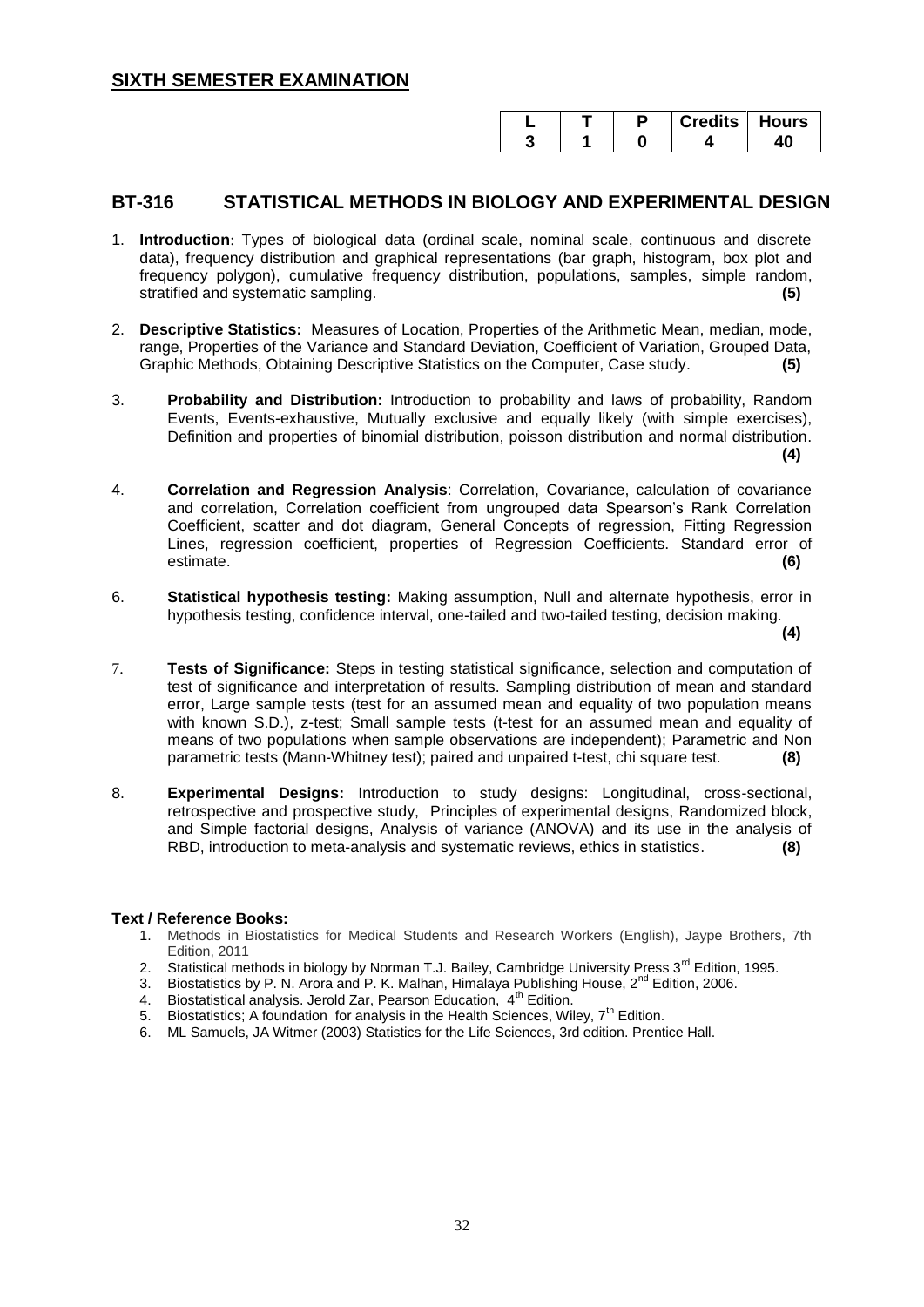|  | Credits   Hours |  |
|--|-----------------|--|
|  |                 |  |

### **BT-318 DOWNSTREAM PROCESSING**

- 1. **Screening and Design Purification strategies:** An overview, Establishment of a design space for biopharmaceutical process, High-throughput process development, Media selection in ionexchange chromatography in a single microplate, high-throuput screening of dye- ligand for chromatography
- 2. **Low-resolution protein purification methods:** Aqueous two phase partitioning systems, A platform for isolation of process related impurities from therapeutic proteins, Simultaneous purification refolding of protein by affinity precipitation and macro (Affinity ligand)-facilitated threephase partitioning (MLFTPP), Co-expression and co-purification of antigen-antibody complexes in bacterial cytoplasm and periplasm, immunoglobulin purification by caprylic acid.
- 3. Filtration, chromatography (comparison), rational of choosing between quality and cost of different products. (2)
- 4. **Protein Purification and characterization:** Introduction, initial recovery of proteins, removal of whole cells and cell debris, concentration and primary purification, protein inactivation and stabilization, protein characterization. (6)
- 5. **Large scale protein purification:** Some general principles, range and medical significance of impurities potentially present in protein based therapeutic products, labeling and packing of finished products. (3)
- 6. **Animal based products:** General DSP, Case studies of: monoclonal antibodies, Tissue plasminogen activator, insulin, erythropoietin. (4)
- 7. **Plant based products:** General DSP, Case studies of: shikonin., Protein extracts from Seed material and green tissues (3)
- 8. **Microbial based products:** General DSP, Case studies of: lipase, cellulose, amylase, horse radish peroxidase, subtilisin, ethanol, citric acid, xanthan gum (12)

#### **References:**

- 1. Nikolaos E. Labrou, Protein Downstream Processing: design, development and Application of high and low resolution methods in Molecular biology, Springer protocols, Humana Press, 2014.
- 2. Proteins: Biochemistry and biotechnology by Gary Walsh, Wiley Blackwell, Second Edition, 2002.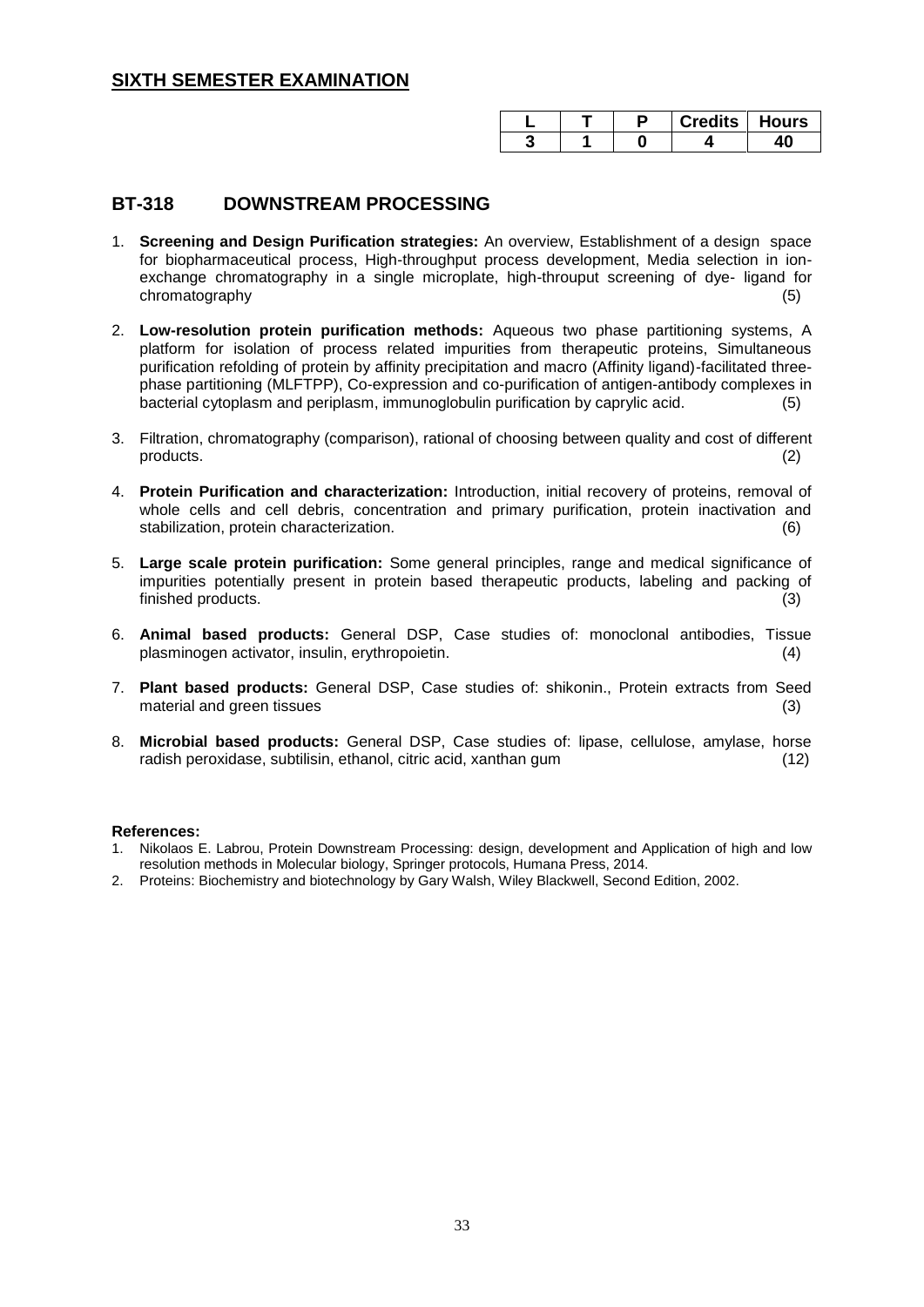|  | <b>Credits   Hours</b> |  |
|--|------------------------|--|
|  |                        |  |

### **BT-320 MEDICAL BIOTECHNOLOGY**

- 1. **General Introduction and Overview:** Introduction to biotech products, emerging trends .**(1)**
- 2. **Specimen Collection & Processing: application:** Specimen collection (Blood, urine, spinal fluid, saliva synovial, fluid, Amniotic fluid), specimen processing, Preservation, transportation. **(2)**
- 3. **Criteria of Reliability and Quality Control:** Sensitivity, specificity, precision and accuracy, Receiver Operator Characteristics, Interpretation a test **(3)**
- 4. **Quality Management:** Fundamentals of total quality management, Element of QAP, External quality assessment and GLP, ISO guidelines. **(3)**
- 5. **General Function Tests:** Principle of diagnostic enzymology, Digestive enzyme, miscellaneous enzyme, Liver function test, Cardiac Function Test, Renal Function Test, Thyroid Function test, Reproductive endocrine function test. **(8)**
- 6. **Molecular and Immunodiagnostic tools for detection of genetic and infectious diseases:** Introduction, Antigen-Antibody Reactions, Antibody Production, molecular diagnosis of bacterial, viral and parasitic infections, PCR, RFLP, SSCP, Microarrays, FISH, In-situ hybridization. **(6)**
- 7. **Biomarkers and Drug Targets:** Basic concepts and novel advances, Antibody markers, CD Markers, FACS, HLA typing **(4)**
- 8. **Drug delivery and development of biopharmaceuticals**: Pulmonary drug delivery, Cell specific drug delivery**.** Brain-specific drug delivery. Nanomaterial in drug delivery, Liposomes.

**(4)** 

- 9. **Therapeutics:** Protein based Drugs, Hematopoietic Growth Factors, Interferons and Interleukins, Insulin, Growth Hormones, Recombinant Coagulation Factors and Thrombolytic Agents, Monoclonal Antibodies, Follicle-Stimulating Hormone, Oligonucleotides. (**8)**
- 10. **Regulatory and ethical norms of Medical Biotechnology. (1)**

- 1. Medical Biotechnology: Judith Pongrace ISBN-13: 978-0080451350.
- 2. Medical Biotechnology: Bernard R Glick ISBN-13: 978-1555817053.
- 3. Tietz Textbook of Clinical Chemistry, Carl A. Burtis, Edward R. Ashwood, Harcourt Brace & Company. Aisa Pvt. Ltd.
- 4. Essentials of Diagnostic Microbiology, Lisa Anne Shimeld.
- 5. Diagnostic Microbiology, Balley & Scott's.
- 6. Tietz Text book of Clinical Biochemistry, Burtis & Ashwood.
- 7. The Science of Laboratory Diagnosis, Crocker Burnett.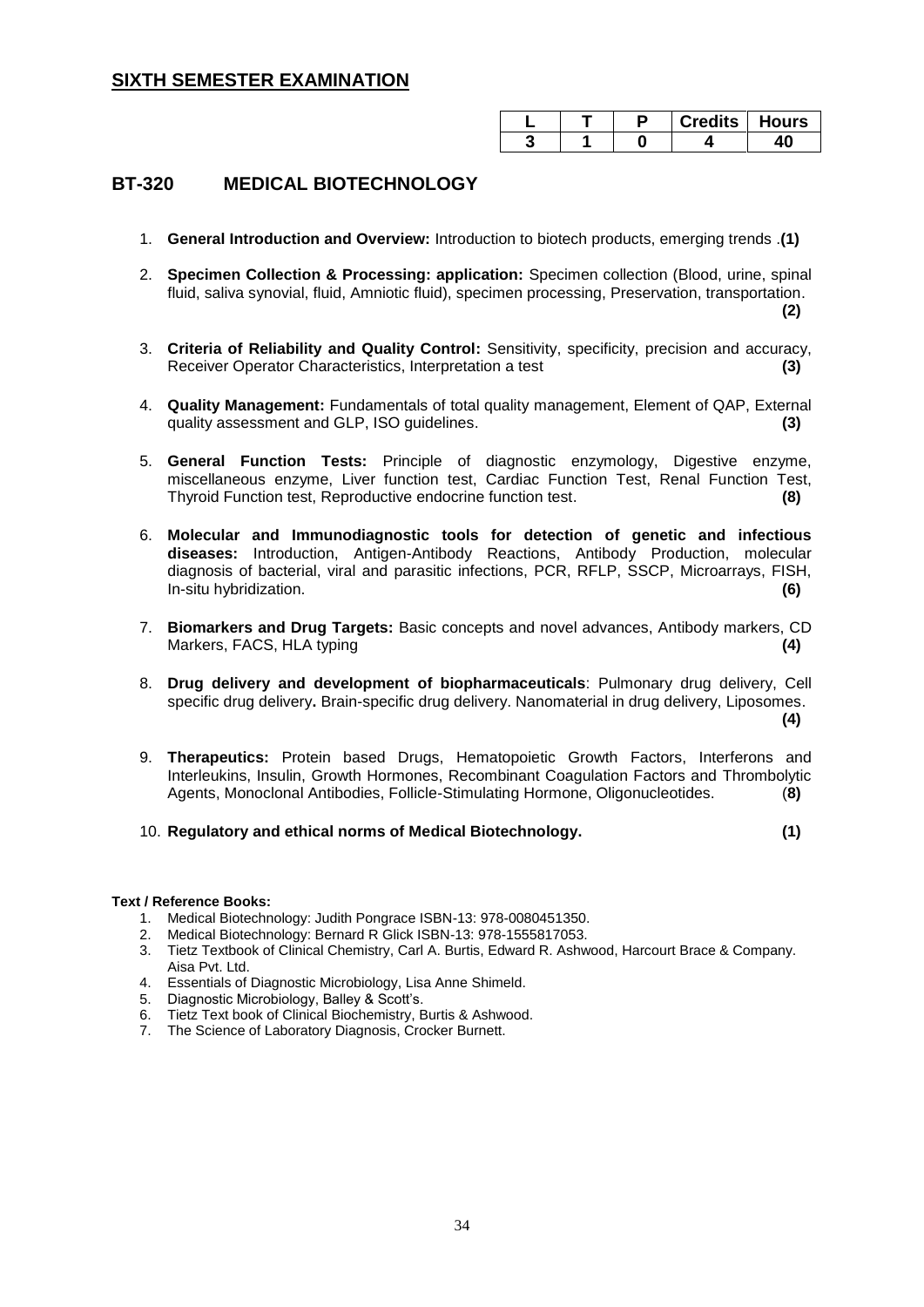|  |  | Credits   Hours |
|--|--|-----------------|
|  |  |                 |

#### **BT-322 BIOPROCESS ENGINEERING**

- 1. **Reaction Engineering:** Homogeneous reactions Basic reaction theory, calculation of reaction rates, general reaction kinetics for biological systems, yields in cell culture, cell growth kinetics, production kinetics, kinetics of cell death. Heterogeneous reactions: Concentration gradients and reaction rates in solid catalysts, internal mass transfer and reaction, the Thiele modulus and effectiveness factor, external mass transfer. (5)
- 2. **Process Initialization:** Types of sterilization, thermal death kinetics of microorganism. Heat sterilization of liquid medium in batch and continuous mode. Air sterilization. Inoculum development. Various types of Fermentation, submerged fermentation, aerobic and anaerobic fermentation. Overview of biosynthetic mechanisms. Metabolic stoichiometry. (5)
- 3. **Reactor Engineering:** Bioreactor configurations, practical considerations for bioreactor construction, monitoring and control of bioreactors, ideal reactor operations, batch operation of a mixed reactor. (5)
- 4. **Bioprocess Scale up:** Scale up with constant parameters like OTR, mixing, shear stress, flow regime, Reactor volume, etc. Scale-up methods by currently used rules-of-thumb viz. constant P/V, kLa, Various approaches to scale-up including regime analysis and scale-down. Analysis of alternate bioreactor configurations including cell-recycle, air-lift and immobilizedcell bioreactors, Problems on scale-up methods. (5)
- 5. **Commercial Products Processing :**Bulk organics (ethanol), Biomass (Bakers Yeast), Organic acids (Citric Acid), Amino Acids (L-Lysine), Microbial Transformations (Steroids), Antibiotics (Penicillin), Extra Cellular Polysaccharides (Xanthan Gum), Nucleotides (5-GMP), Vitamins (B<sub>12</sub>), Pigments (Shikonin). (5)
- 6. **Process Technology:** production of cell biomass and some primary metabolites, e.g. ethanol, acetone-butanol, citric acid, dextran and amino acids. Microbial production of industrial enzymes-glucose isomerase, cellulase & lipases. (5)
- 7. **Bioconversions:** Applications of bioconversion, transformation of steroids and sterols. Transformation of non-steroidal compounds, antibiotics and pesticides. Bioenergy-fuel from biomass, production and economics of biofuels. (5)
- 8. **Biosafety & Biosecurity :** Biological Risk Assessment, Laboratory Biosafety Level 1 to 4, Animal Biosafety biosafety for research with recombinants, Biosecurity, development of biosecurity program, Containment for biohazards. (5)

- 1. Bioprocess Engineering Basic concepts by M. L. Schuler, F. Kargi & M. DeLisa, 3<sup>rd</sup> Edition, Prentice Hall 2017.
- 2. Bioprocess Engineering Principles by Pauline M. Doran, 2<sup>nd</sup> Edition Academic Press 2012.
- 3. C. Ratledge & B. Kristiansen, "Basic Biotechnology" 3rd Edn. Cambridge University Press (2008).
- 4. Peter F. Stanbury, Stephen J. Hall & A. Whitaker, "Principles of Fermentation Technology", Â Elsevier India Pvt Ltd.(2007).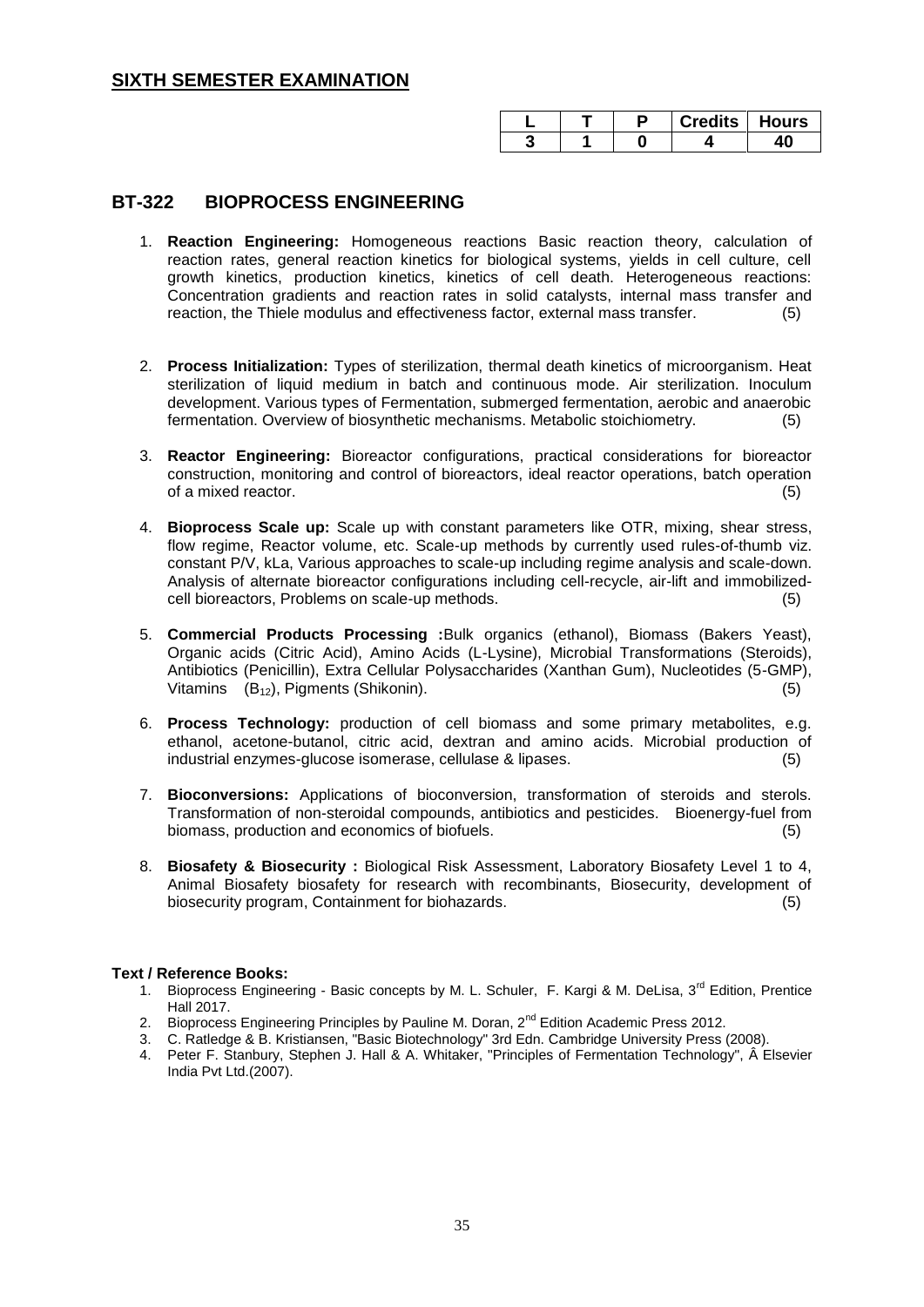|  | Credits   Hours |  |
|--|-----------------|--|
|  |                 |  |

### **BT-403 ENVIRONMENTAL BIOTECHNOLOGY**

- 1. **Introduction to environment** biotechnology: Issues and scope of environmental biotechnology, concept of ecology and ecosystem, environmental pollution (Water, soil and air). (5)
- 2. **Sewage and waste water treatment:** Anaerobic and aerobic treatment, conventional and advanced treatment technology, methanogenesis, methanogenic, acetogenic, and process and conditions, emerging biotechnological processes in waste - water treatment. (4)
- 3. **Solid waste management:** landfills, composting, earthworm treatment, recycling and processing of organic residues, treatment of hazardous waste, biomedical waste management. (4) (1) the contract of the contract of the contract of the contract of the contract of the contract of the contract of the contract of the contract of the contract of the contract of the contract of the contra
- 4. **Biodegradation of xenobiotic compounds**: Organisms involved in degradation of chlorinated hydrocarbons, substituted simple aromatic compounds, polyaromatic hydrocarbons, pesticides, surfactants and microbial treatment of oil pollution. (4)
- 5. **Bioremediation and biorestoration:** Bioremediation strategies,in situ bioremediation, ex situ bioremediation, phytoremediation, reforestation through micropropagation, development of stress tolerant plants, use of mycorrhizae in reforestation, use of microbes for improving soil fertility, reforestation of soils contaminated with heavy metals. (4)
- 6. **Natural resource recovery:** Extraction of metals from ores; recovery of metals from solutions; microbes in petroleum extraction; microbial desulfurization of coal. (4)
- 7. **Environmental biotechnology in agriculture:** Biofertilizers and microbial inoculants, biopesticide, bioinsecticides, bioherbicides. (4)
- 8. **Biofuel**: Fossil fuels and emission from fossil fuels, green house gases, remediation from the emission from fossil fuels, biological energy sources, biogas, bioethanol, biohydrogen. (4)
- 9. **Environmental genetics**: Degradative plasmids, release of genetically engineered microbes in environment. (4)
- 10. Environmental laws and policies, safety and environmental ethics. (3)

- 1. Environmental biotechnology by Alan Scragg (2005);Oxford university press.
- 2. Text book of environmental biotechnology by P.K. Mohapatra: I.K. International
- 3. Research articles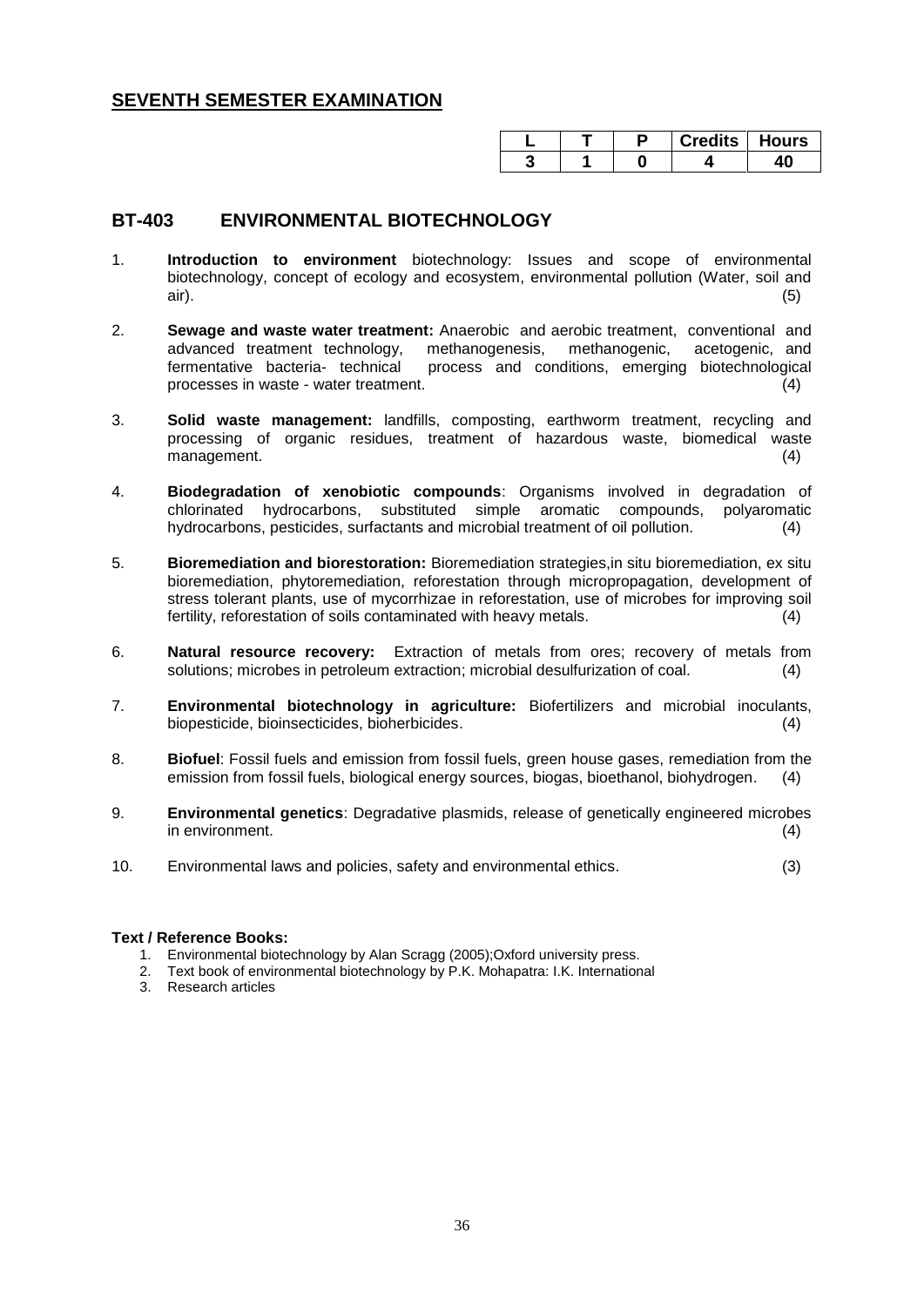|  | Credits   Hours |  |
|--|-----------------|--|
|  |                 |  |

### **BT-405 PROTEIN BIOTECHNOLOGY**

- 1. Protein Structure: Introduction, overview of protein structure, higher-level structure protein post translational modification, protein stability and folding. (4)
- 2. Protein Sources: Introduction, microorganisms as sources of proteins, proteins from plants, animal tissue as protein source, direct chemical synthesis, conclusion (4)
- 3. Proteome analysis (3)
- 4. Protein engineering: case studies of engineering cytokines, antibodies. (3)
- 5. Therapeutic Proteins: Introduction, Blood products, Haemophilla A and B, Anticoagulants, Thrombolytic agents, Additional blood related products, vaccine technology, vaccines for AIDS. (6)
- 6. Therapeutic antibodies and enzymes: Introduction, antibodies for in vivo application therapeutic enzymes, single chain antibodies. (4)
- 7. Hormones and growth factors used therapeutically: Introduction, insulin, glucagon, gonadotrophins, growth hormone, erythropoietin, other growth factors, thyrotropin, corticotrophin, prolactin, peptide regulatory factors. (6)
- 8. Interferons, interleukins and additional regulatory factors: cytokine vs hormones, interferons, interleukins, tumour necrosis factors, colony-stimulating factors, cytosine toxicity. (3)
- 9. Catalytic industrial proteins: Cellulases and cellulosomes, glucose oxidase, chymosin, amylase. (3)
- 10. Non-catalytic industrial proteins: Introduction, functional properties of proteins, milk and milk proteins, animal and microbial proteins, sweet and taste modifying proteins. (4)

#### **References:**

- 1. Fersht, A.R.: Protein folding and stability: the pathway of folding of barnase.
- *2.* Jamie B Spangler, Ignacio Moraga, Juan L. Mendoza and K. Christopher Garcia. Insights into Cytokine-Receptor interactions from cytokine engineering, *Annual review Immunology, 2015.*
- 3. Christopher J. Oldfield and A. Keith Dunker: Intrinsically disordered proteins and intrinsically disordered protein regions. Annual Review Biochemistry, 2014.
- 4. Patrick Chames, Marc Van Regenmortel, Etienne Weiss and Daniel Baty: Therapeutic Antibodies: Success, limitations and hopes for future.
- 5. Proteins: biochemistry and biotechnology by Gary Walsh, Wiley Blackwell, Second Edition.
- 6. Structure and Mechanism in Protein Science: A Guide to Enzyme Catalysis and Protein Folding Alan Fersht.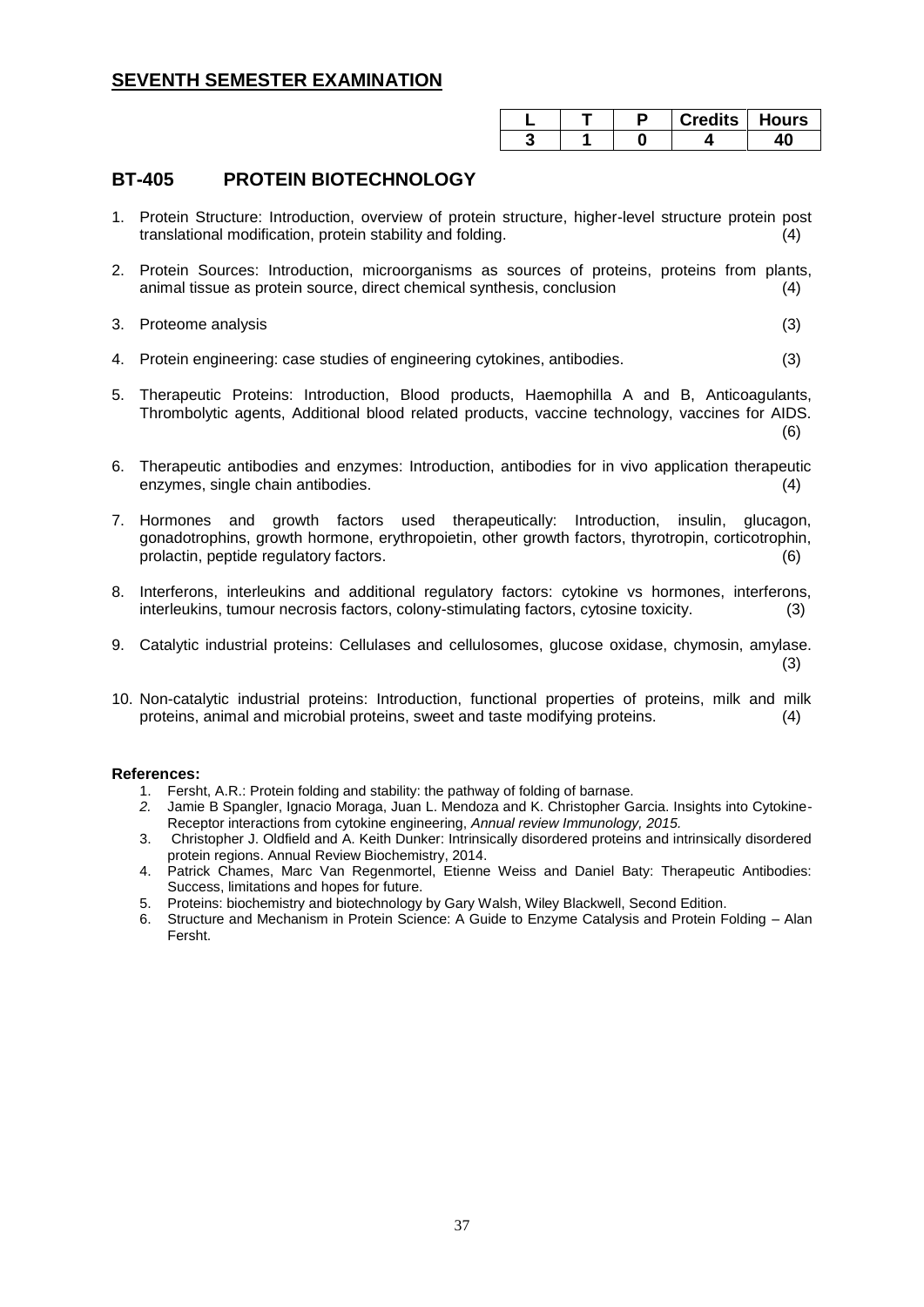|  | $\mathsf{C}$ redits $\mathsf{L}$ , | <b>Hours</b> |
|--|------------------------------------|--------------|
|  |                                    |              |

### **BT-407 BIOENTREPRENEURSHIP AND MANAGEMENT (NUES)**

**Objective**: To provide elementary knowledge on the social studies of science, technology and economy, and build concepts associated with entrepreneurship, business, and economic and social development through biotechnology. The course also is also intended to impart certain basic communication skills related to scientific, technical and business writing. Through this course, the students develop a perspective on the importance of interdisciplinary influences in the success of biotechnology products and services in the market and build on them further or apply them in a business environment.

- 1. Historical and philosophical foundations of science, technology and society
- 2. Sociological and economic foundations of STI, development and changing values
- 3. Business economics, concepts, and principles
- 4. Enterprise and production management
- **5.** Marketing management, methods and skills
- 6. Innovation in business: science, technology and beyond
- 7. Entrepreneurship, startup ecosystem
- 8. Communication for development vs. development communication
- 9. Business writing and communication: projects, promotions, tech transfer, etc.
- 10. Scientific and technical writing in academics
- 11. Ethics of communication in academics and business, norms and regulations
- 12. Case studies of success/failure in bioentrepreneurship and biotechnology business

#### **Books/References**:

Biobazar by Janet Hope, Harvard Univ Press JD Bernal Thomas Kuhn, Structure of Scientific revolutions What is science, by Sundar Sarukkai, NBT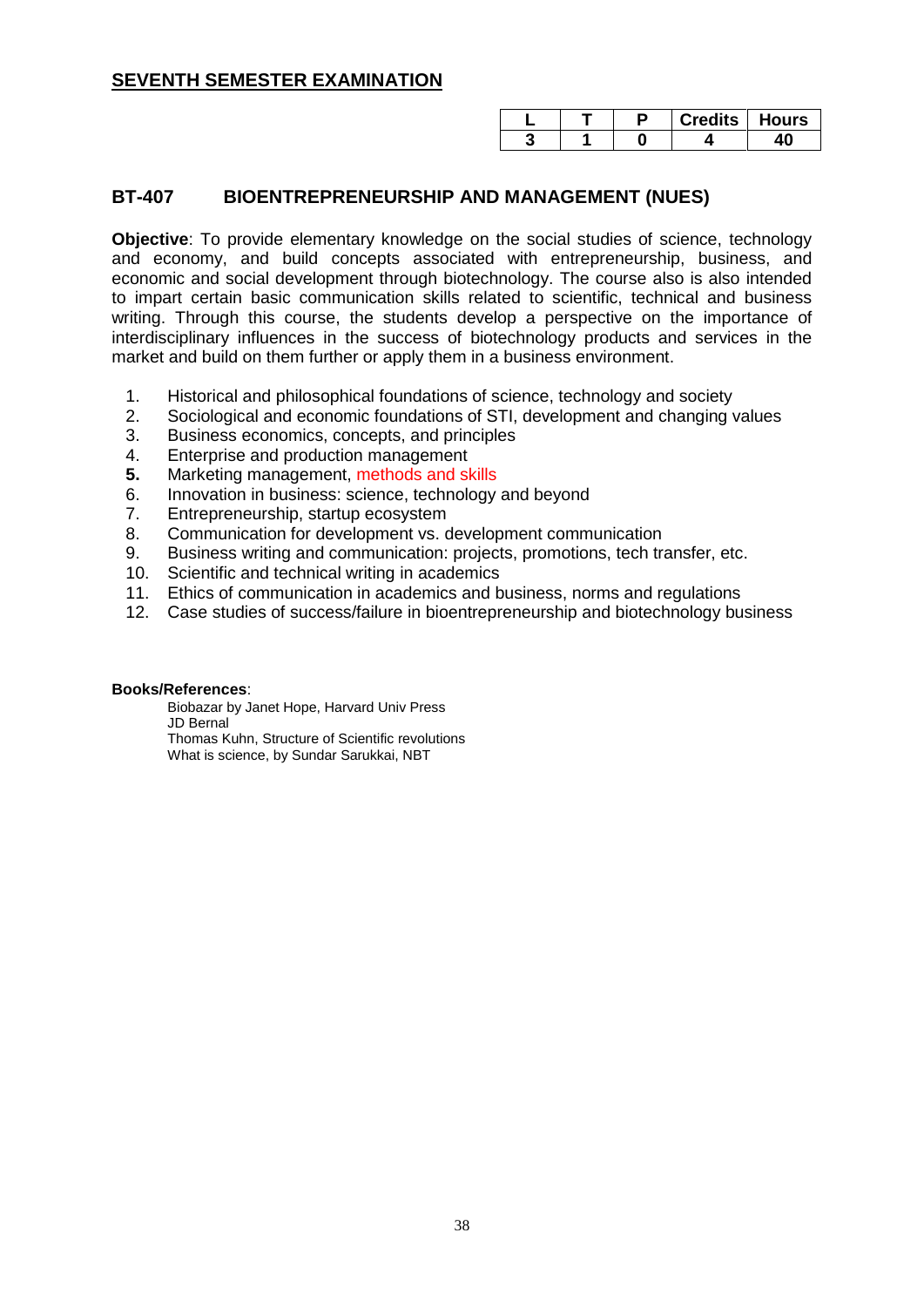|  | redits i | Hours |
|--|----------|-------|
|  |          |       |

### **BT-409 BIOPROCESS CONTROL ENGINEERING**

- 1. **The Control of a Chemical Process: Its Characteristics and Associated Problems.** (5) Incentives for chemical Process control, Design Aspects of a Process Control System, Hardware for a process control system.
- 2. **Modeling the Dynamic and Static Behavior of Chemical Processes.** (5) Development of a mathematical model, Modeling Considerations for control Purposes.

#### 3. Analysis of the Dynamic Behavior of Chemical Processes. Computer Simulation and the linearization of nonlinear system, Laplace Transforms, Solution of Differential Equations using Laplace transforms, Transfer Functions and the input-Output Models, Dynamic Behavior of First order Systems, Dynamic Behavior of Second order systems, Dynamic behavior of Higher-order systems.

#### 4. **Analysis and Design of Feedback Control Systems.** (5)

Introduction to Feed back control, Dynamic Behavior of Feedback-controlled Processes, Stability Analysis of Feed Back systems, Design of Feed Controllers, Frequency response analysis of linear Processes, Design of Feedback Control Systems using frequency response techniques.

#### 5. **Analysis and Design of Advanced Control Systems.** (5)

Feed back control of systems with large dead time or Inverse response, Control system with Multiple Loops, Feed forward and ratio control, Adaptive and Inferential control systems.

#### 6. **Design of Control Systems for Multivariable Processes.** (5)

Synthesis of Alternative control configurations for multiple-input, Multiple output Processes, Interaction and Decoupling of Control Loops, Design of control Systems for complete plants.

#### 7. **Process Control Using Digital Computers** (5)

Digital Computer control Loops, From Discrete- Time Systems, Z-Transforms, Discrete-Time Repsonse of Dynamic systems, Designs of Digital Feed back controllers, Process Identification and Adaptive Control.

#### 8. **Computer Aided Control.** (5)

#### **Suggested readings**:

- 1. Chemical Process Control: An Introduction to Theory and Practice by G. Stephanopoulos, Prentice Hall, New Delhi, 1984
- 2. Process Modeling Simulation and Control for Chemical Engineers, by W.L. Luyben.. 2nd ed., McGraw Hill, 1990.
- 3. Process Control: Modeling, Design and Simulation by B.W. Bequette, Prentice Hall, New Delhi, 2003. Process Dynamics and Control, John Wiley and Sons, 2nd ed., 2004. 2 3. 4.
- 4. Karim ‗Chemical & Biochemical Process Control'.
- 5. Harriot 'Chemical Process Control'.

- 
-